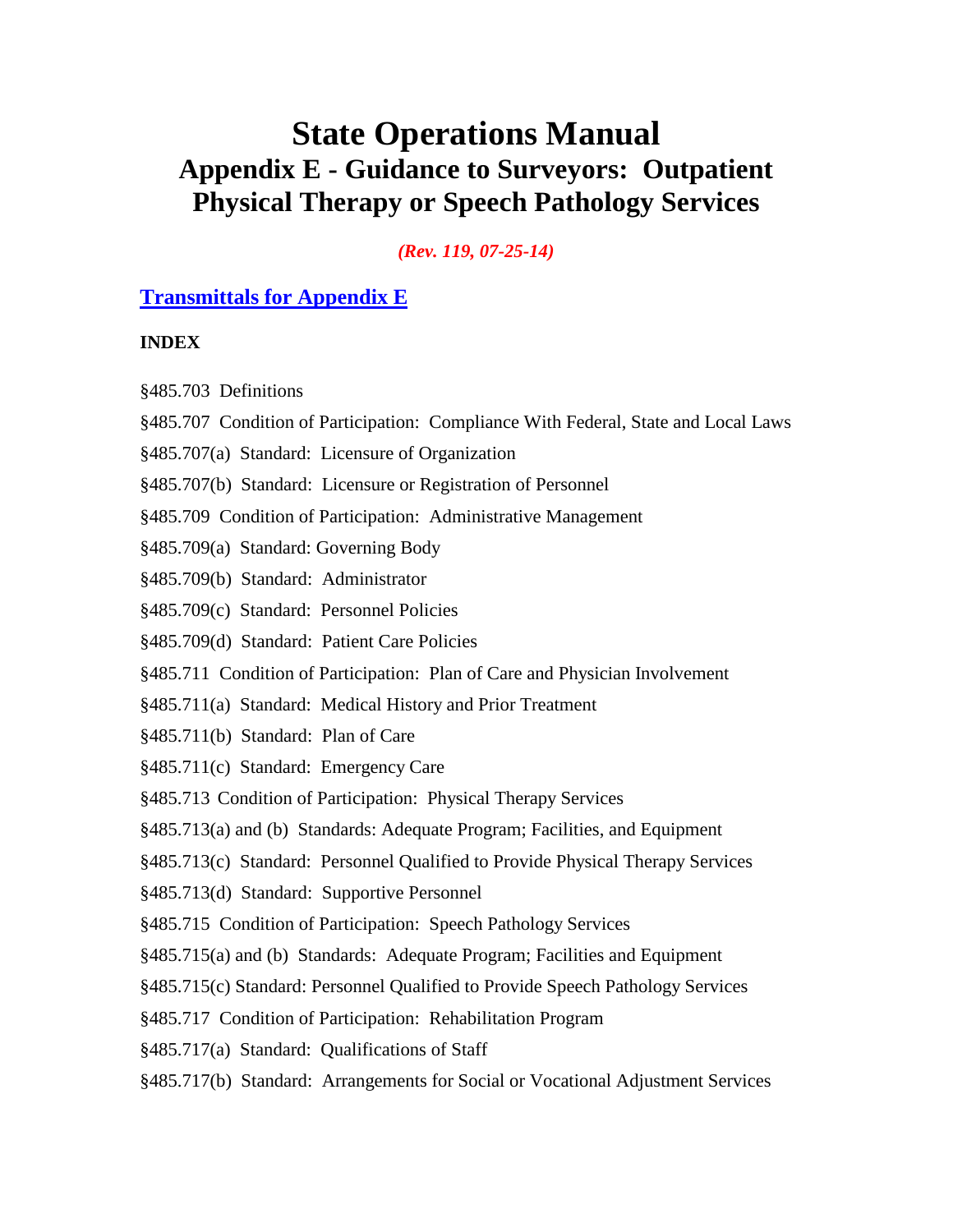§485.719 Condition of Participation: Arrangements for Physical Therapy and Speech Pathology Services to be Performed by Other Than Salaried Rehabilitation Agency Personnel

§485.719(b) Standard: Contract Provisions

§485.721 Condition of Participation: Clinical Records

§485.721(a) Standard: Protection of Clinical Record Information

§485.721(b) and (c) Standard: Content; Completion of Records and Centralization of Reports

§485.721(a) Standard: Protection of Clinical Record Information

§485.721(b) and (c) Standard: Content; Completion of Records and Centralization of Reports

- §485.721(d) Standard: Retention and Preservation
- §485.721(e) Standard: Indexes
- §485.721(f) Standard: Location and Facilities
- §485.723 Condition of Participation: Physical Environment
- §485.723(a) Standard: Safety of Patients
- §485.723(b): Standard: Maintenance of Equipment, Building, and Grounds

§485.723(c) Standard: Other Environmental Considerations

§485.725 Condition of Participation: Infection Control

- §485.725(a) Standard: Infection Control Committee
- §485.725(b) Standard: Aseptic Techniques
- §485.725(c) Standard: Housekeeping
- §485.725(d) Standard: Linen
- §485.725(e) Standard: Pest Control
- §485.727 Condition of Participation: Disaster Preparedness
- §485.727(a) Standard: Disaster Plan
- §485.727(b) Standard: Staff Training and Drills
- §485.729 Condition of Participation: Program Evaluation
- §485.729(a) Standard: Clinical Record Review
- §485.729(b) Standard: Annual Statistical Evaluation
- General Note: Extension Locations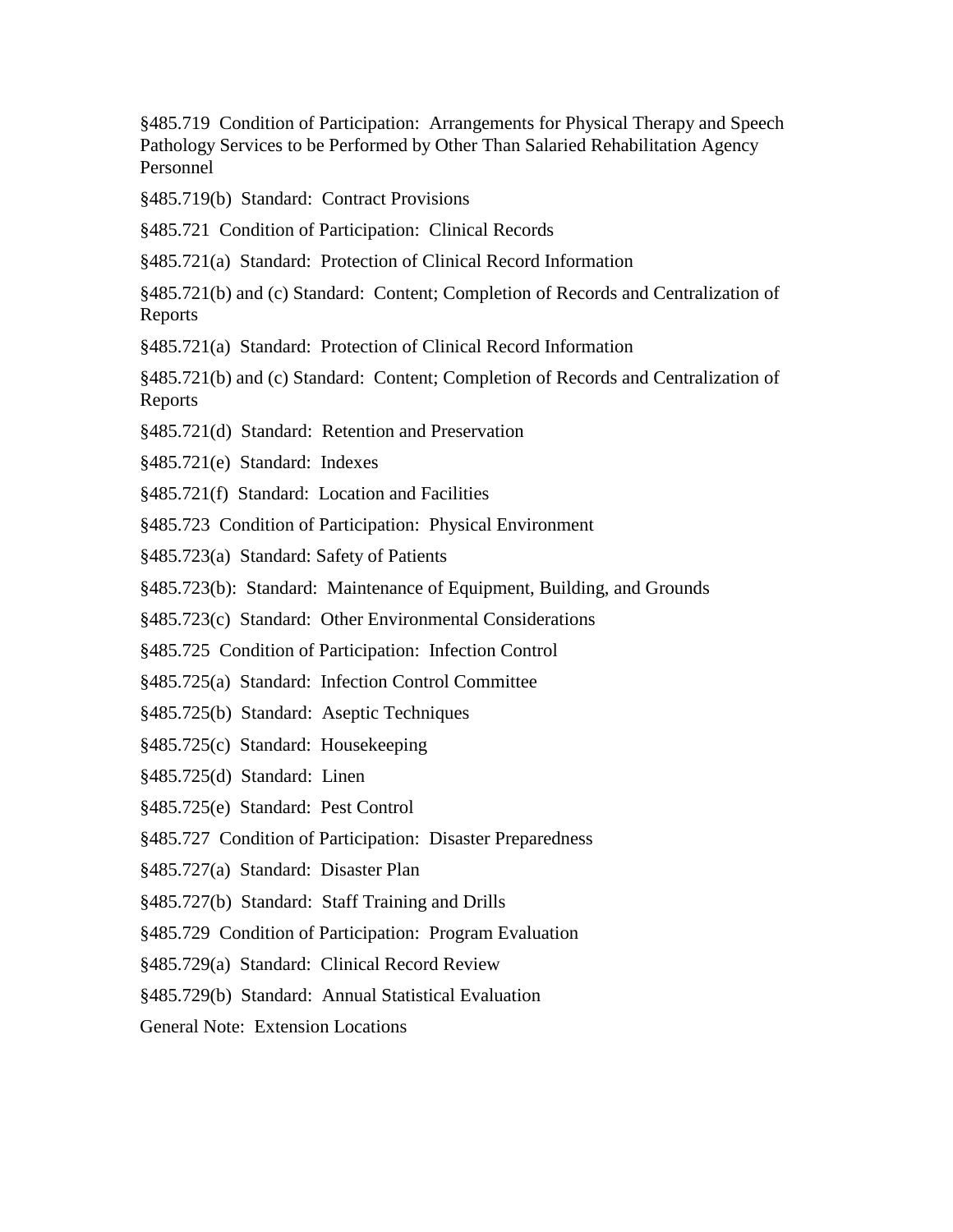## **§485.703 Definitions (Rev. 83, Issued: 03-15-13, Effective: 03-15-13, Implementation: 03-15-13)**

**Clinic -** A facility that is established primarily to furnish outpatient physician services and that meets the following tests of physician involvement:

(1) The medical services are furnished by a group of three or more physicians practicing medicine together.

(2) A physician is present during all hours of operation of the clinic to furnish medical services, as distinguished from purely administrative services.

**Extension Location -** A location or site from which a rehabilitation agency provides services within a portion of the total geographic area served by the primary site. The extension location is part of the rehabilitation agency. The extension location should be located sufficiently close to share administration, supervision, and services in a manner that renders it unnecessary for the extension location to independently meet the conditions of participation as a rehabilitation agency.

**Organization -** A clinic, rehabilitation agency, or public health agency.

**Public Health Agency -** An official agency established by a State or local government, the primary function of which is to maintain the health of the population served by performing environmental health services, preventive medical services, and in certain cases, therapeutic services.

**Rehabilitation Agency -** An agency that—

(1) Provides an integrated, interdisciplinary rehabilitation program designed to upgrade the physical functioning of handicapped disabled individuals by bringing specialized rehabilitation staff together to perform as a team; and

(2) Provides at least physical therapy or speech-language pathology services.

**Supervision -** Authoritative procedural guidance that is for the accomplishment of a function or activity and that—

(1) Includes initial direction and periodic observation of the actual performance of the function or activity; and

(2) Is furnished by a qualified person—

(i) Whose sphere of competence encompasses the particular function or activity; and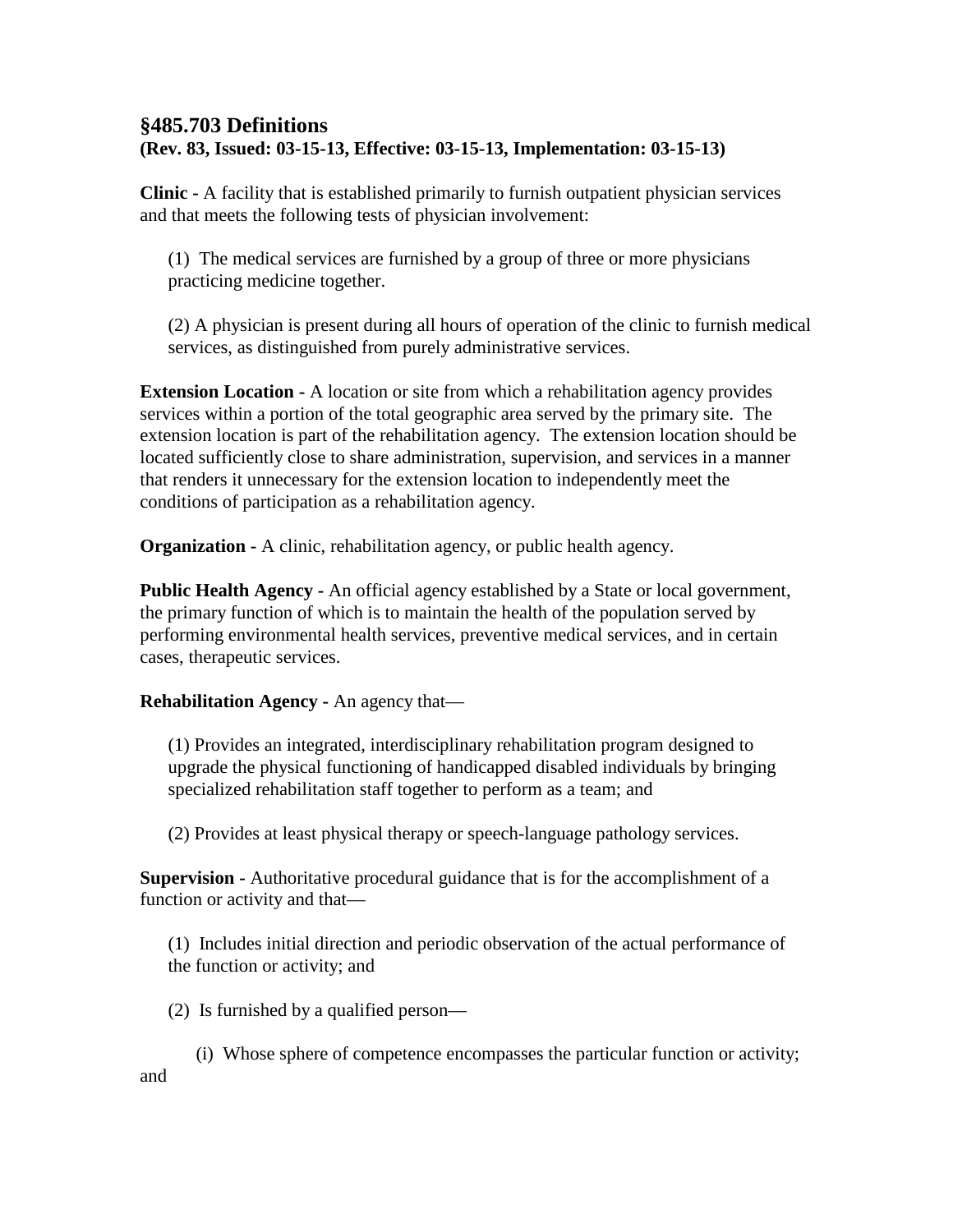(ii) Who (unless otherwise provided in this subpart) is on the premises if the person performing the function or activity does not meet the assistant-level practitioner qualifications specified in § 485.705.

## **I-7**

**(Rev. 83, Issued: 03-15-13, Effective: 03-15-13, Implementation: 03-15-13)**

## **§485.707 Condition of Participation: Compliance with Federal, State and Local Laws**

**The organization and its staff are in compliance with all applicable Federal, State and local laws and regulations.**

## **Interpretive Guidelines §485.707**

#### **A - General**

In order to assure that the clinic, rehabilitation agency, or public health agency and staff are in possession of current licenses as required by Federal, State and local laws; licenses should be available for review. Compliance with this condition may have a direct bearing on other Conditions; e.g., physical therapy services (§485.713), speech pathology services (§485.715), rehabilitation program (§485.717), and physical environment (§485.723).

Review the licenses to assure the licenses are current and are applicable to the State in which the provider is providing services.

#### **B - Major Sources of Information:**

- Federal, State and local laws governing health care; building, fire and safety codes;
- Organization personnel records containing applicable State and local licenses and up-to-date information; and
- All written policies which must conform to applicable Federal, State and local laws.

## **I-8**

**(Rev. 83, Issued: 03-15-13, Effective: 03-15-13, Implementation: 03-15-13)**

## **§485.707(a) Standard: Licensure of Organization**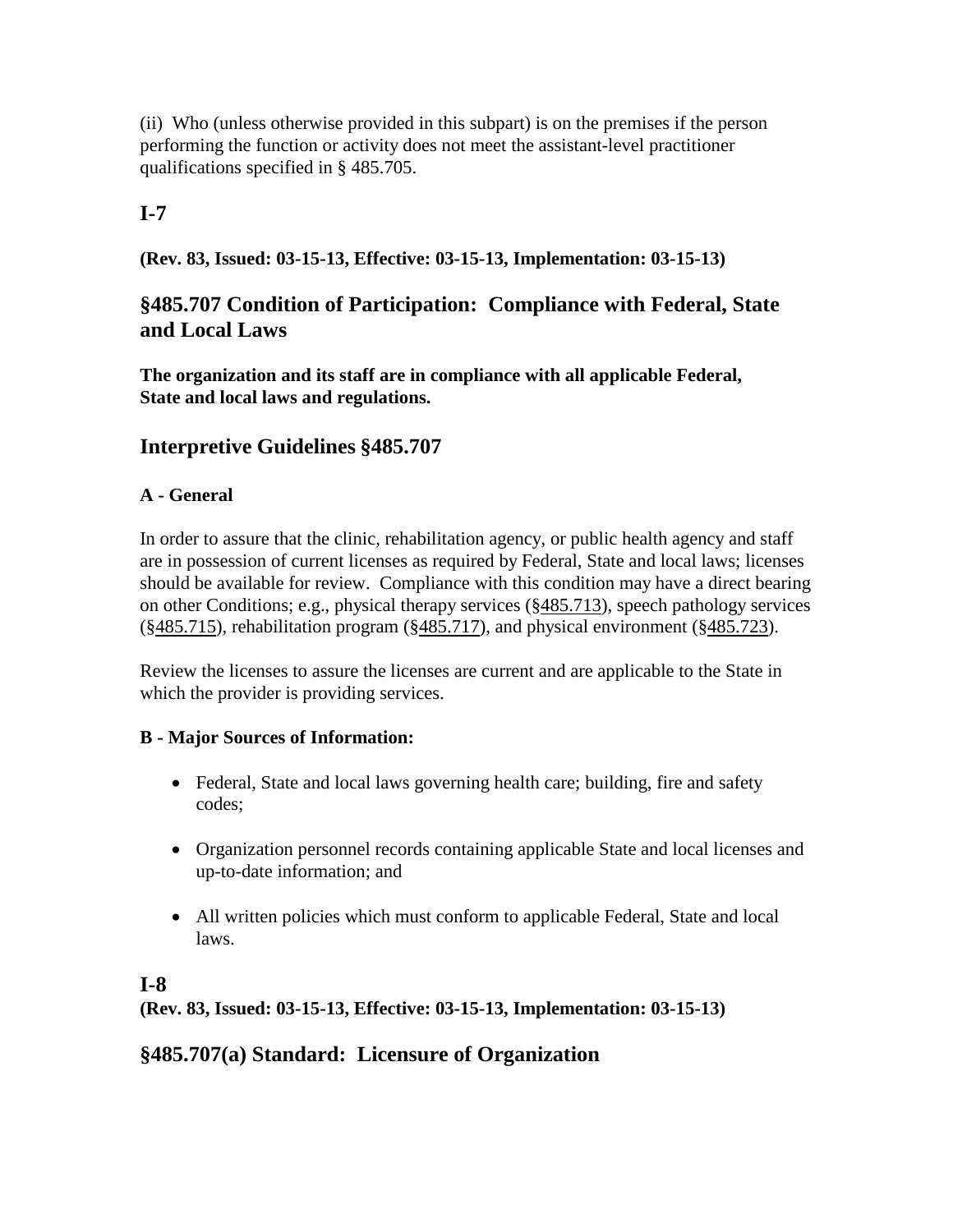**In any State in which State or applicable local law provides for the licensing of organizations, a clinic, rehabilitation agency or public health agency is licensed in accordance with applicable laws.** 

#### **Interpretive Guidelines §485.707(a)**

#### **A – General**

Where State law provides for the licensing of clinics, rehabilitation agencies or public health agencies, these organizations must meet all requirements for licensure, before the organization is eligible for Medicare certification.

If a State license or local law is applicable, the provider shall provide the surveyor with evidence of that license. Verify at the time of the survey that all required licenses are valid and in effect. Contact the appropriate State department or authority to ascertain the status of the organization's State licensure when a license for an organization, currently participating in Medicare, has been temporarily suspended or revoked The surveyor must contact the appropriate State department if the organization is unable to produce the license (in States where licenses are required). Contact the regional office (RO) and begin termination proceedings.

If a provisional license has been issued, note if there are restrictions as part of the provisional license. If there are restrictions, determine whether the organization is operating within the scope of the imposed restrictions.

If the limitations stipulated in a provisional license adversely affect the organization's ability to render services in compliance with Federal regulations, and as a result endangers the safety and welfare of the patients, the organization should be found in noncompliance with this standard and this condition. Contact the RO and begin termination proceedings.

#### **B – Major Sources of Information**

• Licenses or other documentation as appropriate.

## **I-9**

**(Rev. 83, Issued: 03-15-13, Effective: 03-15-13, Implementation: 03-15-13)**

## **§485.707(b) Standard: Licensure or Registration of Personnel**

**Staff of the organization are licensed or registered in accordance with applicable laws.**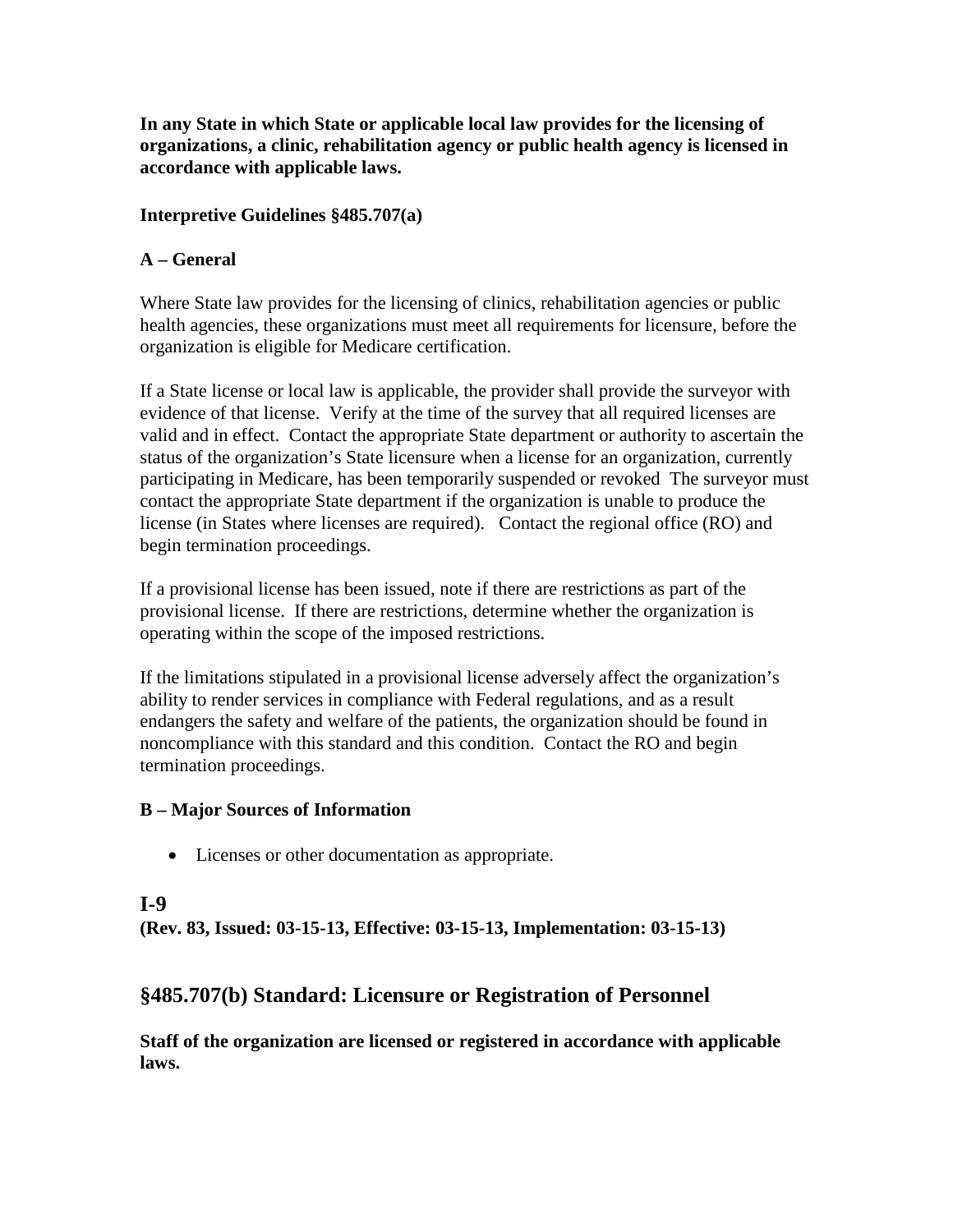## **Interpretive Guidelines §485.707(b)**

## **A – General**

Qualified personnel providing services at a certified organization must be licensed, registered, or certified when licensure, registration, or certification is applicable. This includes personnel providing services directly for, or under arrangement with the organization.

Review the organization's personnel records for evidence of current licensure or registration of personnel, such as wallet size identification cards sometimes made available. Where personnel are required to be licensed, but are not licensed, notify the appropriate State licensing body. If extension locations are located in other States, ensure that personnel who are providing services are licensed in the State in which the services are provided. Generally, licenses or registration certificates are located in credential files or posted on the clinic or office walls.

#### **B- Major Sources of Information**

- Personnel licenses: and/or
- Personnel registration certificates.

#### **I-11**

**(Rev. 83, Issued: 03-15-13, Effective: 03-15-13, Implementation: 03-15-13)**

#### **§485.709 Condition of Participation: Administrative Management**

**The clinic or rehabilitation agency has an effective governing body that is legally responsible for the conduct of the clinic or rehabilitation agency. The governing body designates an administrator, and establishes administrative policies.**

## **Interpretive Guidelines §485.709**

#### **A – General**

The clinic or rehabilitation agency has a governing body responsible for developing, reviewing, and updating its administrative and clinical policies and procedures. The provision of adequate and effective services requires that the clinic or rehabilitation agency be responsive to internal and external needs and demands which may necessitate changes in program operation. The governing body is responsible for designating an administrator.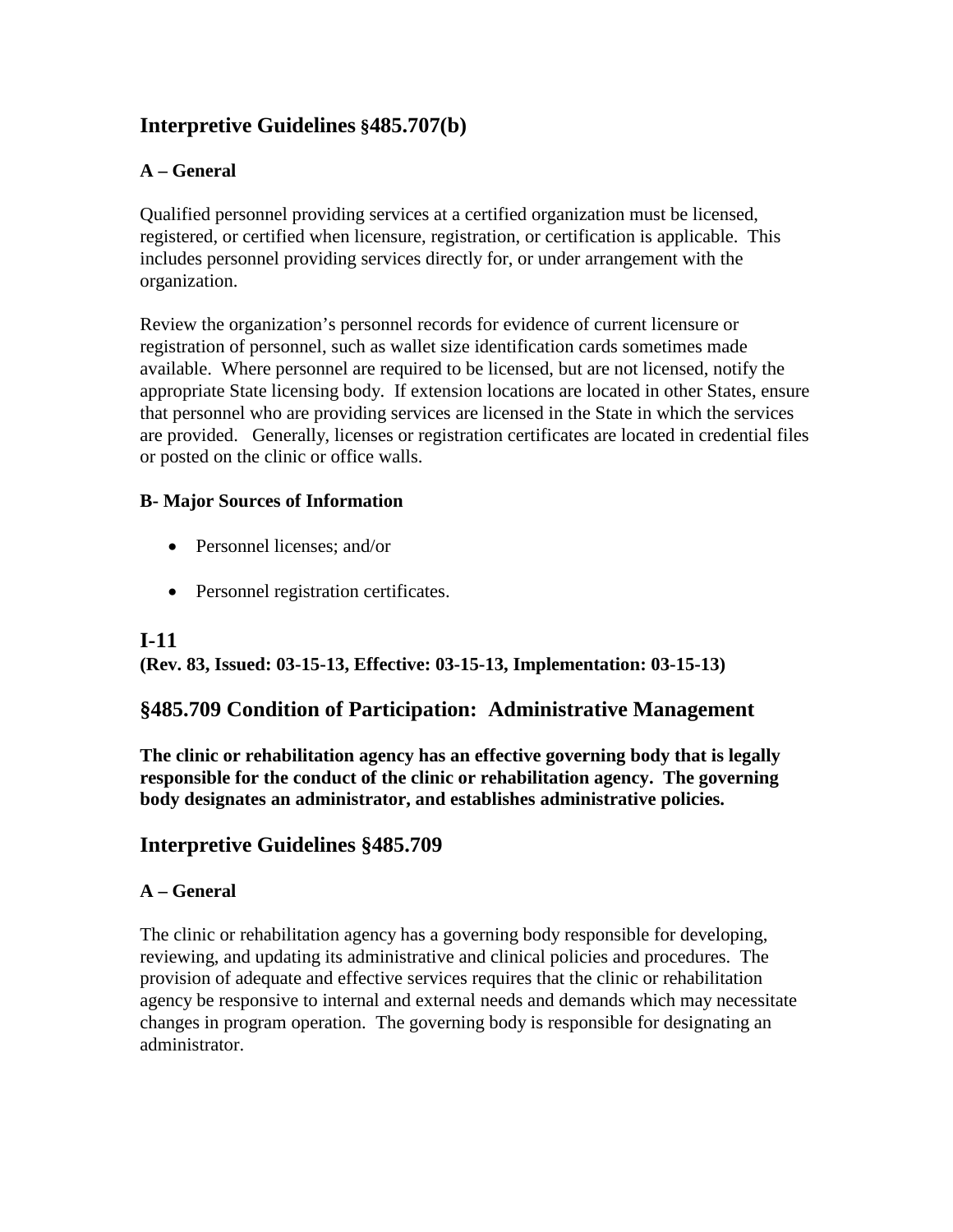Review documentation of governing body activities to assess the effectiveness of the governing body's management and operation of the clinic or rehabilitation agency.

## **B – Major Sources of Information**

- Articles of incorporation, bylaws, policy statements, etc.;
- Minutes of governing body; staff and patient care policy committee meetings;
- Organizational chart showing administrative framework;
- Patient care policies; and
- Clinical records.

## **I-12**

**(Rev. 83, Issued: 03-15-13, Effective: 03-15-13, Implementation: 03-15-13)**

## **§485.709(a) Standard: Governing Body**

**There is a governing body (or designated person(s) so functioning) which assumes full legal responsibility for the overall conduct of the clinic or rehabilitation agency and for compliance with applicable laws and regulations. The name of the owner(s) of the clinic or rehabilitation agency is fully disclosed to the State agency. In the case of corporations, the names of the corporate officers are made known.**

## **Interpretive Guidelines §485.709(a)**

## **A - General**

The governing body is the board of directors or trustees of a corporation, the owner(s) in the case of a proprietary clinic or rehabilitation agency or others who have legal responsibility for the operation of the clinic or rehabilitation agency. The clinic or rehabilitation agency must have an established and functioning governing body. The governing body shall be responsible for compliance with all applicable laws and regulations pertaining to clinics or rehabilitation agencies. The governing body is responsible for the quality and appropriateness of care. Written provisions should appear in the bylaws or equivalent, specifying:

• The basis upon which members of the governing body are selected (where applicable), their terms of office, and their duties and responsibilities;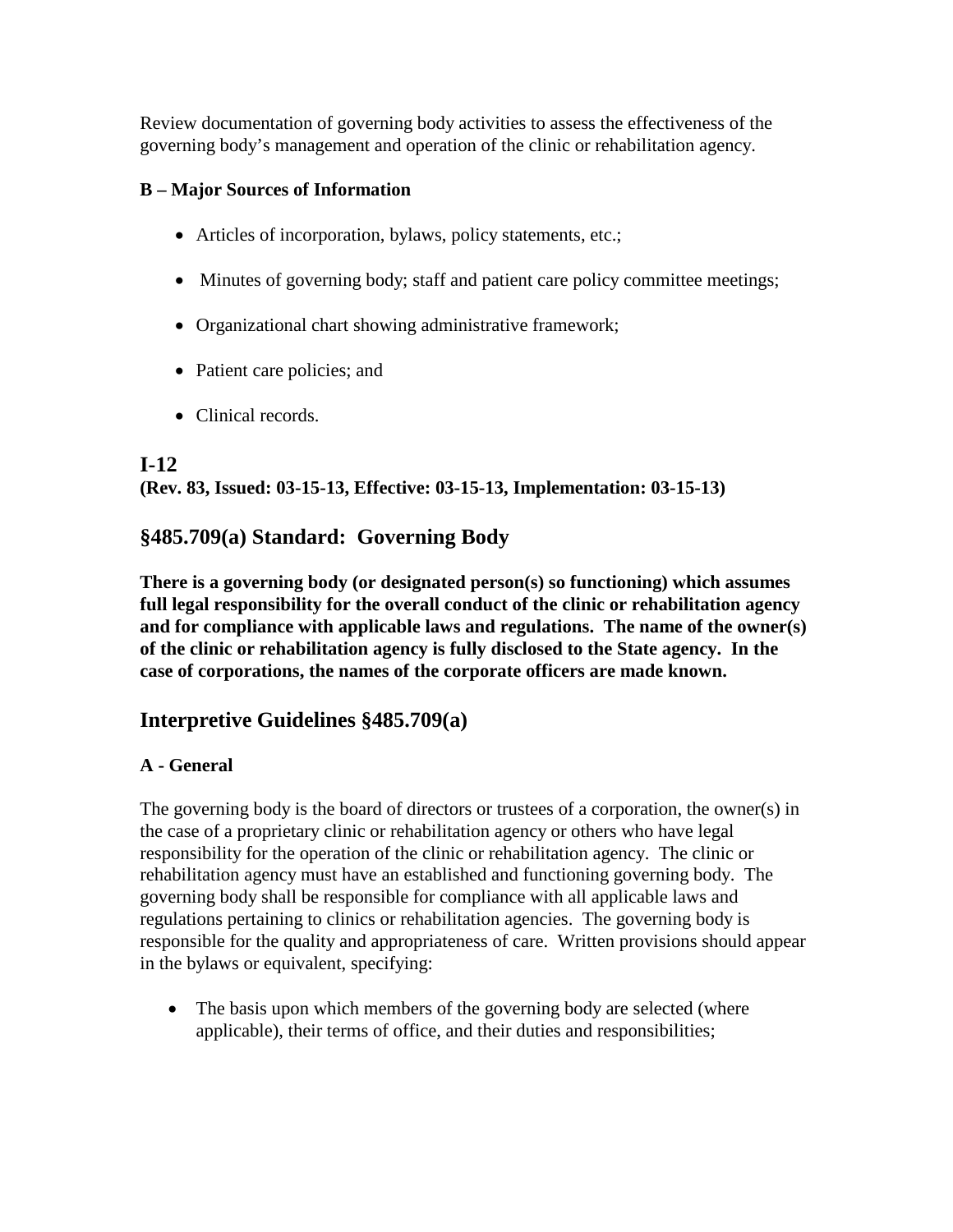- To whom responsibilities for direction of the program and evaluation of practices may be delegated, and the methods established by the governing body for holding appropriate individuals responsible; and
- The frequency of governing body meetings and that minutes of these meetings are kept.

Verify that the governing body has by-laws, meetings and minutes of its meetings. Verify that the organization has policies and procedures that address who monitors the quality of care provided, and methods to evaluate the quality of the services.

As a part of the pre-onsite survey activities, review the CMS-855A form to verify the owner's name or the name(s) of the corporate officers (in the case of corporations) and whether it is a single owner or part of a chain.

#### **B – Major Sources of Information**

- Organization policies;
- Governing body committee meeting minutes; and
- Form CMS-855A.

## **I-15**

## **(Rev. 83, Issued: 03-15-13, Effective: 03-15-13, Implementation: 03-15-13)**

## **§485.709(b) Standard: Administrator**

The governing body-

- (1) Appoints a qualified full-time administrator;
- (2) Delegates to the administrator the internal operation of the clinic or rehabilitation agency in accordance with written policies;
- (3) Defines clearly the administrator's responsibilities for procurement and direction of personnel; and
- (4) Designates a competent individual to act during temporary the absence of the administrator.

## **Interpretive Guidelines §485.709(b)**

#### **A – General**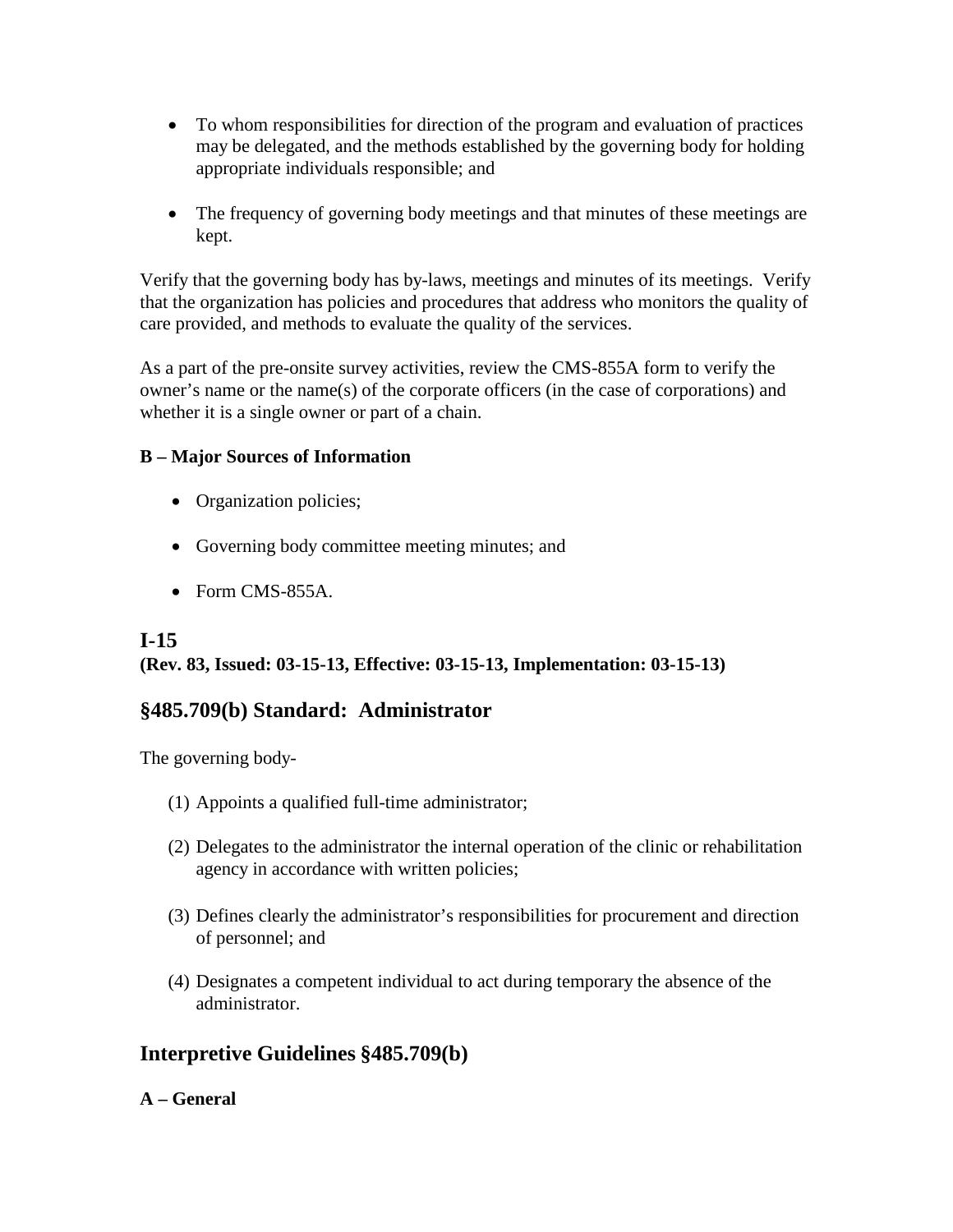**NOTE**: One qualified full-time administrator must assume overall administrative responsibility for the entirety of the clinic's or rehabilitation agency's operation, including extension locations and any off-premises activities.

The administrator, as defined in  $485.705$  (c)(1)(i)(ii), should be knowledgeable regarding the rehabilitation services required by the patients who are served by the agency. Furthermore, the administrator should be aware of the equipment and the modalities required by the organization to ensure adequate therapy programs are available. This knowledge will come from experience in the field of rehabilitation such as a qualified therapist or education that includes the rehabilitation of patients requiring rehabilitation services, healthcare administration, etc. A physician could serve as an administrator but the expectation remains that the physician has experience or education related to the rehabilitation of individuals. The administrator is responsible for ensuring that personnel records contain all appropriate documentation required by the agency.

The administrator who does not possess the required experience or specialized training in the administration of an outpatient physical therapy provider (rehabilitation agency, clinic, public health agency) may use training or experience acquired in the management or supervision of health institutions and agencies similar in scope to an outpatient physical therapy provider. College-level courses in health services administration and management of patients with rehabilitation needs or other courses in rehabilitation services, approved by the appropriate State authority, meet the necessary requirements for specialized training.

Verify the qualifications of the administrator by reviewing the personnel files. CMS describes qualified individuals in § 485.705**(c).** 

When the administrator is unable to carry out delegated duties, a similarly qualified alternate is to be **readily available** (on the premises) **at all times** to assume the administrator's responsibilities.

Verify that an alternate to the administrator has been selected and is identified in organizational policies. In these policies, it is permissible to list the temporary alternate by position instead of by name. CMS realizes that staff frequently changes positions and if names are used, this may require frequent policy updates. That alternate must be a qualified individual, as noted in § 485.705, who is aware of the operation of both the primary site and any extension locations.

If an organization's extension location is applying to be a primary site, the current administrator cannot become the administrator of the new primary site unless he/she relinquishes his current position. Additionally, the current administrator cannot serve as an alternate administrator for the new primary site unless he/she will work solely at the newly approved site and the current primary site has hired a new administrator.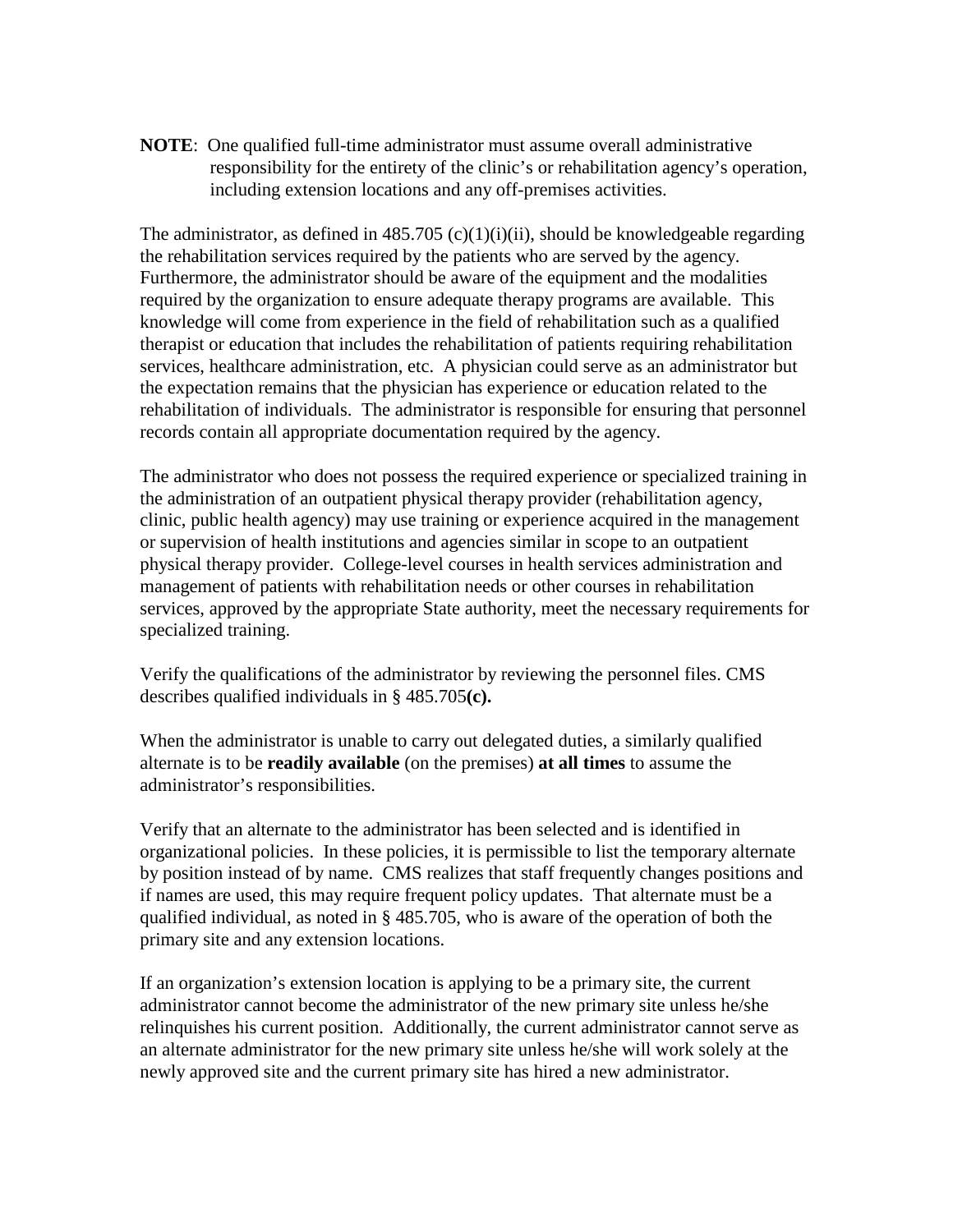#### **B – Major Sources of Information**

- Policies and procedures for selection of alternate administrator;
- Personnel file of the administrator:
- Policies and procedures for hiring staff; and
- Interview with administrator or designated alternate during the survey.

#### **I-19**

**(Rev. 83, Issued: 03-15-13, Effective: 03-15-13, Implementation: 03-15-13)**

## **§485.709(c) Standard: Personnel Policies**

**Personnel practices are supported by appropriate written personnel policies that are kept current. Personnel records include the qualifications of all professional and assistant level personnel, as well as evidence of State licensure if applicable.**

## **Interpretive Guidelines §485.709(c)**

#### **A – General**

At a minimum, clinics or rehabilitation agencies must have:

- Policies and procedures for selecting qualified personnel;
- Policies and procedures for documenting verification of the current licensure and/or certification, and other qualifications for those personnel whose positions or functions require such licensure or certification, and for determining where licenses are maintained and who updates personnel records;
- A policy describing the system for assessing competency of all personnel providing healthcare services (upon hire and on an ongoing basis, and on a schedule determined by the organization's policy), as well as describing where competency checklists or other documentation are maintained;
- A policy describing the frequency of direct supervision for all qualified personnel;
- A policy for continuing education requirements;
- A policy for hiring/firing practices;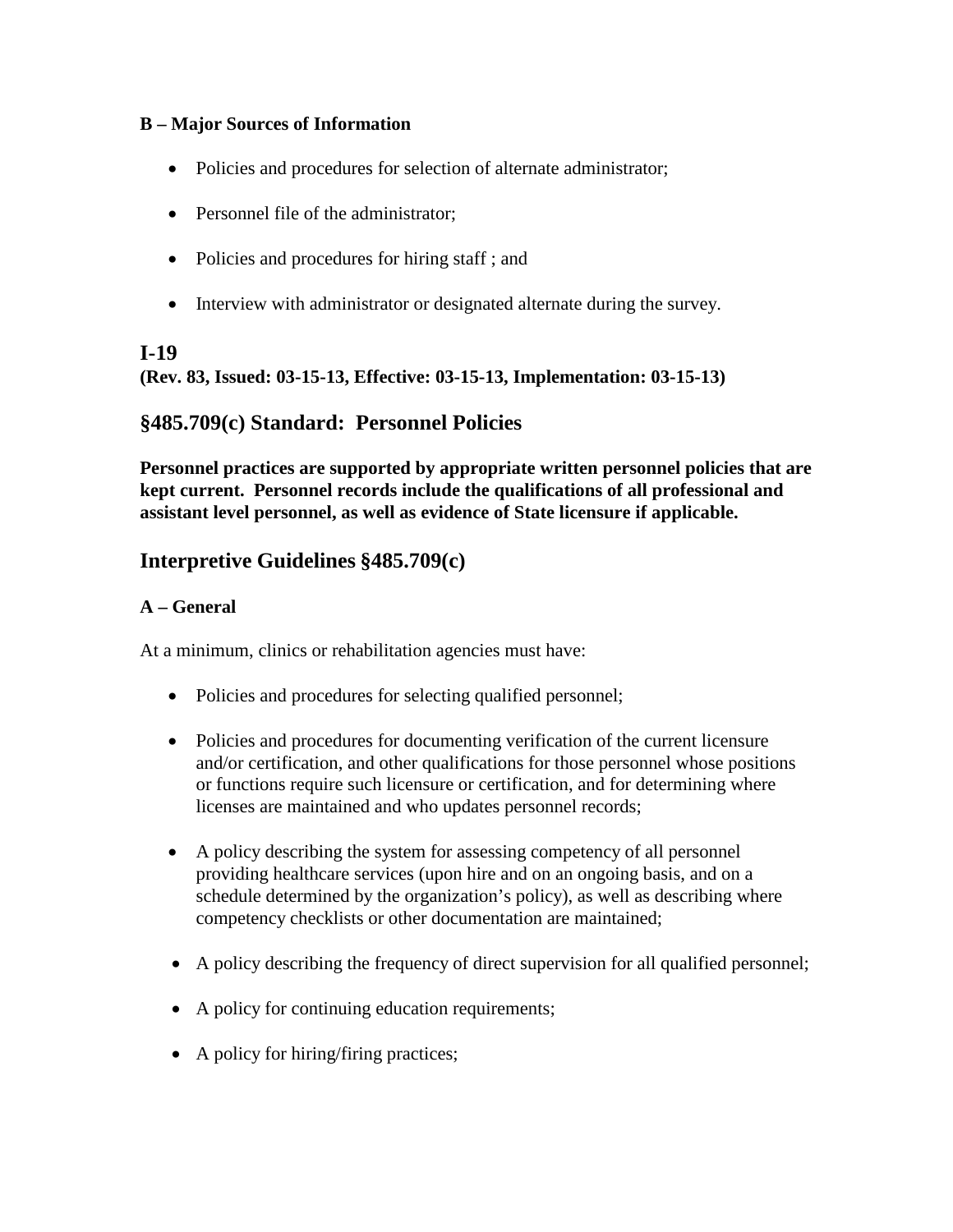- A policy describing staff evaluations (e.g., frequency of evaluations, types of evaluations—initial, annual or disciplinary, position of person responsible for conducting evaluations, rebuttals for evaluations perceived as poor, etc.); and
- Policies and procedures for documentation to be placed in personnel records (e.g., license, certification, competency checklists, adverse actions, annual evaluations, continuing education certificates, etc.).

These types of organizational practices must be located in the personnel operations manual or the personnel policy and procedure manual, and must be kept current.

Review personnel policies. During interviews with the organization's administrator and staff elicit evidence that personnel practices are consistent with written personnel policies.

#### **B – Major Sources of Information**

- Updated personnel policies and procedures;
- Personnel records; and
- Interviews with administrator and staff.

#### **I-22**

**(Rev. 83, Issued: 03-15-13, Effective: 03-15-13, Implementation: 03-15-13)**

## **§485.709(d) Standard: Patient Care Policies**

**Patient care practices and procedures are supported by written policies established by a group of professional personnel including one or more physicians associated with the clinic or rehabilitation agency, one or more qualified physical therapists (if physical therapy services are provided), and one or more qualified speech pathologists (if speech pathology services are provided). The policies govern the outpatient physical therapy and/or speech pathology services and related services that are provided. These policies are evaluated at least annually by the group of professional personnel, and revised as necessary based upon this evaluation.**

## **Interpretive Guidelines §485.709(d)**

#### **A - General**

The clinic or rehabilitation agency must have written patient care policies, based on accepted standards of practice for all services provided, that govern the outpatient physical therapy and/or speech pathology services and related services that are provided.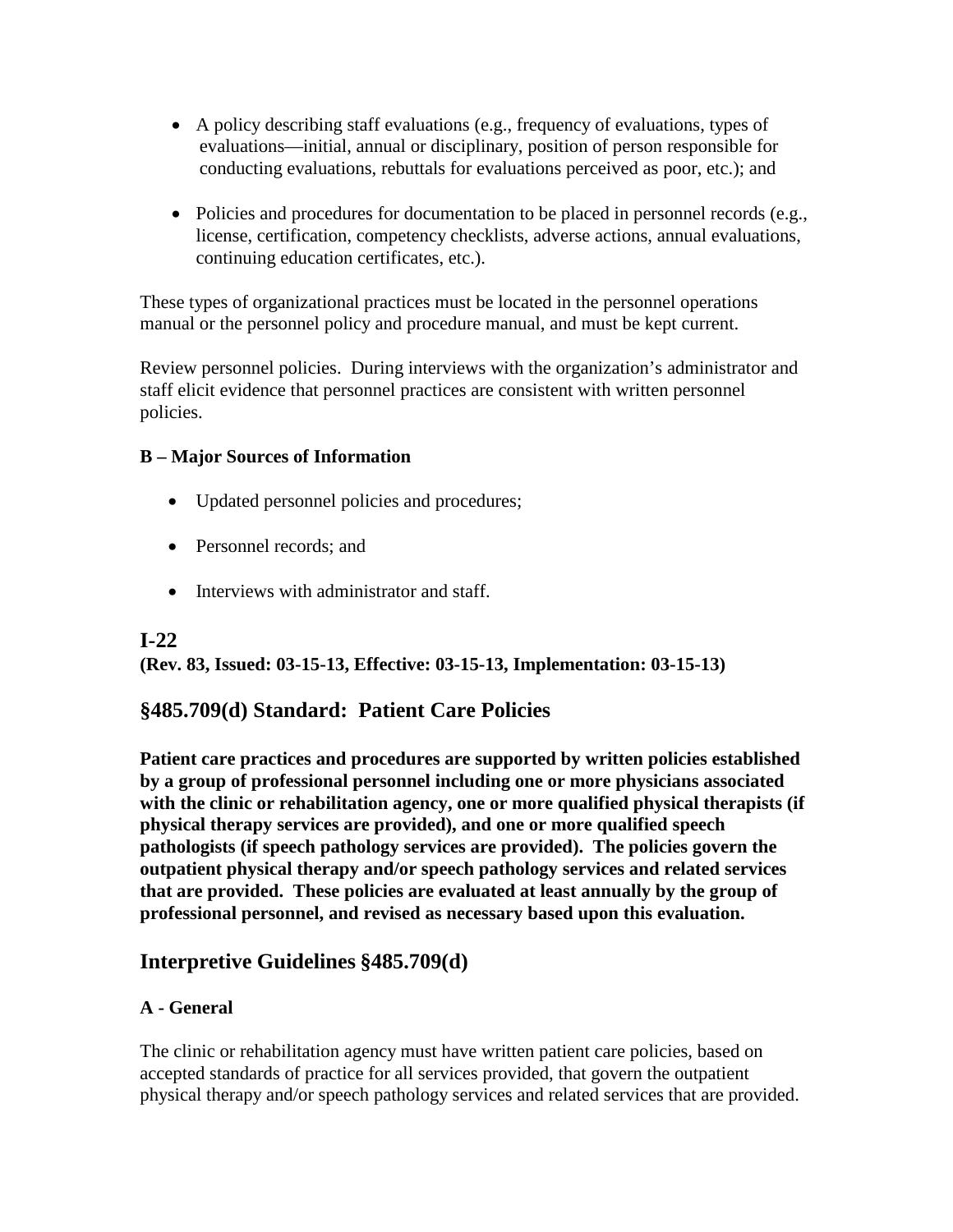Patient care policies are established by the professional staff of the organization and, where appropriate, outside professionals.

Review the written patient care policies and determine whether the organization operates in conformity with them.

The organization annually reviews its policies and procedures. It keeps written documentation of these reviews. Review the annual policy review documentation to determine whether the policies of the clinic or rehabilitation agency are current and responsive to the needs of patients; and when unresponsive that appropriate policy revisions are undertaken. Verify that patient care policies are being reviewed annually, and revised as needed by the appropriate professional personnel.

## **B – Major Sources of Information**

- Patient care policies
- Annual policy review

## **I-47**

**(Rev. 83, Issued: 03-15-13, Effective: 03-15-13, Implementation: 03-15-13)**

## **§485.711 Condition of Participation: Plan of Care and Physician Involvement**

**For each patient in need of outpatient physical therapy or speech pathology services, there is a written plan of care established and periodically reviewed by a physician, or by a physical therapist or speech pathologist respectively.** 

## **Interpretive Guidelines §485.711**

## **A - General**

All patients must be treated pursuant to a written plan of care that indicates:

- the therapy services being provided;
- the anticipated goals of therapy; and
- the type, amount, frequency, and duration of services to be furnished.

A plan of care must be developed by a physician or therapist who furnishes the services after assessing the patient. The signature and professional designation (e.g., PT) of the individual, who established the plan, and the date it was established, must be recorded with the plan. This documentation will be found in the patient's clinical record.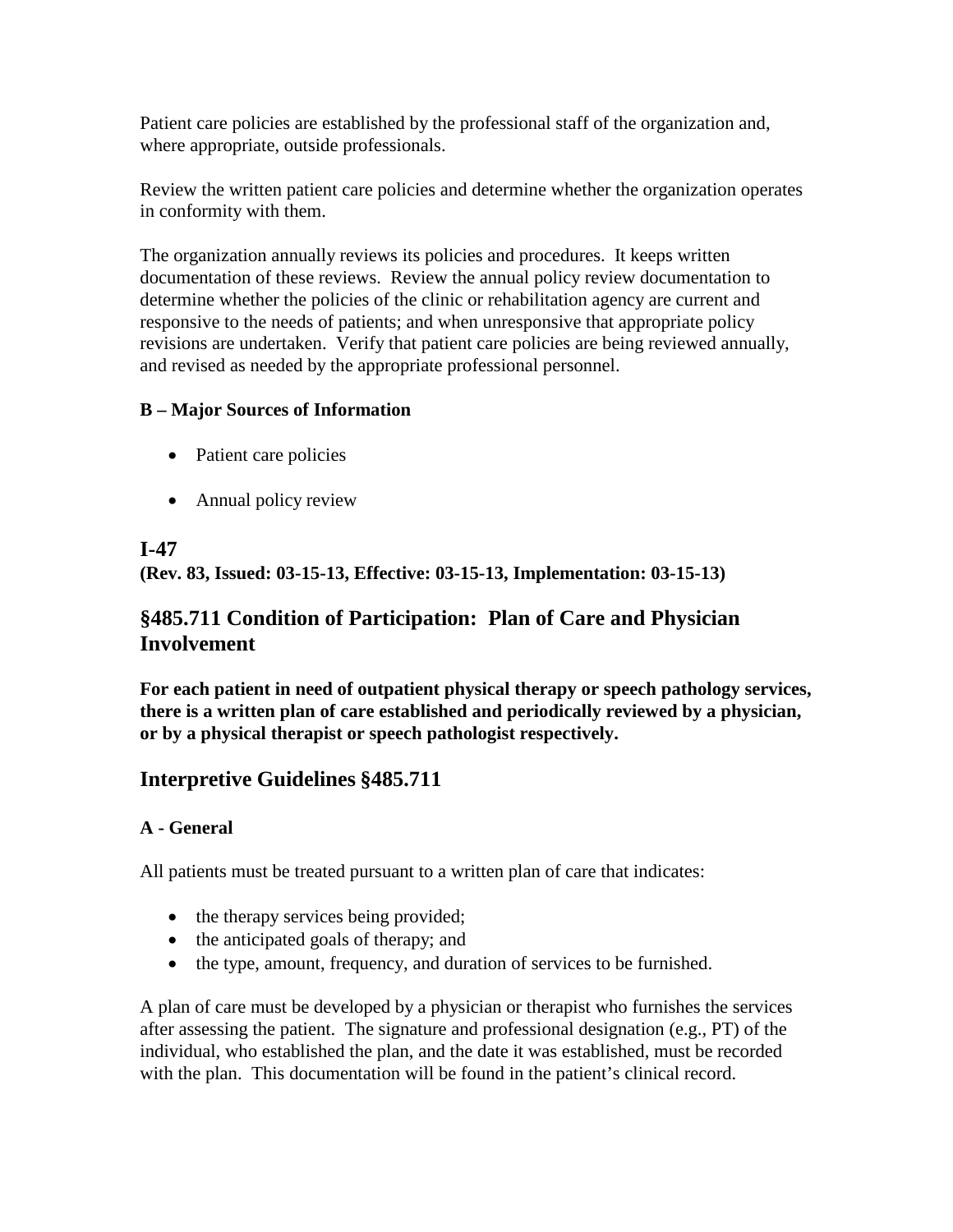Reevaluations are performed at specific time intervals noted in the organization's policies and procedures, or if there are changes in the patient's medical status. The reevaluations are documented in updated plans of care. The updated plans should contain objective data, which reflects the patient's progress or lack of progress; and the revised type of services, amount, frequency and duration of therapy, as well as updated rehabilitation goals.

### **B - Major Sources of Information**

- Patients' plans of care; and
- Clinical records.

#### **I-49**

**(Rev. 83, Issued: 03-15-13, Effective: 03-15-13, Implementation: 03-15-13)**

## **§485.711(a) Standard: Medical History and Prior Treatment**

**The following are obtained by the organization before or at the time of initiation of treatment:**

- **(1) The patient's significant past history.**
- **(2) Current medical findings, if any.**
- **(3) Diagnosis(es), if established.**
- **(4) Physician's orders, if any.**
- **(5) Rehabilitation goals, if determined.**
- **(6) Contraindications, if any.**
- **(7) The extent to which the patient is aware of the diagnosis(es) and prognosis.**
- **(8) If appropriate, the summary of treatment furnished and results achieved during previous periods of rehabilitation services or institutionalization.**

## **Interpretive Guidelines §485.711(a)**

#### **A- General**

The regulations do not require the patients be referred to the organization by a physician, or that the services be furnished pursuant to a physician's orders.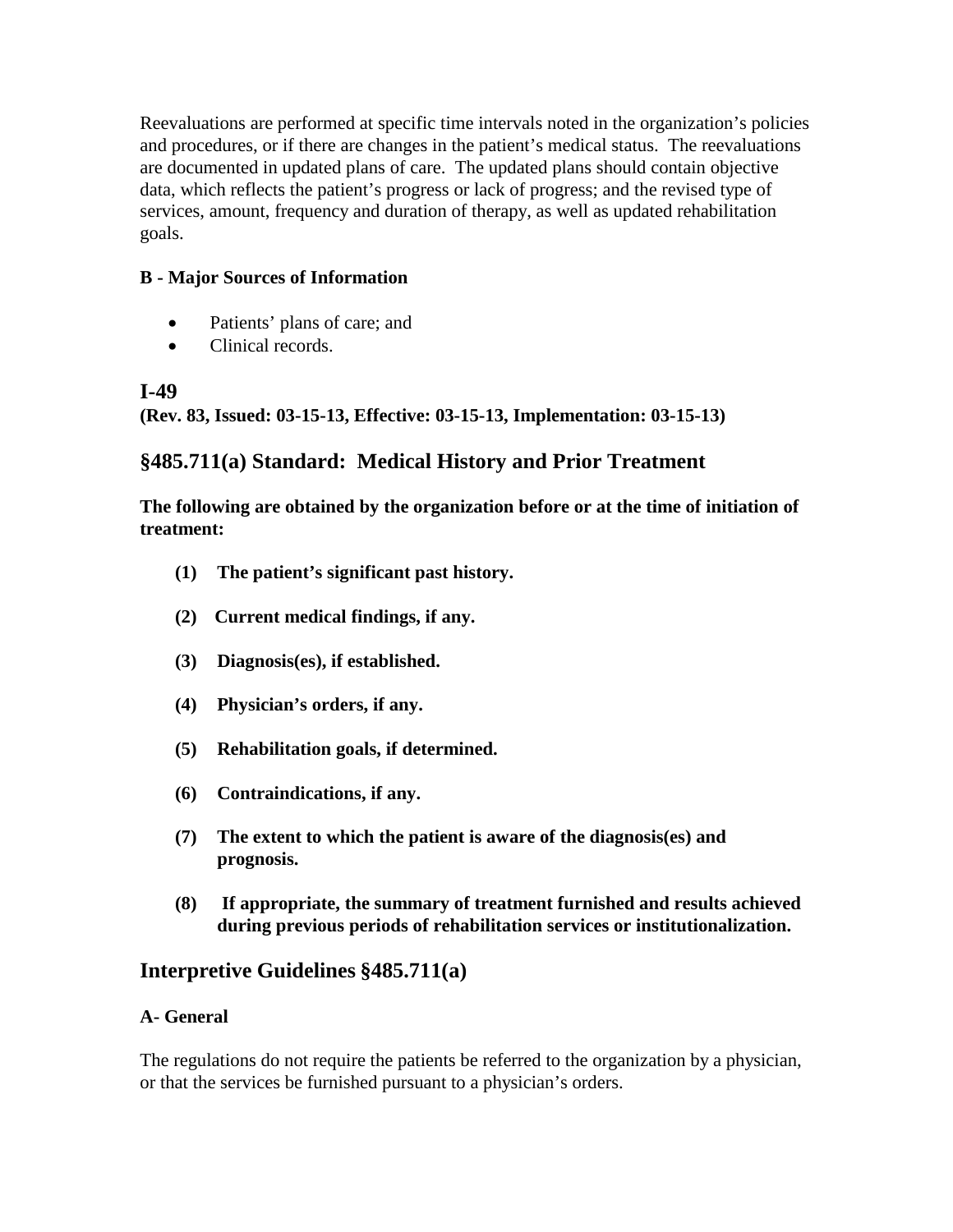If the complete and appropriate past history, and/or current medical findings (regarding the patient), are not made available to the organization; then the organization should make every effort to obtain the information from other sources, such as the patient, the family or from follow-up with the referring physician (if any). It is difficult to write rehabilitation goals in a plan of care if there is no past history available. It is very important to have current medical findings documented in the record in order to avoid providing therapy or other rehabilitation services that may be contraindicated.

Review the clinical record for evidence of prior medical history, past rehabilitation services the patient may have received (if any), current medical findings, and treatment. All of these areas may impact how the patient performs on the rehabilitation evaluation, and the subsequent design of the plan of care and rehabilitation goals.

#### **B – Major Source of Information**

• Clinical records.

#### **I-50**

**(Rev. 83, Issued: 03-15-13, Effective: 03-15-13, Implementation: 03-15-13)**

## **§485.711(b) Standard: Plan of Care**

- **(1) For each patient there is a written plan of care established by the physician or by the physical therapist or speech-language pathologist who furnishes the services.**
- **(2) The plan of care for physical therapy or speech pathology services indicates anticipated goals and specifies for those services the**
	- **(i) Type;**
	- **(ii) Amount;**
	- **(iii) Frequency; and**
	- **(iv) Duration.**
- **(3) The plan of care and results of treatment are reviewed by the physician or by the individual who established the plan at least as often as the patient's condition requires, and the indicated action in the plan is taken.**
- **(4) Changes in the plan of care are noted in the clinical record. If the patient has an attending physician, the therapist or speech-language pathologist who furnishes the services promptly notifies him or her of any change in the patient's condition or in the plan of care.**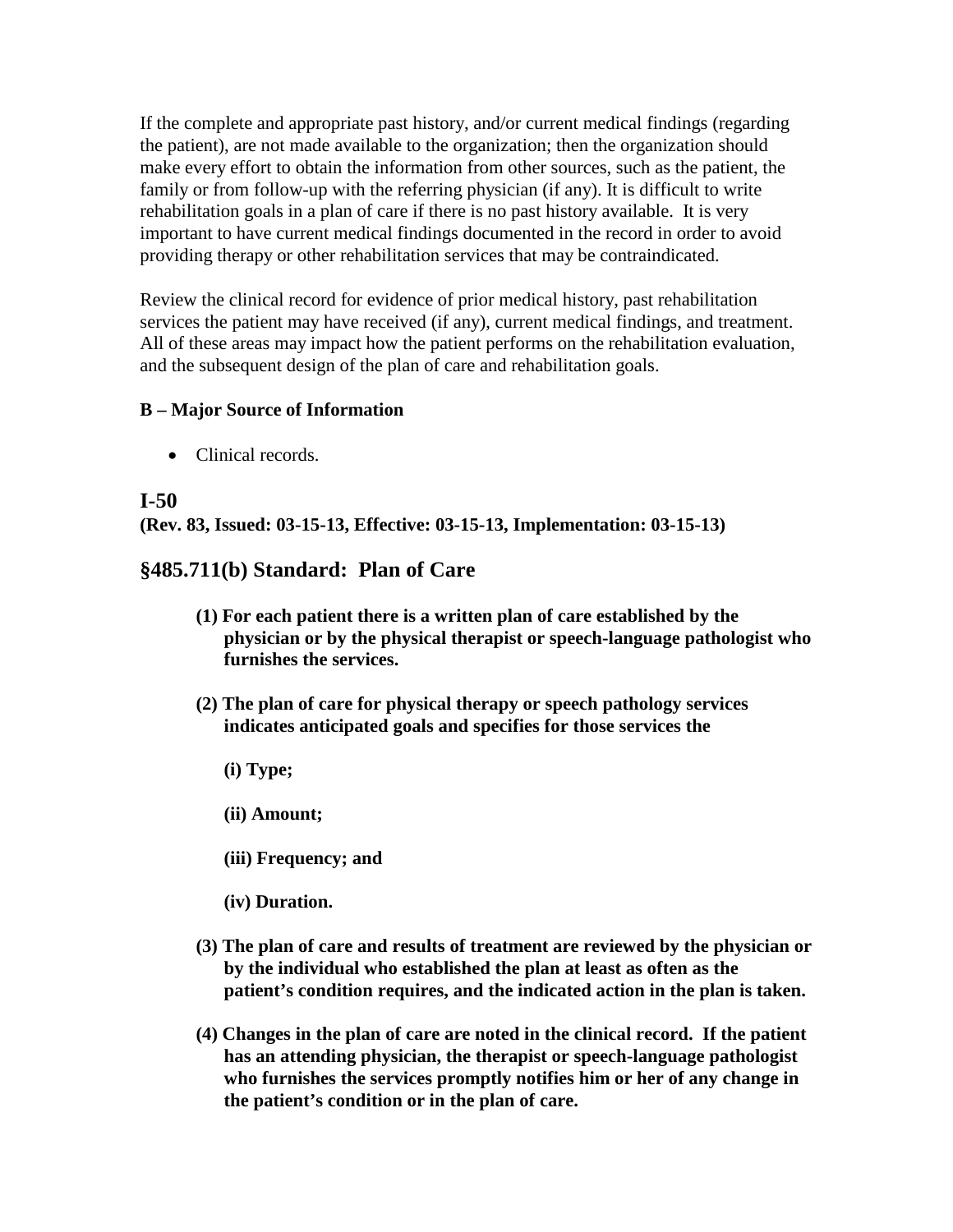## **Interpretive Guidelines §485.711(b)**

#### **A - General**

The plan of care must describe the treatment for the diagnosis (es) documented in the medical history and must document treatment goals.

Section 485.711(b)(3) ensures that, whenever a change takes place that affects the patient's response to treatment, the treatment plan is updated and includes updated therapeutic procedures, frequency changes, changes in modalities, etc. The change could be a physical change in the patient's condition or an environmental change that affects the current treatment regimen.

Qualified therapists who provide rehabilitation services, who meet the requirements in part 484 of this chapter, can assess patients without an order. Using the assessment, the therapist then develops the plan of care.

Review patients' records to determine if a plan of care has been established and is periodically reviewed and updated. The condition statement and standard permit the plan of care to be established by a physician, or by the appropriate professional (i.e., a physical therapist or speech-language pathologist) and to be reviewed by a physician or the individual who established it.

Review the assessment updates and updated plans of care. Note if the progress notes reflect the services the patient is receiving. Plans of care are based on the patient's condition at the time the plan is written, and updated as the patient's condition changes.

The plan of care should not look identical from month to month. Treatment and rehabilitation goals should be updated as the patient makes progress and meets existing goals.

The plan of care may be established by a qualified therapist as defined at § 484.4 (Personnel Qualifications).

There are occasions when patients do not meet the goals identified in the plan of care, perhaps due to medical complications or other reasons. If the patient is not discharged for failure to meet the goals, the surveyor should expect to see a modified plan of care with newly identified rehabilitation goals.

**NOTE**: The term physician includes a podiatrist or optometrist whose performance of functions is consistent with the organization's policies, and whose services are related to functions he/she is legally authorized to perform. For example, a podiatrist can order physical therapy services for his patient, if the patient requires gait training with an assistive device status post-surgery. However,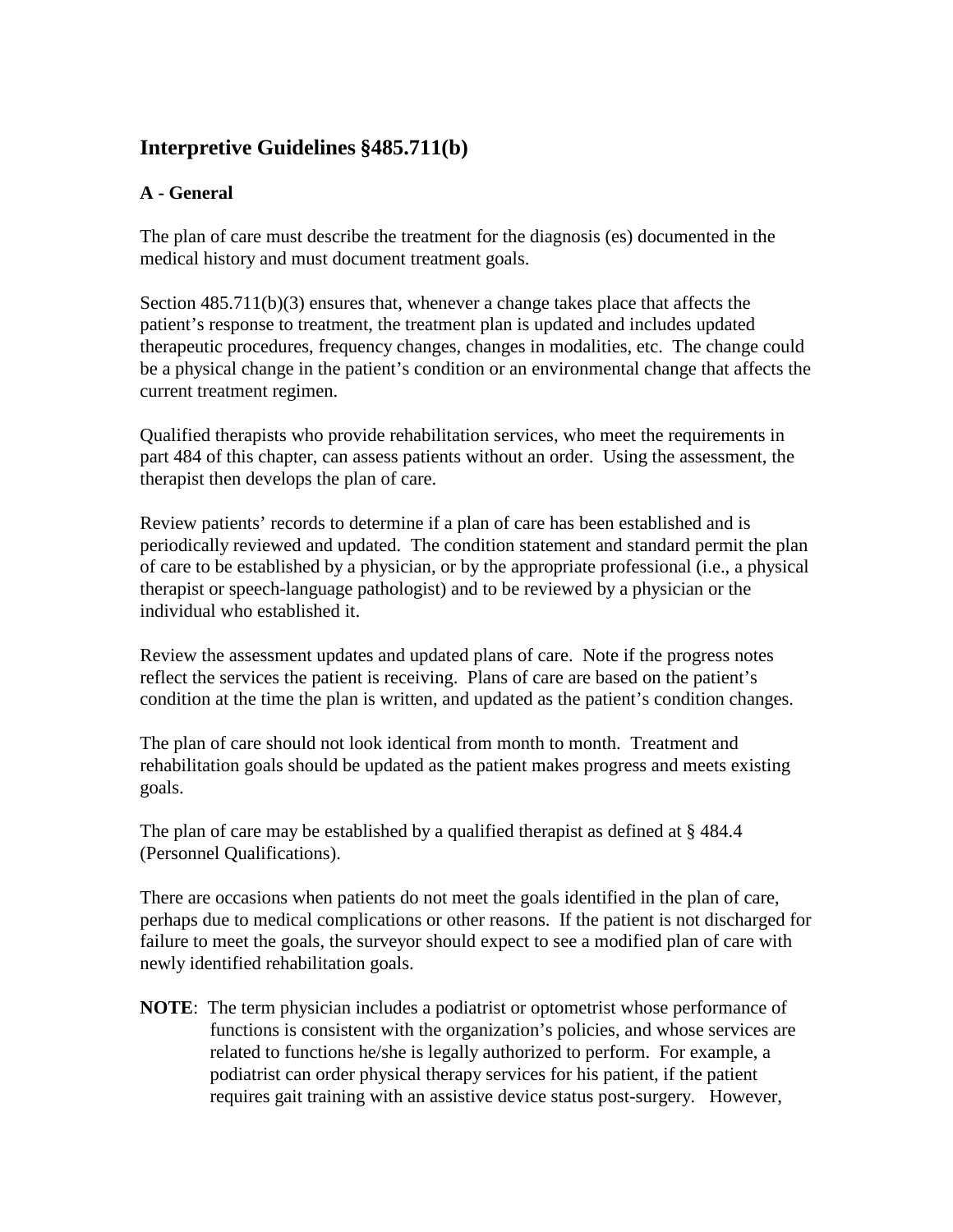there is no expectation that the podiatrist order audiology services, which would be better ordered by an audiologist. An optometrist can order occupational therapy for low vision therapy to request training in assistive devices for reading, yet it would be inappropriate for the optometrist to order physical therapy services for gait training which is better ordered by a podiatrist or orthopedic surgeon.

#### **B – Major Source of Information**

• Clinical records.

## **I-54**

**(Rev. 83, Issued: 03-15-13, Effective: 03-15-13, Implementation: 03-15-13)**

## **§485.711(c) Standard: Emergency Care**

**The rehabilitation agency must establish procedures to be followed by personnel in an emergency, which cover immediate care of the patient, persons to be notified, and reports to be prepared.**

## **Interpretive Guidelines §485.711(c)**

## **A - General**

Anytime a rehabilitation agency seeks or provides emergency care for a patient, the incident should be noted in the patient's clinical record and should include any calls to "911," to the physician, and/or to the patient's family/caregiver.

The rehabilitation agency is no longer required to have a physician on call to furnish necessary medical care in case of an emergency. However, the agency should have policies and procedures in place that instruct its staff regarding the steps to take in an emergency (including **immediate care of the patient,** notification of the patient's doctor**, and preparation of reports**)**. The agency should also have instructions in place regarding the** documentation in the clinical record for all actions taken **in an emergency.**

Note: There must be two persons (who are employed by the clinic or rehabilitation agency) on duty **whenever** a patient is being treated by the clinic or rehabilitation agency, as provided under  $\S$  485.723(a)(6). This two person requirement applies to any location where outpatient therapy services are provided by the organization. If there is any concern regarding whether the organization actually has two staff on duty, review the staff schedules.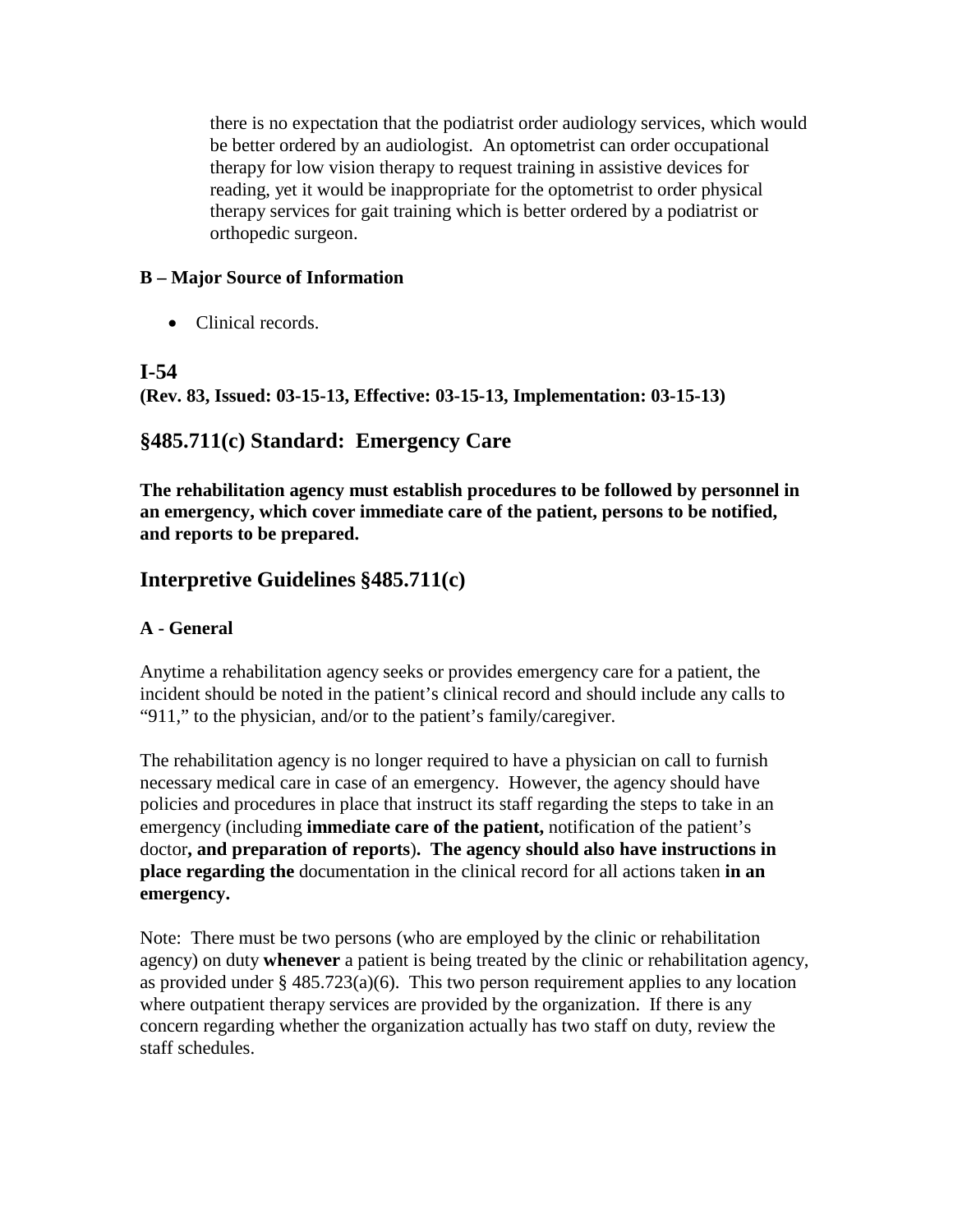Review the medical emergency procedures and interview employees to determine if they know their responsibilities in the case of an emergency.

#### **B – Major Sources of Information**

- Policies and procedures for emergency care,
- Clinical records,
- Interviews with staff, and
- Staff schedules.

## **I-55**

**(Rev. 83, Issued: 03-15-13, Effective: 03-15-13, Implementation: 03-15-13)**

## **§485.713 Condition of Participation: Physical Therapy Services**

**If the organization offers physical therapy services, it provides an adequate program of physical therapy and has an adequate number of qualified personnel and the equipment necessary to carry out its program and to fulfill its objectives.**

## **Interpretive Guidelines §485.713**

## **A - General**

Physical therapy services are those services provided within the scope of practice of physical therapists and necessary for the diagnosis and treatment of impairments, functional limitations, disabilities or changes in physical function, and health status.

A range of physical therapy services must be **available** to treat the types of disabilities the rehabilitation agency accepts for service.

The number of qualified professional personnel is dependent upon the number of patients treated and the types of disabilities accepted for service.

Also, all equipment must be available to treat the type of disabilities accepted by the organization.

When a patient requires services that aren't available from the organization or if a problem is identified that goes beyond the scope of services offered by the organization, the organization should refer the patient to other community services and should be noting that referral in the patient's clinical record.

## **B - Major Sources of Information**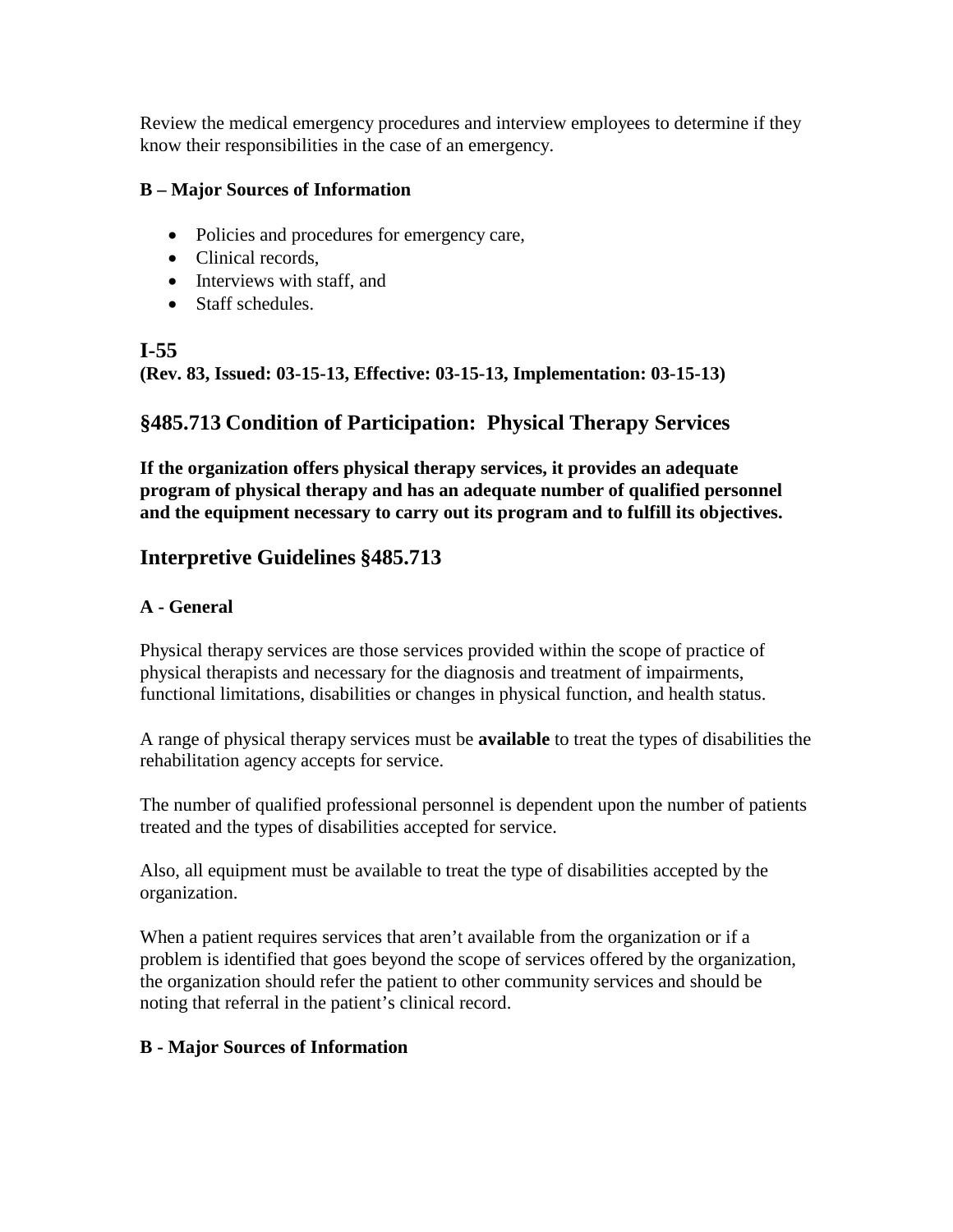- Physician orders, plans of care, and physical therapy evaluations and progress notes.
- Patient care policies—such policies should include a description of their scope of services, admission and discharge criteria. The organization must appropriately refer individuals who have needs that exceed their scope of service.
- Personnel records—job descriptions, employee qualifications, and current licensure information.
- Clinical records.
- Interviews with staff and clients.
- Personnel rosters for the number of qualified professionals on duty.
- Through observation and interview assess the organization for types, and number of equipment available for patients.

## **I-56**

**(Rev. 83, Issued: 03-15-13, Effective: 03-15-13, Implementation: 03-15-13)**

## **§485.713(a) Standard: Adequate Program**

- **(1) The organization is considered to have an adequate outpatient physical therapy program if it can:** 
	- **(i) Provide services using therapeutic exercise and the modalities of heat, cold, water, and electricity;**
	- **(ii) Conduct patient evaluations; and**
	- **(iii) Administer tests and measurements of strength, balance, endurance, range of motion, and activities of daily living.**
- **(2) A qualified physical therapist is present or readily available to offer supervision when a physical therapist assistant furnishes services.**
	- **(i) If a qualified physical therapist is not on the premises during all hours of operation, patients are scheduled so as to ensure that the therapist is present when special skills are needed, for example, for evaluation and reevaluation.**
	- **(ii) When a physical therapist assistant furnishes services off the organization's premises, those services are supervised by a qualified**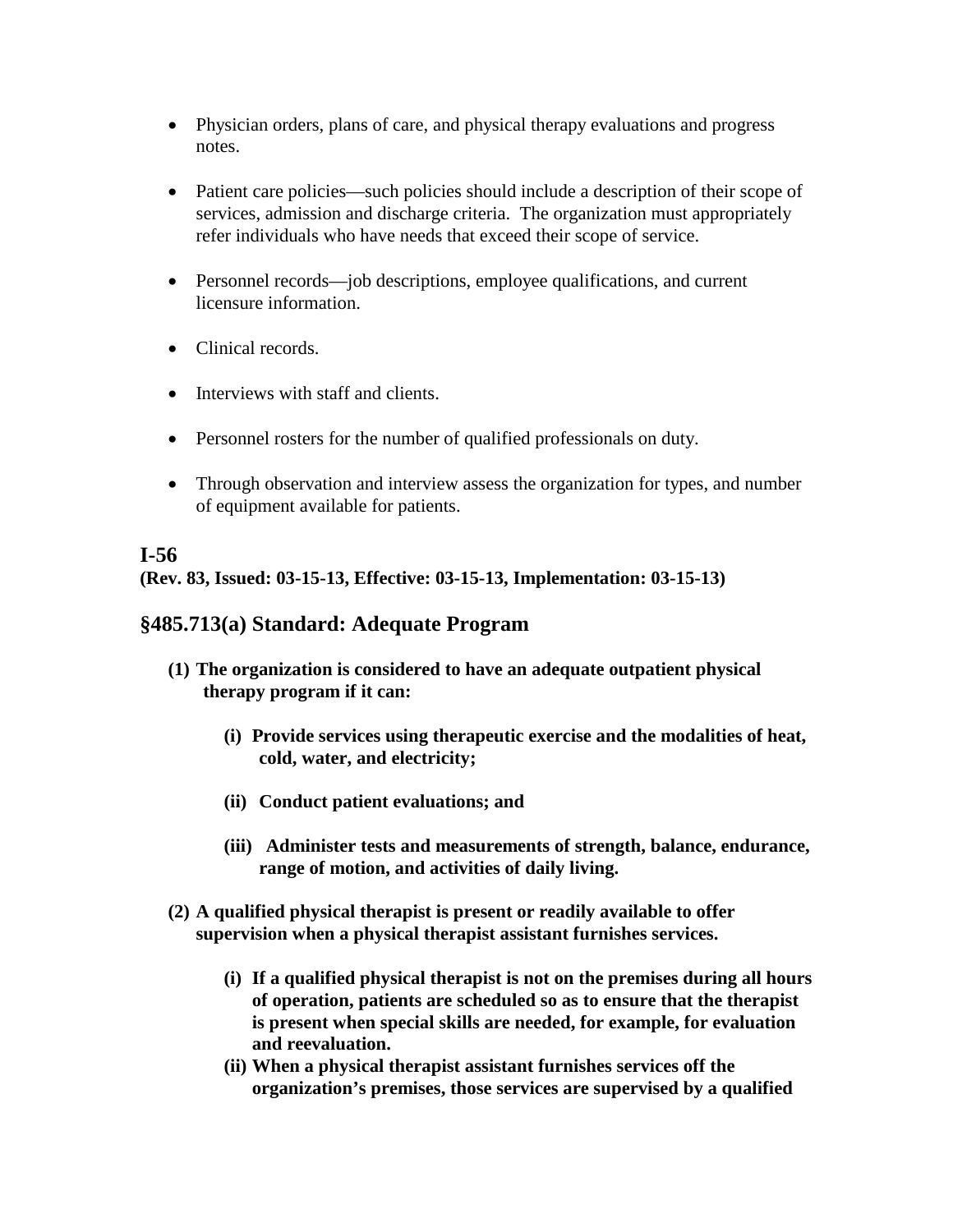**physical therapist that makes an onsite supervisory visit at least once every 30 days.**

## **Interpretive Guidelines §485.713(a)**

#### **A - General**

**NOTE:** If physical therapy services are being provided at an extension location, clinical records should be carefully reviewed to note whether the therapist is the actual professional conducting the evaluations and re-evaluations, and not the physical therapist assistant. Only physical therapists are allowed to conduct evaluations and reevaluations.

An adequate outpatient physical therapy program includes:

- (a) Conducting patient evaluations to determine the patient's past and present functional abilities, and to set goals for future functional capabilities.
- (b) Administering tests and measurements of strength, balance, endurance, range of motion and activities of daily living. It is possible that not all patients will receive every modality listed above. The plan of care should address the modalities that are medically necessary for the treatment of the patient's condition.
- (c) Providing equipment and modalities of heat, cold, water and electricity to treat individuals with the types of disabilities the organization accepts for service. A thorough review of the patient's plan of care including treatment procedures and treatment modalities, as well as the rehabilitation goals and documented results can be a guide as to the adequacy of the patient's therapy program.
- (d) Having appropriate clinical record documentation. The clinical record is the only document describing the course of treatment and the outcomes for the patient. Poor documentation may reflect a less than adequate therapy program.

Review patient care policies and procedures, as well as clinical records to assess the adequacy of the organizational program. In addition, observation of the clinic or room where patients are receiving therapy services is important to evaluate the equipment and modalities available.

Physical therapy services are to be rendered only by qualified physical therapists, or qualified physical therapist assistants under the supervision of qualified physical therapists. A qualified physical therapist must be onsite for evaluations, reevaluations, and discharges of patients. A physical therapist must be present when special skills are offered to patients according to the organization's policies and procedures. Services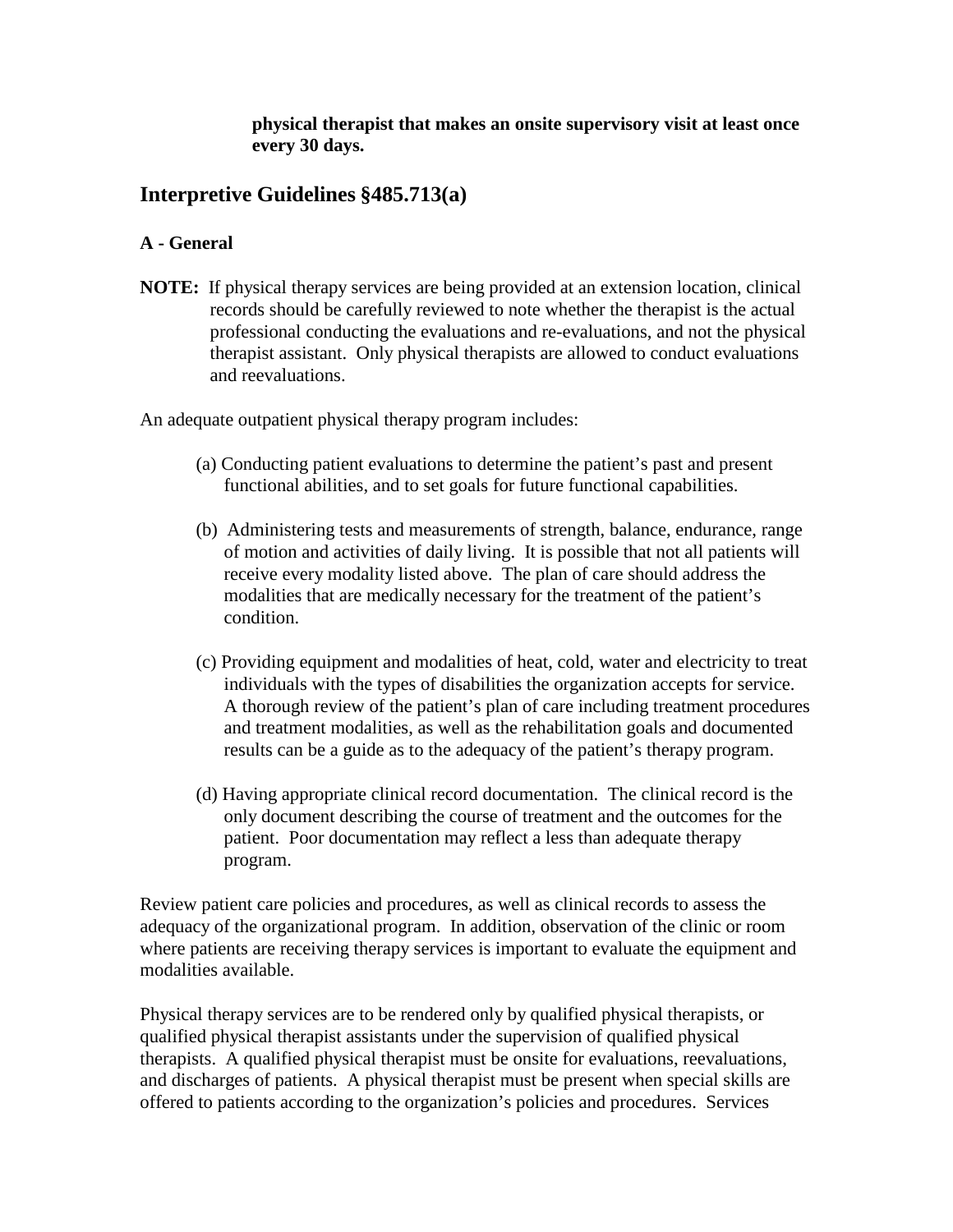provided by a physical therapy assistant offsite must be supervised by a qualified physical therapist that makes an onsite supervisory visit at least every 30 days to observe the actual performance of the assistant.

Only physical therapists may supervise physical therapy assistants. Only occupational therapists may supervise occupational therapy assistants. Such supervision may include:

- Specific instructions regarding the treatment regimen;
- An explanation of responses to treatment indicative of adverse patient reactions;
- Discussion between the physical therapist and the physical therapist assistant; and
- Additional supervision requirements as defined by State law.
- **NOTE:** This does not mean the physical therapist must be onsite full-time, but rather must be onsite for evaluations and reevaluations and be able to respond and be physically available onsite (within a reasonable period of time) to provide consultation in case of an unusual occurrence. Response time is based on the condition of the patient, the patient's previous response to treatment, organization staffing, and competency of available personnel. For example, where the patient's previous response to treatment had been adverse and thereby possibly requiring that in the future the physical therapist keep him or herself readily available to provide needed supervisory assistance, the physical therapist should arrange times and schedules to allow for minimal delay in providing such assistance.

Review organizational policies regarding supervision and supervisory visits.

Interview staff regarding supervision of assistants (frequency of supervision, areas discussed, etc.).

## **B – Major Sources of Information**

- Policies and procedures for supervision of organizational staff;
- Policies and procedures for patient care;
- State practice acts;
- Clinical records—progress notes and treatment plans; and
- Staff interviews and facility observation.

## **I-57**

**(Rev. 83, Issued: 03-15-13, Effective: 03-15-13, Implementation: 03-15-13)**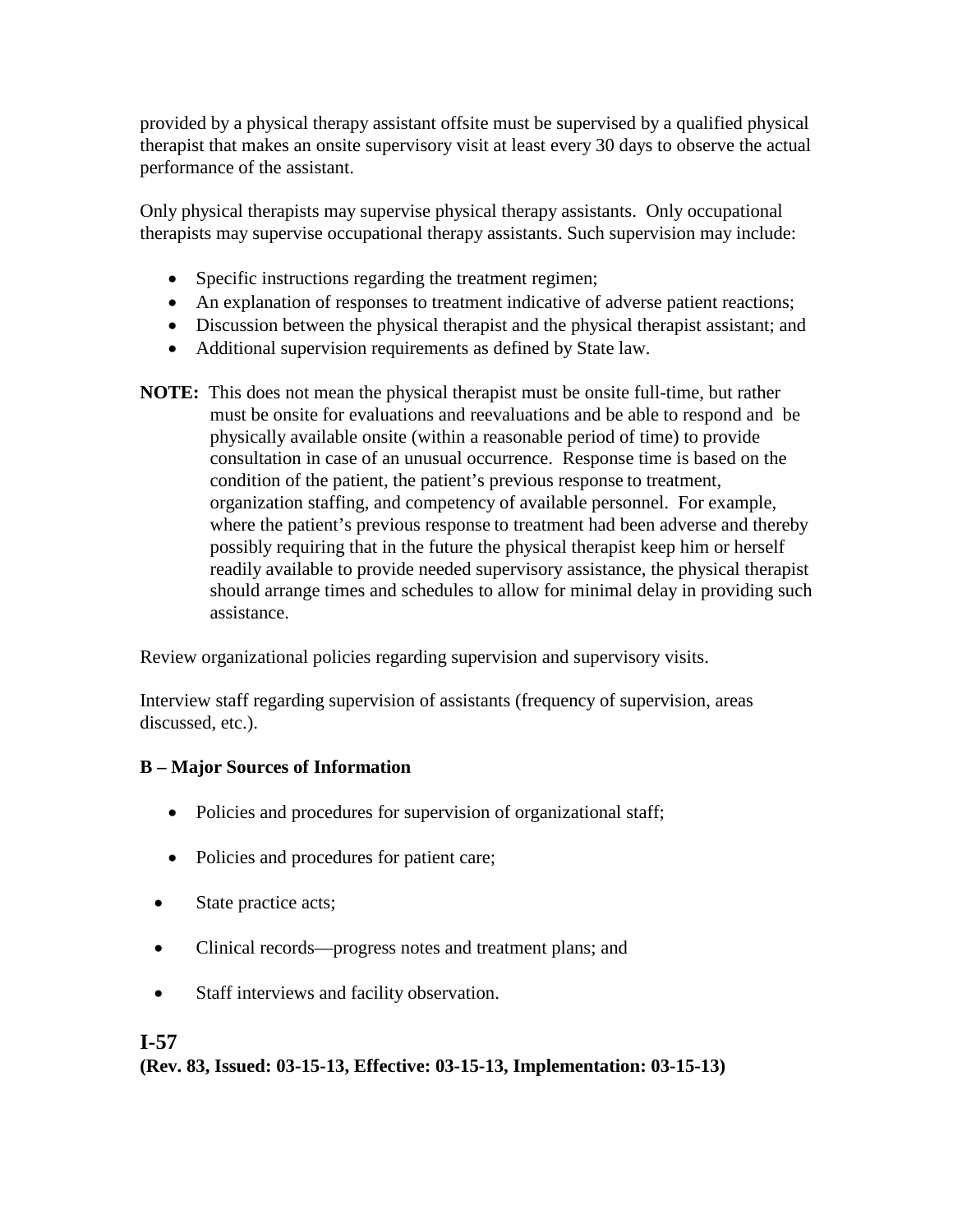## **§485.713(b) Standard: Facilities and Equipment**

**The organization has the equipment and facilities required to provide the range of services necessary in the treatment of the types of disabilities it accepts for service.**

## **Interpretive Guidelines §485.713(b)**

### **A – General**

The organization must provide space for treatment, and offer areas of privacy when needed during treatment or when requested by the patient. Screens, curtains, or other methods for ensuring privacy should be available when needed. For example, times when a patient might require privacy are when the patient is receiving instruction for activities of daily living or if a patient is receiving modalities such as heat or ultra sound for back pain.

Review patient care policies and procedures, clinical records, and tour the organization's facility to assess the adequacy and condition of equipment to treat the patients it has accepted for service. Review organizational procedures and maintenance logs; interview staff to ensure equipment is being maintained according to manufacturer's guidelines.

#### **B – Major Sources of Information**

- Policies and procedures regarding the equipment maintenance;
- Policies and procedures for ensuring privacy;
- Patient Care Policies and Procedures;
- Maintenance Logs;
- Manufacturers recommended guidelines for each piece of equipment;
- Amount and types of equipment in the clinic at the time of survey;
- Clinical Records; and
- Staff interviews and clinic observations.

#### **I-58**

**(Rev. 83, Issued: 03-15-13, Effective: 03-15-13, Implementation: 03-15-13)**

## **§485.713(c) Standard: Personnel Qualified to Provide Physical Therapy Services**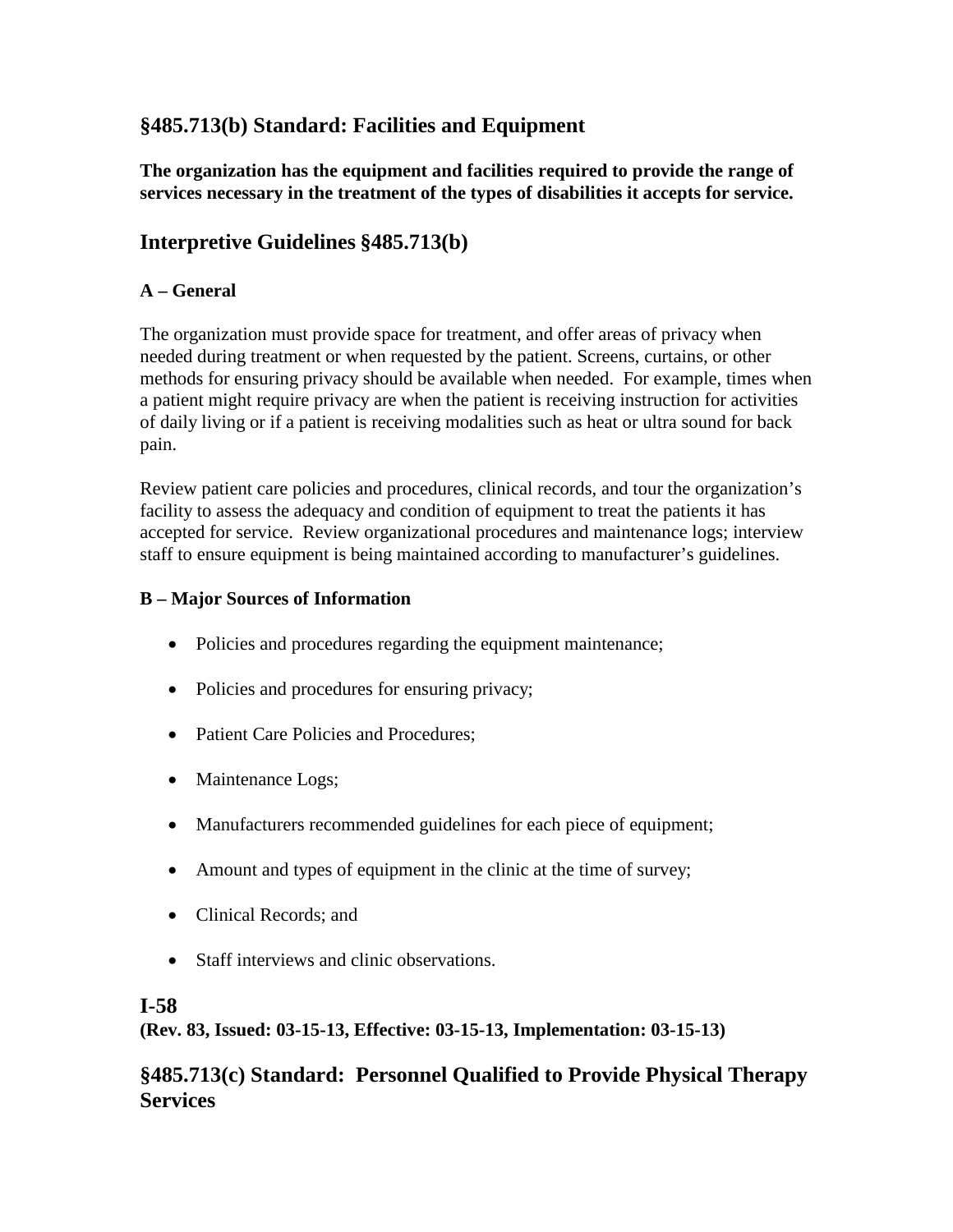**Physical therapy services are provided by, or under the supervision of, a qualified physical therapist. The number of qualified physical therapists and qualified physical therapist assistants is adequate for the volume and diversity of physical therapy services offered. A qualified physical therapist is on the premises or readily available during the operating hours of the organization.**

## **Interpretive Guidelines §485.713(c)**

#### **A – General**

Some of the requirements for a qualified physical therapist are that they be licensed as a physical therapist by the State in which he or she is practicing (unless licensure does not apply), has graduated from an accredited physical therapist education program, and has passed a national examination approved by the State in which physical therapy services are provided. For the remaining requirements refer to §484.4 Personnel qualifications.

In addition, some of the requirements for a qualified physical therapist assistant (PTA) are: a person who is licensed, unless licensure does not apply, registered, or certified as a physical therapist assistant, if applicable, by the State in which practicing. For the remaining requirements refer to §484.4 Personnel Qualifications: Physical therapist assistant qualifications.

The number of qualified physical therapists and qualified physical therapist assistants (if applicable) must be able to adequately and effectively provide services to patients. Adequate service cannot be determined based merely upon the staff to patient ratio, but rather, it is to be based on staff's knowledge of the various types of medical conditions the organization treats and the type, amount, frequency, and duration of treatment required.

Interview staff and patients to determine if there are issues with excessive waiting times or delays in therapy caused by therapists treating more than one person at a time.

Observe the number of patients waiting for treatment. Are there several patients sitting and waiting for treatment, or does it appear that patients are being seen at their scheduled times. Is there a single therapist treating several patients at one time or are there several therapists or PTAs that are providing treatments.

A qualified physical therapist must be on the premises or readily available telephonically as well as readily available to be onsite if needed during all hours of operation. Physical therapist assistants and certified occupational therapy assistants are not permitted to evaluate new patients or re-evaluate current patients.

Surveyors should verify through clinical record review, observation, and interview: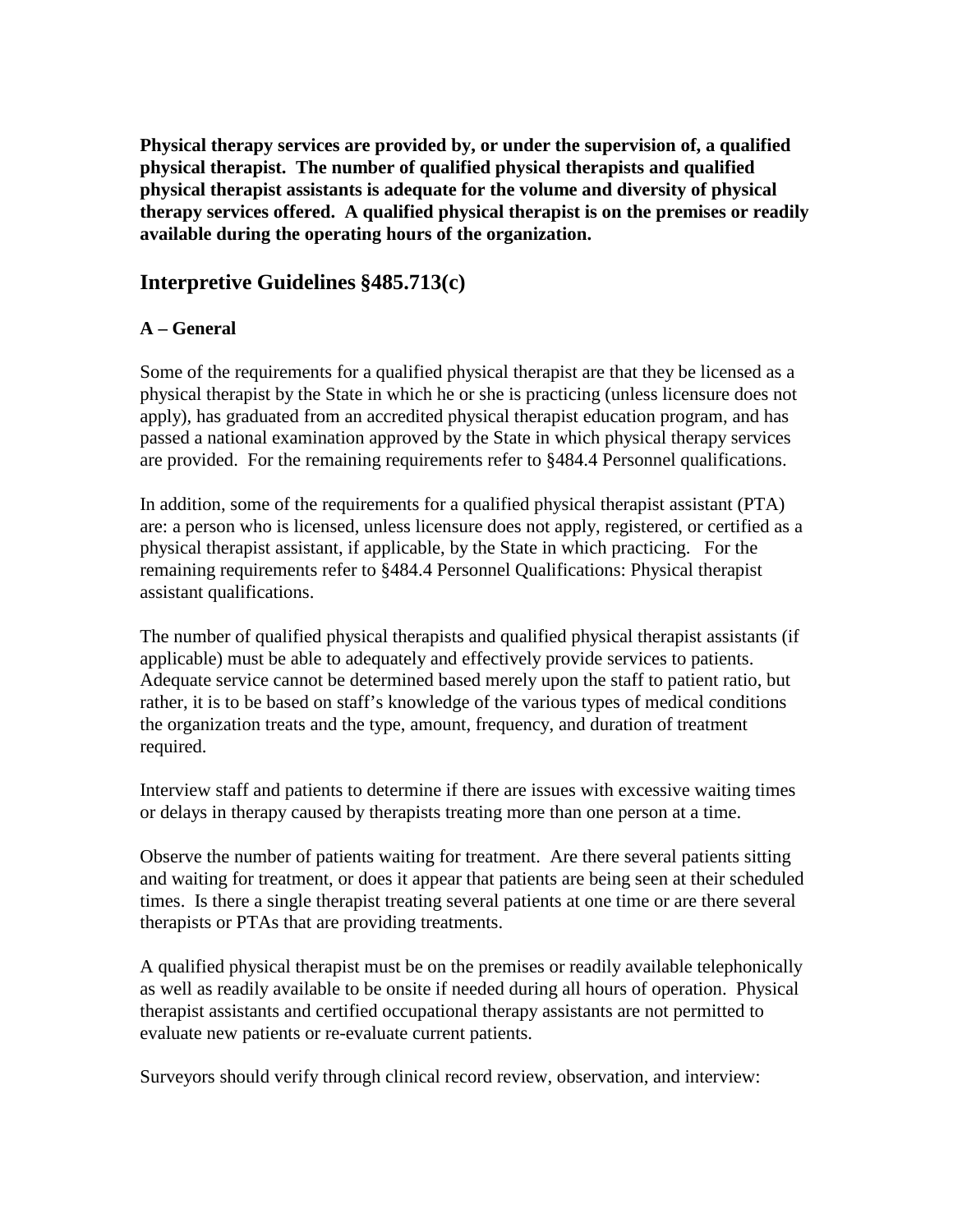- That patient evaluations or reevaluations, or situations where special skills are required are being performed by a PT;
- That a PT is either present or available telephonically during hours of operation of the organization; and
- The clinical record notes and/or observations indicate that the plan of care is being followed.

For example, if a patient is required to be seen three times a week for 4 weeks (according to the plan of care), but is only seen two times a week for 4 weeks, this could indicate a staff shortage. The progress notes in the clinical record should indicate the reason why the patient is not being treated per the patient's plan of care. The surveyor should interview the staff if the answer is not readily apparent. The surveyor may cite the organization under this standard if it is determined there are not sufficient staff to treat patients according to the patient's plan of care.

## **B – Major Sources of Information**

- Clinical record (plan of care and progress notes);
- Personnel records and credential files:
- Policies and procedures for personnel and patient care;
- Treatment schedules:
- Staff and patient interviews; and
- Observations of staff and clinical areas.

#### **I-63**

**(Rev. 83, Issued: 03-15-13, Effective: 03-15-13, Implementation: 03-15-13)**

## **§485.713(d) Standard: Supportive Personnel**

**If personnel are available to assist qualified physical therapists by performing services incident to physical therapy that do not require professional knowledge and skill, these personnel are instructed in appropriate patient care services by qualified physical therapists who retain responsibility for the treatment prescribed by the attending physician.**

## **Interpretive Guidelines §485.713(d)**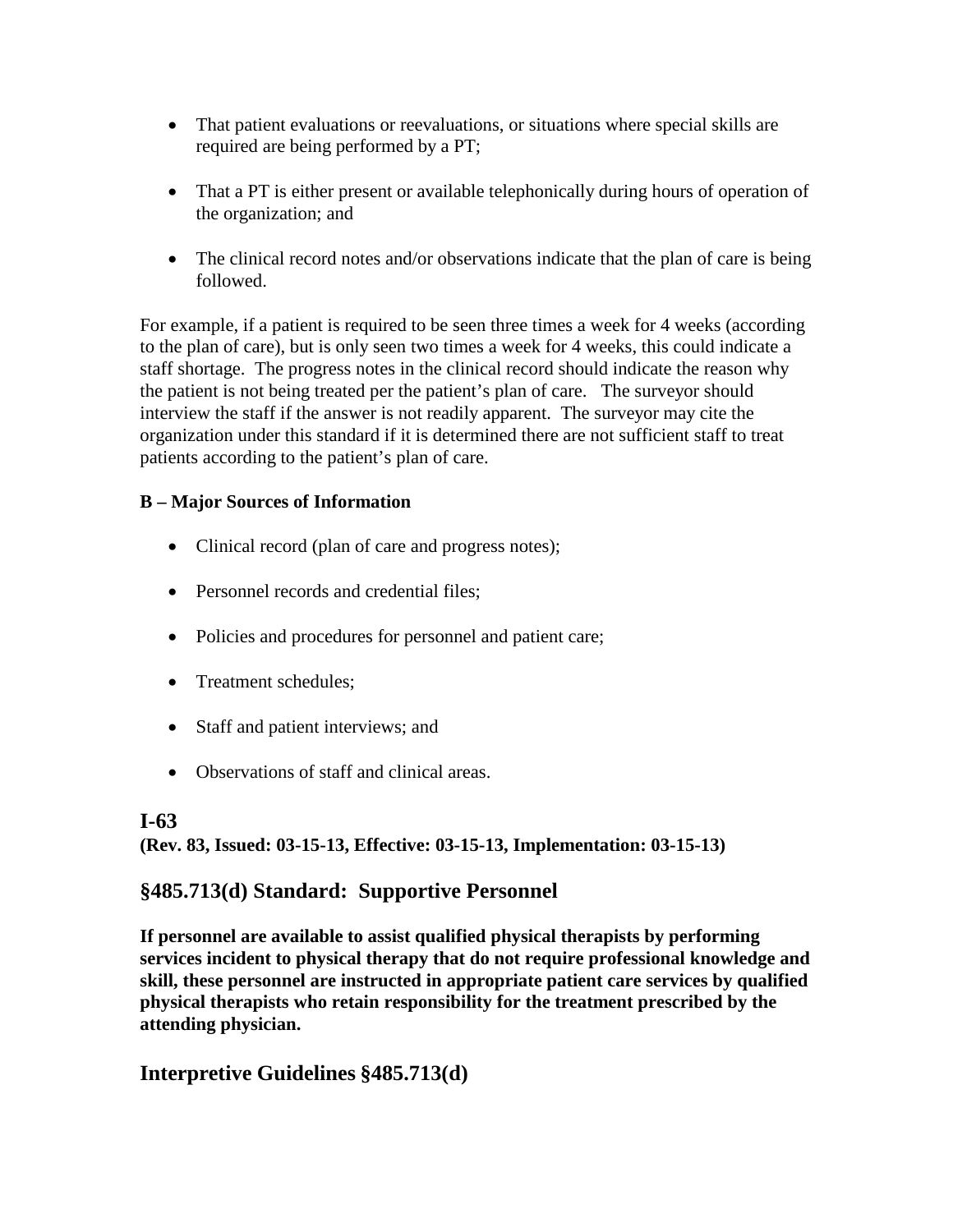### **A - General**

Physical therapy aides, or individuals with less than assistant level qualifications, must be directly supervised by a qualified physical therapist. The physical therapist must be in the immediate vicinity and available to provide assistance and direction throughout the time services are provided.

Even if an aide is assisting a qualified physical therapy assistant in some activity, ultimate responsibility for the aide's activities rests with the qualified physical therapist. In the provision of physical therapy services, any staff other than the qualified physical therapist or physical therapy assistant is considered supportive personnel.

Review the organization's policies and procedures to determine the job responsibilities and training of the supportive personnel.

Observe services provided by therapists' aides to determine if these individuals are providing an appropriate level of assistance. Interview supportive personnel regarding the services they provide and the instruction they received.

#### **B – Major Sources of Information**

- In-service training logs for supportive personnel;
- Policies and procedures for training supportive personnel;
- Policies and procedures for supportive personnel job responsibilities;
- Observation of clinical areas; and
- Interview staff.

## **I-150 (Rev. 83, Issued: 03-15-13, Effective: 03-15-13, Implementation: 03-15-13)**

## **§485.715 Condition of Participation: Speech Pathology Services**

**If speech pathology services are offered, the organization provides an adequate program of speech pathology and has an adequate number of qualified personnel and the equipment necessary to carry out its program and to fulfill its objectives.**

## **Interpretive Guidelines §485.715**

## **A - General**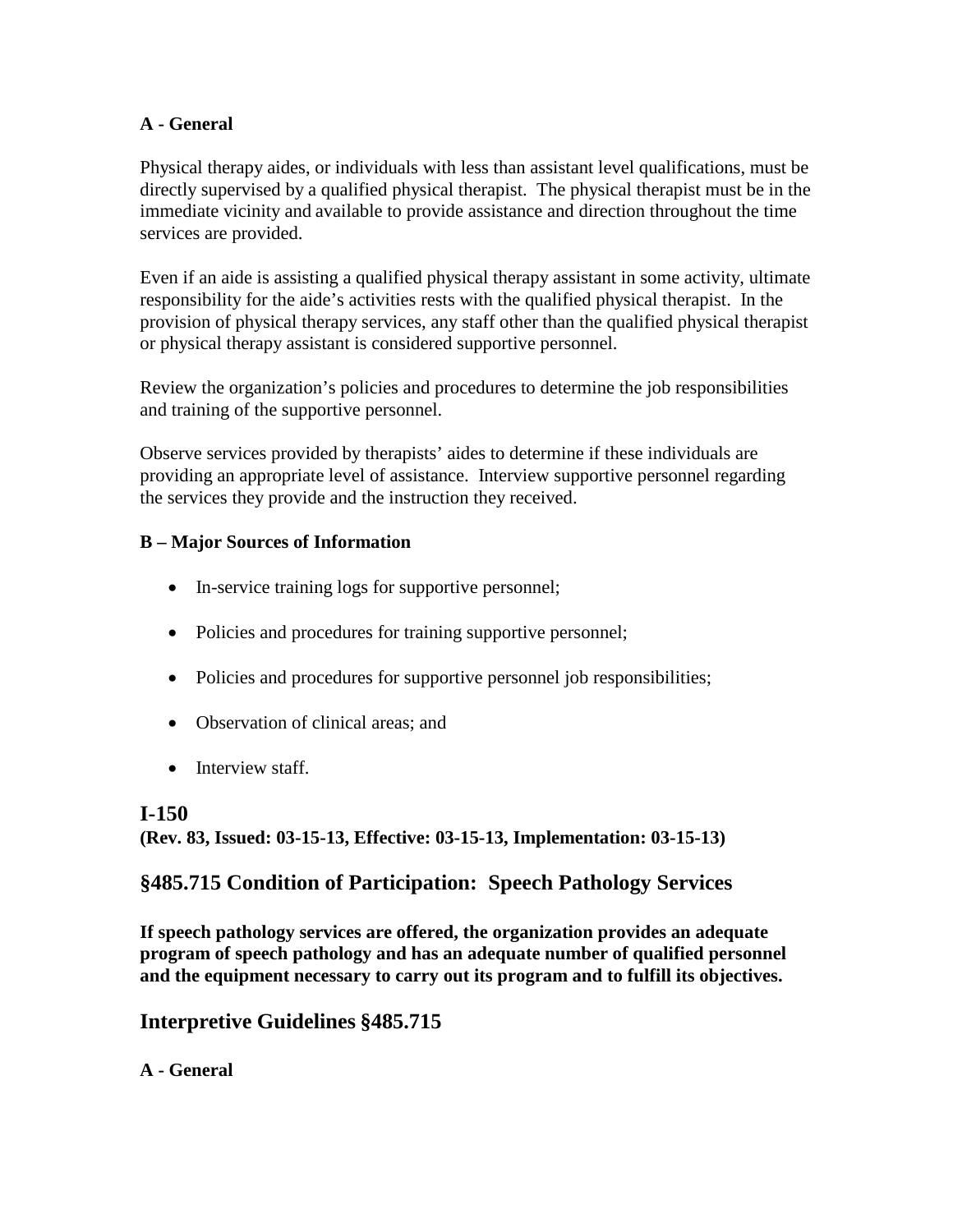Speech-language pathology services are those services (examples are provided below) that are provided within the scope of practice of speech-language pathologists and are necessary for the diagnosis and treatment of speech and language disorders.

The speech pathology services provided should be such that patients accepted for treatment are able to receive services as medically indicated. The equipment used by speech-language pathologists may vary from organization to organization, depending upon the types of patients that each organization accepts for service. Equipment must be available that is necessary for the patient's treatment.

Review personnel rosters and patient census to determine that the organization provides sufficient qualified personnel to adequately serve the patients it accepts for services.

#### **B - Major Sources of Information**

- Plans of care, and speech pathology evaluations and progress notes;
- Patient care policies;
- Personnel records—job descriptions, employee qualifications, and current licensure information; and
- Clinical records.

## **I-151**

**(Rev. 83, Issued: 03-15-13, Effective: 03-15-13, Implementation: 03-15-13)**

## **§485.715(a) Standard: Adequate Program**

**The organization is considered to have an adequate outpatient speech pathology program if it can provide the diagnostic and treatment services to effectively treat speech disorders.**

## **Interpretive Guidelines §485.715(a)**

#### **A – General**

In order for the organization to have an adequate speech-language pathology program, it must have available qualified speech-language pathologists (refer to § 484.4 for the requirements), and the necessary equipment to diagnose and treat the patients that it accepts for services. Speech-language pathology services are aimed at improving a patient's communication, cognitive and linguistic skills, and hearing and swallowing abilities.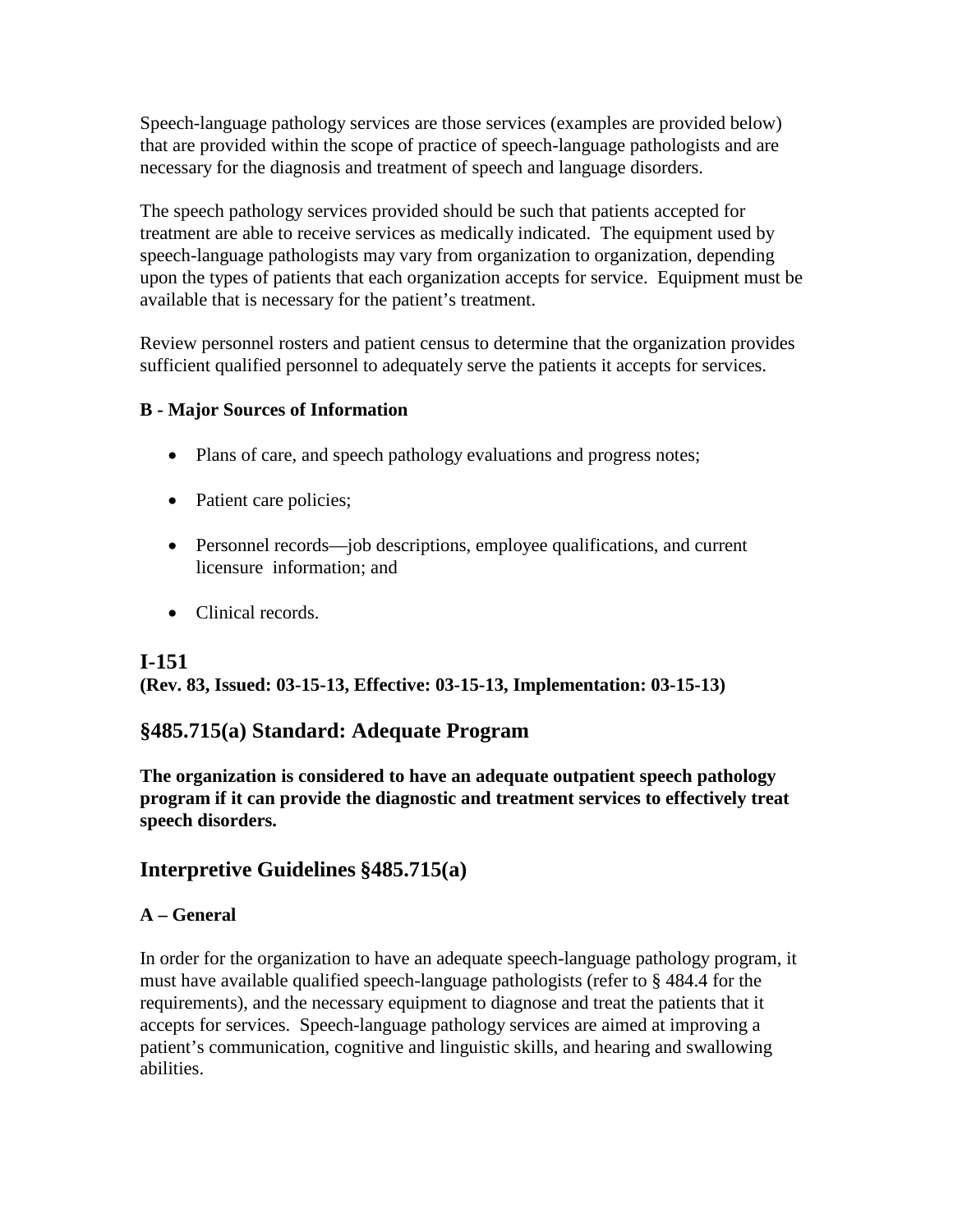Clinical services provided by speech-language pathologists may include, but are not limited to, the following:

- Dysphagia (swallowing) evaluation and treatment;
- Selecting, fitting, and establishing effective use of prosthetic/adaptive devices for communication and swallowing;
- Using instrumentation such as video fluoroscopy and computer technology to observe, collect data, and measure parameters of communication and swallowing;
- Voice therapy to remediate disorders in vocal quality and volume;
- Language therapy to improve comprehension and expression; and
- Cognitive retraining.

Review the patient's clinical record to ascertain what type of equipment, if any, is used for the patient and if that equipment is available on the day of the survey.

## **B. Major Sources of Information**

- Patient care policies and procedures;
- Clinical records: and
- Staff interviews and observations of therapies.

## **I-152**

**(Rev. 83, Issued: 03-15-13, Effective: 03-15-13, Implementation: 03-15-13)**

## **§485.715(b) Standard: Facilities and Equipment**

**The organization has the equipment and facilities required to provide the range of services necessary in the treatment of the types of speech disorders it accepts for service.**

## **Interpretive Guidelines §485.715(b)**

## **A – General**

All equipment must be maintained according to manufacturer's guidelines.

Review patient care policies and procedures, clinical records, and tour the facility to assess the adequacy of equipment and facility to treat the patients it has accepted for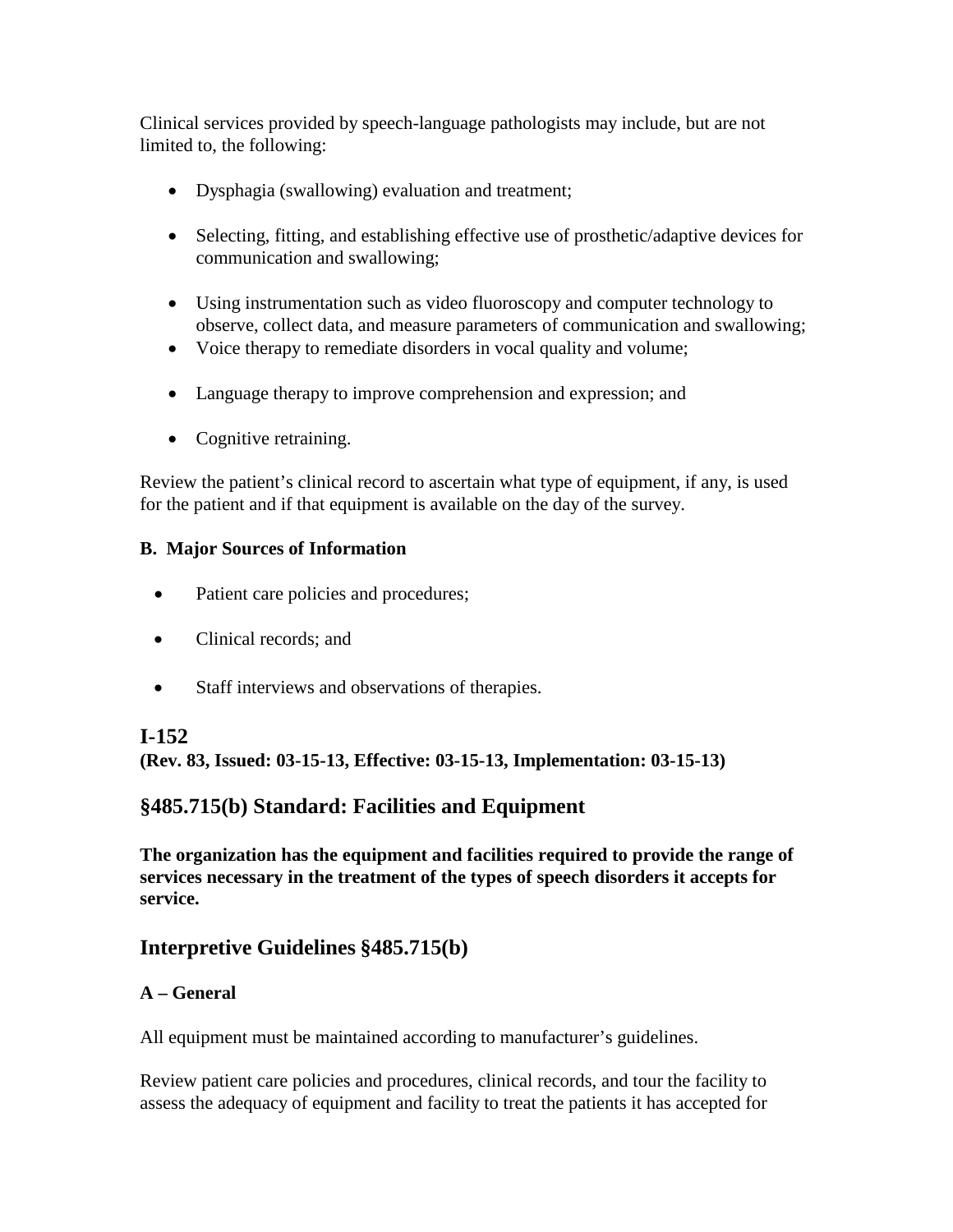service. Review organizational procedures, maintenance logs, and speak with staff to ensure equipment is being maintained according to manufacturer guidelines.

Space suitable for treatment must be available. The facility must include areas of privacy for patients during therapy treatment as needed and/or when requested by the patient. Screens or curtains or other method for ensuring privacy should be available when needed. For example, times when a patient might require privacy are when the patient is receiving training for activities of daily living, using communication devices, etc.

## **B – Major Sources of Information**

- Policies and procedures regarding patient care, treatment and equipment;
- Policies and procedures regarding the privacy of patients;
- Interviews—staff and patients;
- Clinical record review;
- Review of maintenance logs; and
- Review of manufacturers' guidelines.

## **I-153**

**(Rev. 83, Issued: 03-15-13, Effective: 03-15-13, Implementation: 03-15-13)**

## **§485.715(c) Standard: Personnel Qualified to Provide Speech Pathology Services**

**Speech pathology services are given or supervised by a qualified speech pathologist and the number of qualified speech pathologists is adequate for the volume and diversity of speech pathology services offered. At least one qualified speech pathologist is present at all times when speech pathology services are furnished.**

## **Interpretive Guidelines §485.715(c)**

## **A - General**

A qualified speech-language pathologist meets the requirements found in § 484.4.

Adequate service cannot be determined based upon the mere proportion of the staff to patient ratio. Qualified staff must possess the knowledge and skills required for the treatment of the various patients' diagnoses.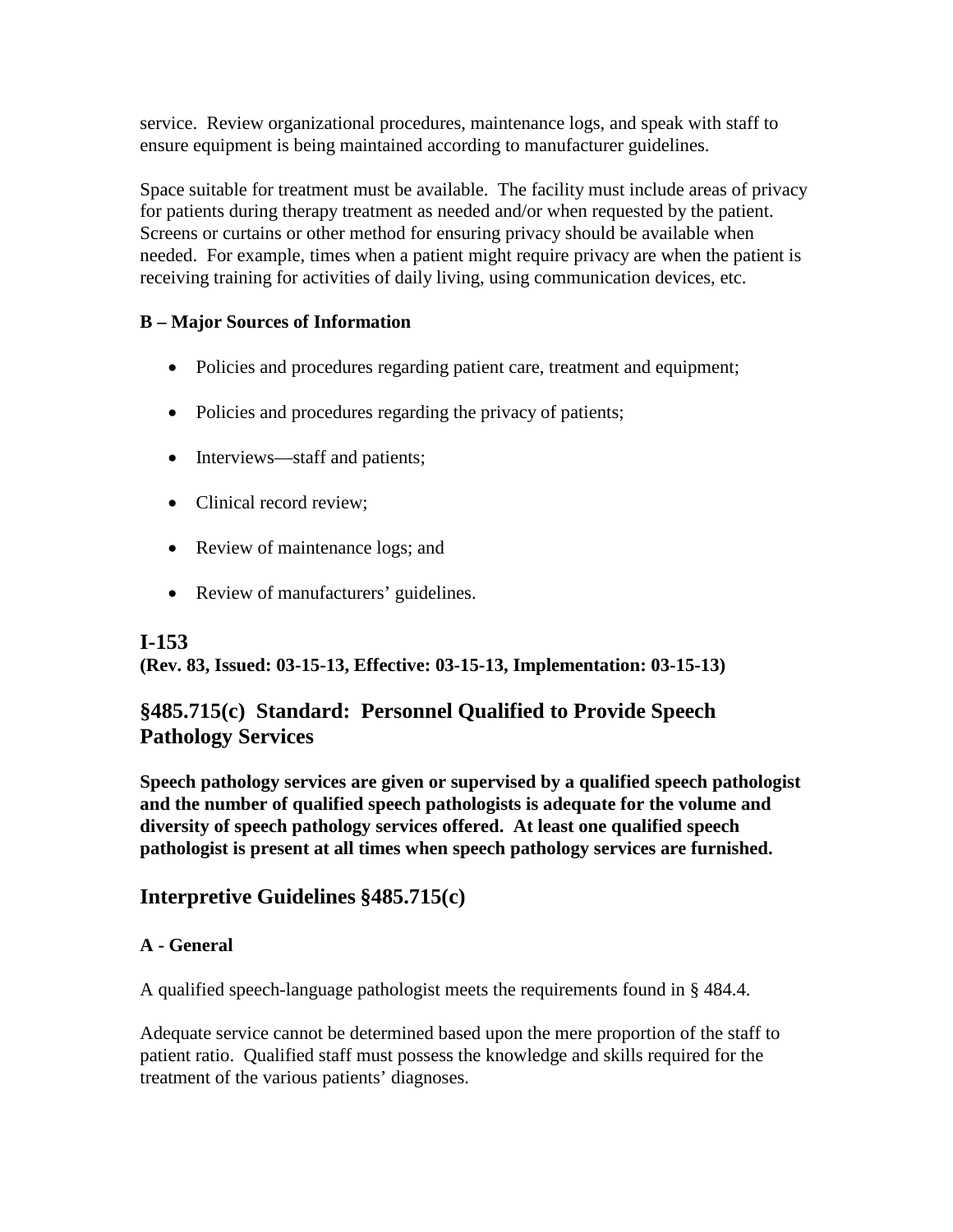Surveyors should verify through record review, observation, and interview:

- That patient evaluations or reevaluations are being performed by **or under the supervision of** a SLP a speech-language pathologist;
- That a qualified speech-language pathologist is providing speech-language pathology services; and
- That the clinical record notes and/or observations show that the plan of care is being followed.

## **B – Major Sources of Information**

- Personnel records for licensure, certification, or registration;
- Policies and procedures regarding patient care;
- Observations and interviews; and
- Clinical record review (plans of care and progress notes).

#### **I-67**

**(Rev. 83, Issued: 03-15-13, Effective: 03-15-13, Implementation: 03-15-13)**

## **§485.717 Condition of Participation: Rehabilitation Program**

**This condition and standards apply only to a rehabilitation agency's own patients, not to patients of hospitals, skilled nursing facilities (SNFs), or Medicaid nursing facilities (NFs) to which the agency furnishes services. The hospital, SNF, or NF is responsible for ensuring that qualified staff furnishes services for which they arrange or contract for their patients. The rehabilitation agency provides physical therapy and speech-language pathology services to all of its patients who need them.**

## **Interpretive Guidelines §485.717**

#### **A - General**

The concept of rehabilitative therapy includes recovery or improvement in function and, when possible restoration to a previous level of health and well-being. A rehabilitation agency must provide either physical therapy and/or speech pathology services.

The rehabilitation agency may either hire its staff directly or under a contract. Also, a facility such as a SNF may contract with a rehabilitation agency to provide to provide the therapy services for the SNF inpatients or outpatients.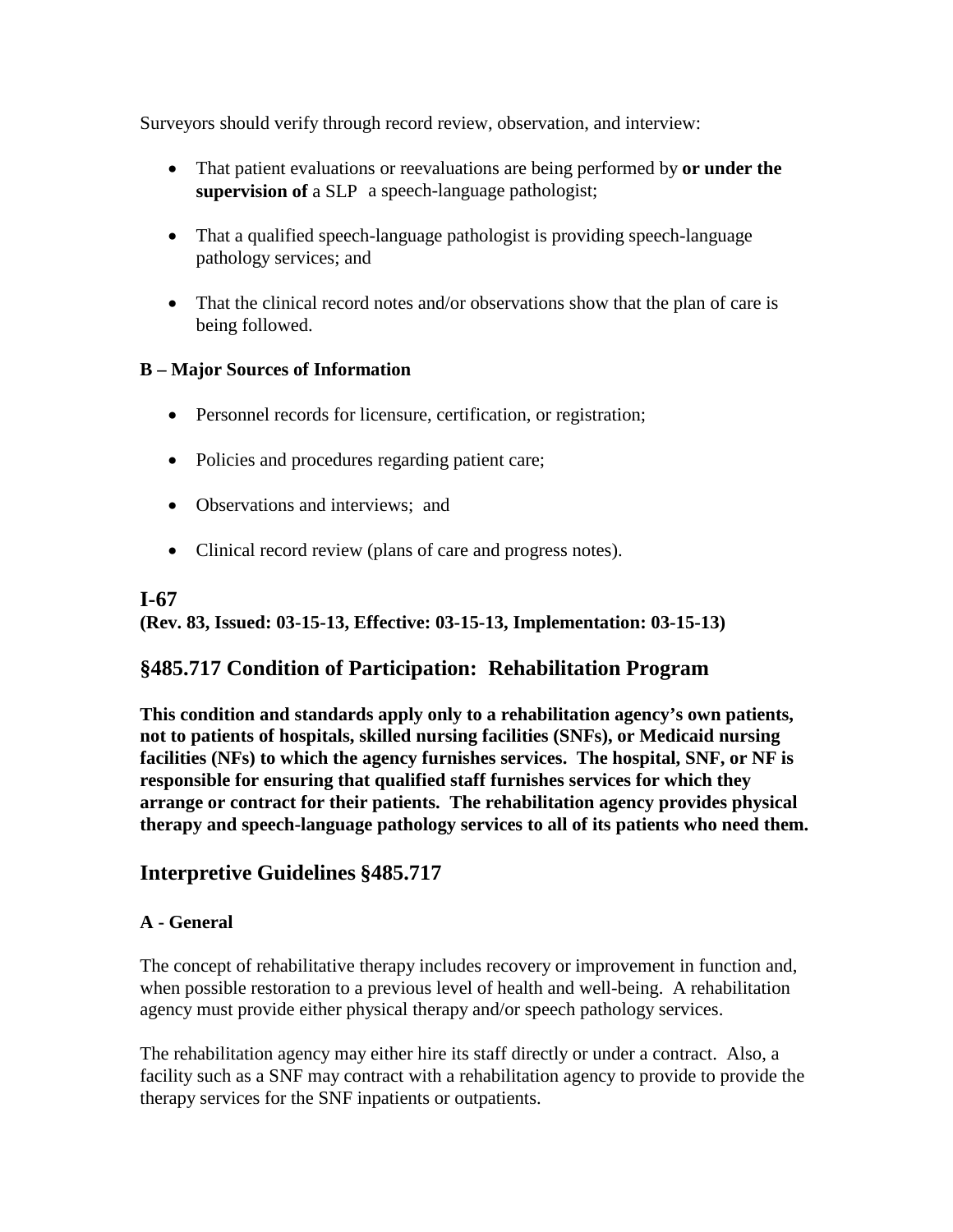The rehabilitation agency must have a coordinated approach to providing therapy to the patients it accepts for service if the patient receives more than one service.

The term rehabilitation agency will be used throughout this section as § 485.717 applies only to a rehabilitation agency and not a clinic or public health agency.

#### **B** - **Major Sources of Information:**

- Contract for services under arrangement;
- Personnel records–job descriptions, employee qualifications and health examinations as specified;
- Clinical records; and
- Patient care policies.

## **I-68 (Rev. 83, Issued: 03-15-13, Effective: 03-15-13, Implementation: 03-15-13)**

## **§485.717(a) Standard: Qualifications of Staff**

**The agency's therapy services are furnished by qualified individuals as direct services and/or services provided under contract.**

## **Interpretive Guidelines § 485.717(a)**

#### **A – General**

All individuals who furnish therapy services in a rehabilitation agency must meet the qualifications of § 484.4; and have the required license, registration or certification as required by national certification organizations, State practice acts, and Federal, State and local laws.

The licenses must be for the States in which the services are being provided.

#### **B – Major Sources of Information**

- Personnel records containing current licenses and/or certificates of registration or certification;
- State licensure laws for health care providers; and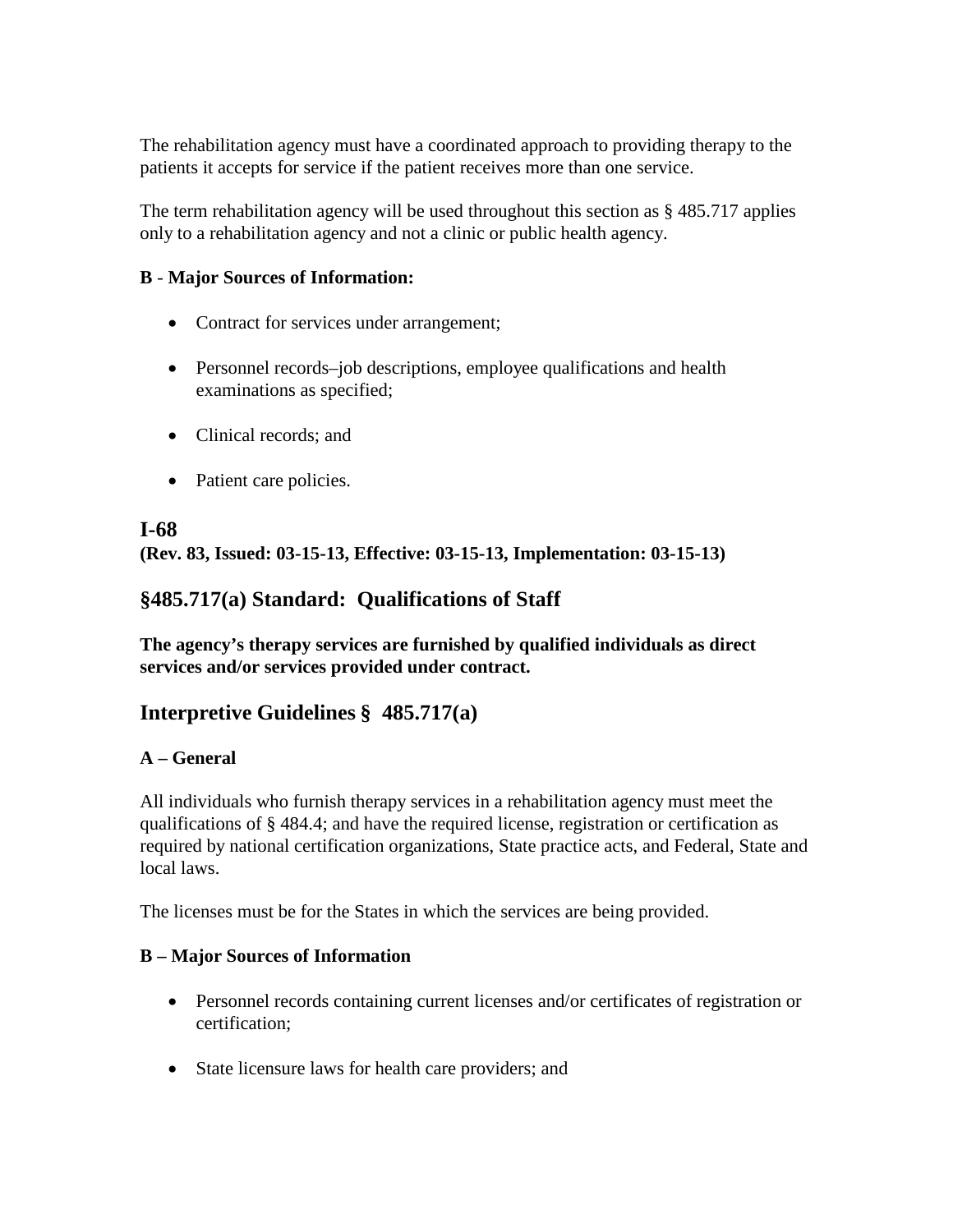• State practice acts.

### **I-69**

**(Rev. 83, Issued: 03-15-13, Effective: 03-15-13, Implementation: 03-15-13)**

## **§485.717(b) Standard: Arrangements for services.**

**If services are provided under contract, the contract must specify the term of the contract, the manner of termination or renewal and provide that the agency retains responsibility for the control and supervision of the services.** 

## **Interpretive Guidelines §485.717(b)**

**A – General**

**For guidelines, refer to I-80, §485.719(a).**

**I-79 (Rev .83, Issued: 03-15-13, Effective: 03-15-13, Implementation: 03-15-13)**

## **§485.719 Condition of Participation: Arrangements for Physical Therapy and Speech Pathology Services to be Performed by other than Salaried Organization Personnel**

## **Interpretive Guidelines §485.719**

Organizations may hire their own personnel to provide outpatient physical therapy or speech pathology services or they may arrange to provide these services under a contract.

## **I-80**

**(Rev. 83, Issued: 03-15-13, Effective: 03-15-13, Implementation: 03-15-13)**

**§485.719(a) Conditions. If an organization provides outpatient physical therapy or speech pathology services under an arrangement with others, the services are to be furnished in accordance with the terms of a written contract, which provides that the organization retains professional and administrative responsibility for, and control and supervision of, the services.**

**Interpretive Guidelines §485.719(a)**

**A – General**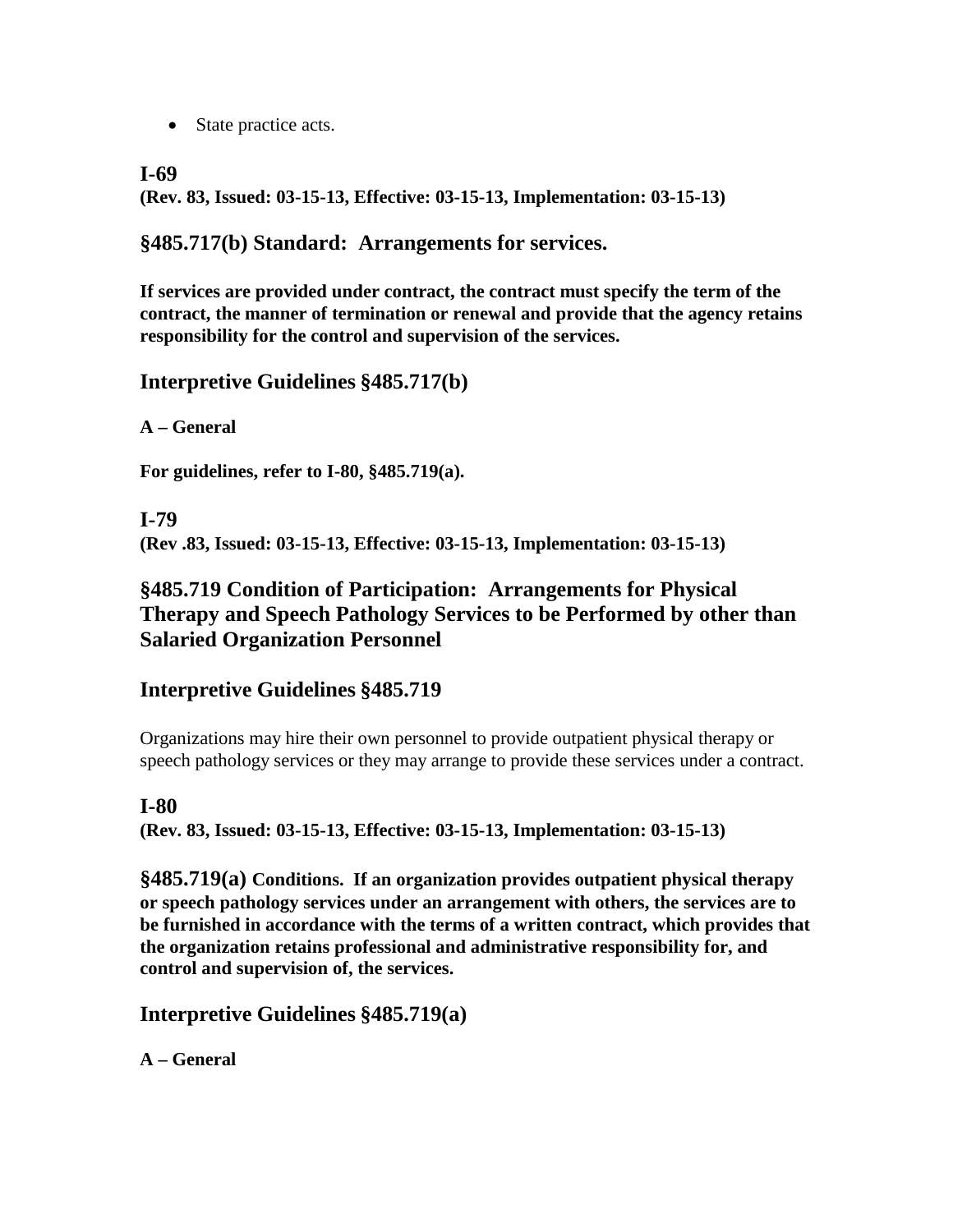An organization that does not provide services using its own employees (i.e., salaried personnel) may obtain those services by means of written agreements or contracts with individuals or organizations. The employees hired under contract may provide services wherever the organization provides therapy services.

The contracts must specify the time frame of the contract (beginning and end dates), the organization's administrative responsibility and its control and supervision over the services, and must detail the manner of termination or renewal of the contract.

Review contracts to assure that the organization's responsibility is specified and described in detail. The contract should contain both the names of a representative of the organization requesting therapy services and the name of the contracted employee or the representative of the organization that is supplying the contracted employees. The signatures of both parties indicate both the knowledge of the terms of the contract and the responsibilities of both parties.

#### **B - Major Source of Information**

• Contract for services under arrangement.

## **I-81**

**(Rev. 83, Issued: 03-15-13, Effective: 03-15-13, Implementation: 03-15-13)**

## **§485.719(b) Standard: Contract Provisions**

**The contract-**

- **(1) Specifies the term of the contract and the manner of termination or renewal;**
- **(2) Requires that personnel who furnish the services meet the requirements that are set forth in this subpart for salaried personnel; and**
- **(3) Provides that the contracting outside resource may not bill the patient or Medicare for the services. This limitation is based on section 1861 (w)(1) of the Act, which provides that-**
	- **(i) Only the provider may bill the beneficiary for covered services furnished under arrangements; and**
	- **(ii) Receipt of Medicare payment by the provider, on behalf of an entitled individual, discharges the liability of the individual or any other person to pay for those services.**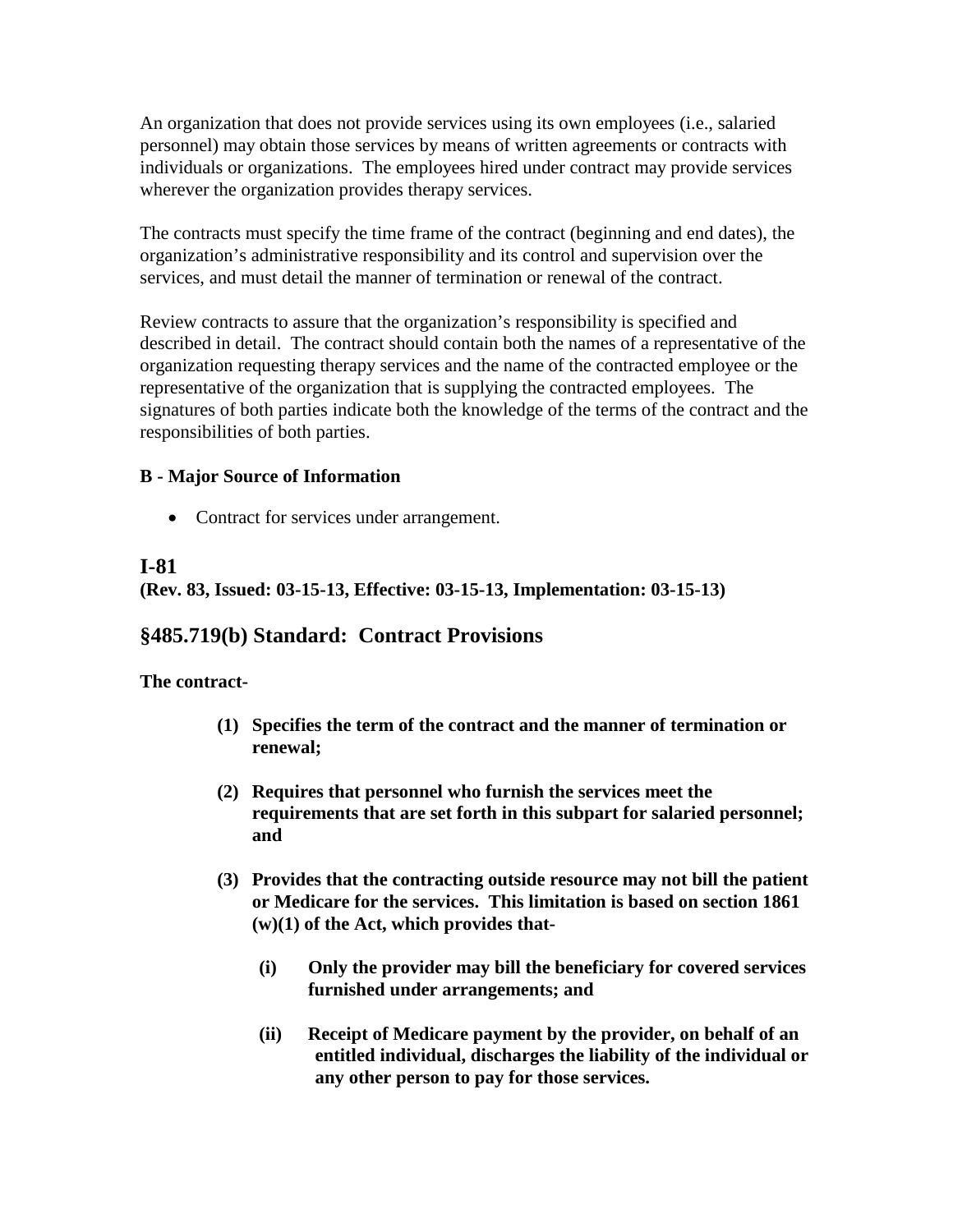## **Interpretive Guidelines §485.719(b)**

### **A - General**

Organizations can provide outpatient therapy services under arrangement with others. These services are to be furnished in accordance with a written contract. The terms of the contract provide that the organization maintains professional and administrative responsibility for, and control and supervision of, the services. The terms also include termination/renewal procedures, as well as qualifications to be met by those furnishing services under arrangements. Only the organization, not the contracted outside resource, may bill for services performed by the contracted resource.

Review the contracts to assure that the organization has specified the qualifications the outside service provider must meet. The contract should state that the outside service provider may not bill for services rendered.

#### **B – Major Sources of Information**

- Contracts: and
- Policies and procedures regarding contract specifications.

#### **I-90**

**(Rev. 83, Issued: 03-15-13, Effective: 03-15-13, Implementation: 03-15-13)**

## **§485.721 Condition of** P**articipation: Clinical Records**

**The organization maintains clinical records on all patients in accordance with accepted professional standards, and practices. The clinical records are completely and accurately documented, readily accessible, and systematically organized to facilitate retrieving and compiling information.**

## **Interpretive Guidelines §485.721**

#### **A - General**

The clinical record serves as a basis for documentation of medical care rendered to the patient. Clinical records should contain at least the following documentation: evaluations/reevaluations, plan of care, progress notes, monthly summaries, records of communication with the patient's physician and other therapists, family or caregivers who may supply additional information such as the patient's prior level of functional abilities, and discharge summaries. Refer to § 485.721(b) for further details on the contents of the clinical records.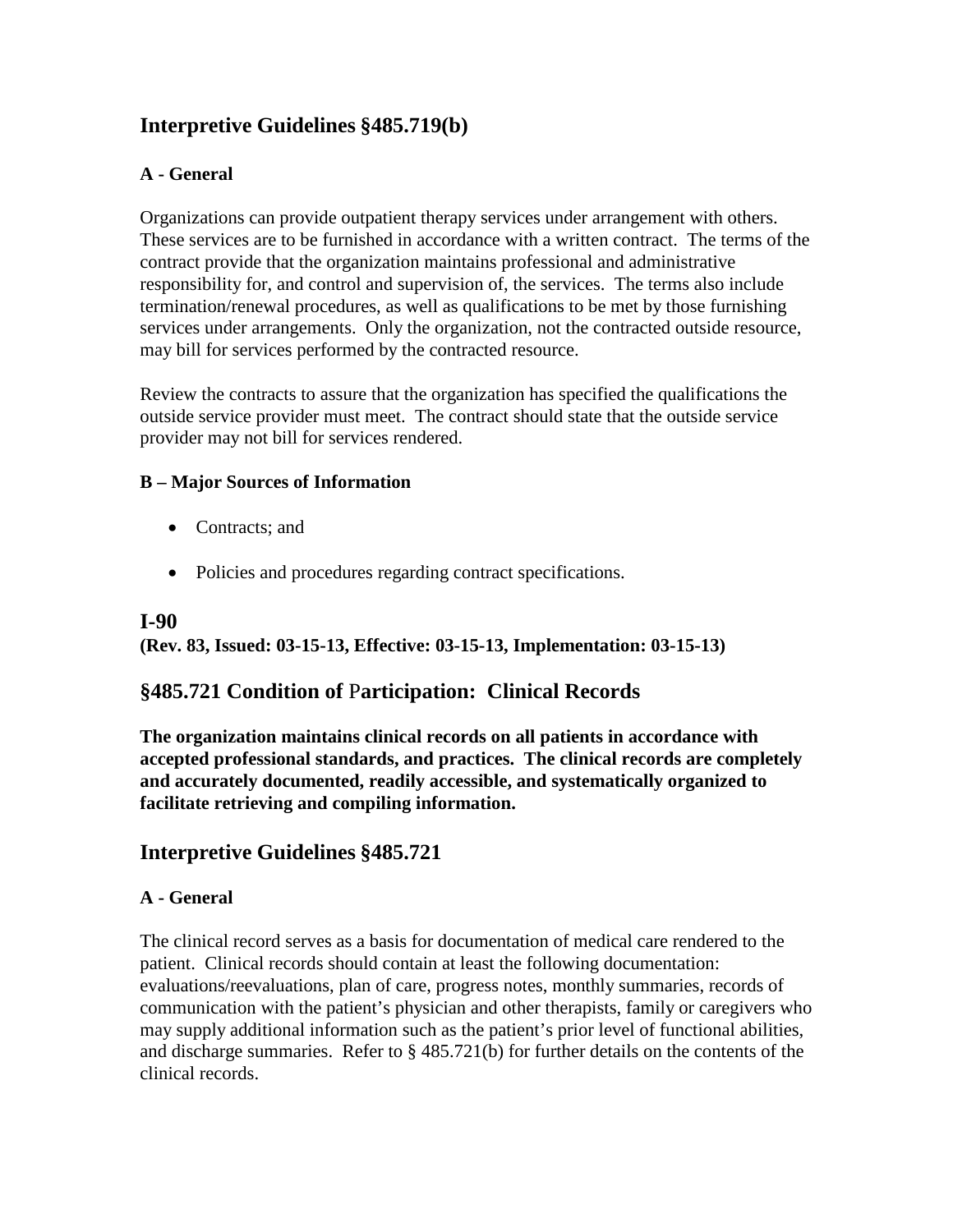In addition to serving as a basis for documentation of care rendered to patients, clinical records provide evidence of the organization's implementation of policies and procedures as they relate to patient care.

All entries in the clinical record must be signed, dated, legible, and applicable to current treatment. Note: outpatient clinical entries are only required to have the date documented, not the time associated when the clinical notes are entered. However, inpatient clinical entries must have all entries documented with time and date.

Documentation written by those employees providing services under contract or arrangement must meet the documentation standards of the organization.

Sample a minimum of 25 clinical records, representing both the organization's current roster of patients, as well as records from discharged patients, from the past six months. The sample must include records from both the primary site and any extension locations. Include in the sample those patients whose treatment are/were provided by a contracted employee, to ascertain whether evaluations, plans of care, progress notes, and other pertinent clinical material are present and that the clinical records for all patients are maintained on the premises of any location at which services are rendered.

The sample should be representative of all the services that are provided at the facility (e.g., OT, PT, SLP and any other services that are provided by the organization.

Electronic records, if part of the sample review, must be available to surveyors during the survey.

Organizations must maintain policies regarding the protection and confidentiality , of clinical records. Some examples might include: the location of locked cabinets, passwords required to access electronic clinical records, securing the records from unauthorized use, etc.

## **B - Major Sources of Information**

- Active and closed clinical records; and
- Policies regarding retention, protection, unauthorized use of, and the confidentiality of patient information contained in clinical records.

## **I-91**

**(Rev. 83, Issued: 03-15-13, Effective: 03-15-13, Implementation: 03-15-13)**

## **§485.721(a) Standard: Protection of Clinical Record Information**

**The organization recognizes the confidentiality of clinical record information and provides safeguards against loss, destruction, or unauthorized use. Written**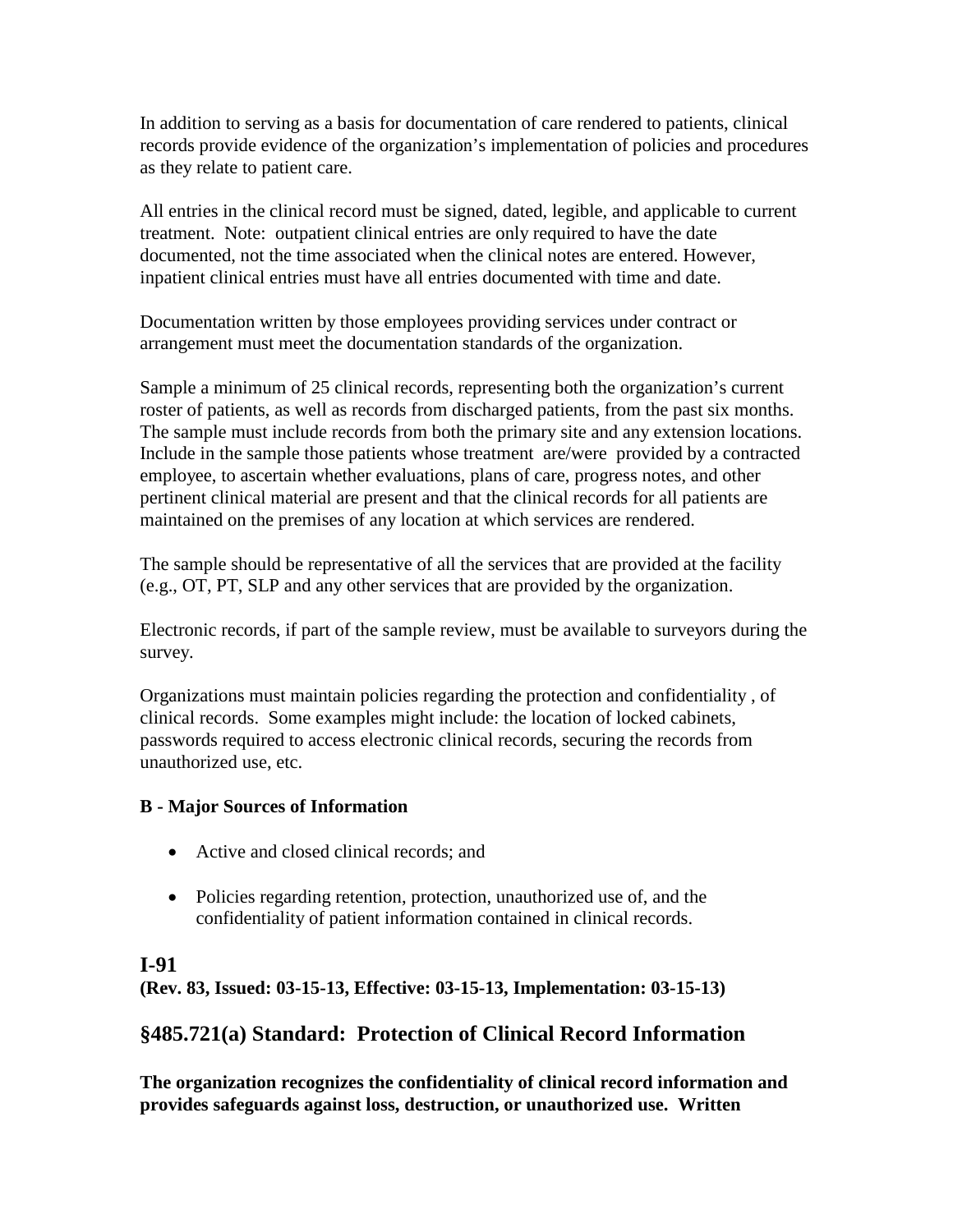**procedures govern the use and removal of records and the conditions for release of information. The patient's written consent is required for release of information not authorized by law.** 

## **Interpretive Guidelines §485.721(a)**

## **A – General**

Clinical records are to be stored according to all Federal, State, and local privacy laws where they are protected from unauthorized use. All locations, including extension locations that store clinical records, are to be secure in order to protect the records from loss, destruction, unauthorized use, and patient confidentiality. For example, records left in patients' rooms, in common areas, waiting rooms, and on staff desks after work hours are not protected from visitors who may read the charts.

## **B – Major Sources of Information**

- Policies and procedures should reflect protections of clinical records from unauthorized use and ensure that all Federal, State, and local laws are followed; and
- Observations of common areas where clinical records may not be protected.

## **I-93**

**(Rev. 83, Issued: 03-15-13, Effective: 03-15-13, Implementation: 03-15-13)**

## **§485.721(b) Standard: Content**

**The clinical record contains sufficient information to identify the patient clearly, to justify the diagnosis(es) and treatment, and to document the results accurately. All clinical records contain the following general categories of data:** 

- **(1) Documented evidence of the assessment of the needs of the patient, of an appropriate plan of care, and of the care and services furnished.**
- **(2) Identification data and consent forms.**
- **(3) Medical history.**
- **(4) Report of physical examinations, if any.**
- **(5) Observations and progress notes.**
- **(6) Reports of treatments and clinical findings.**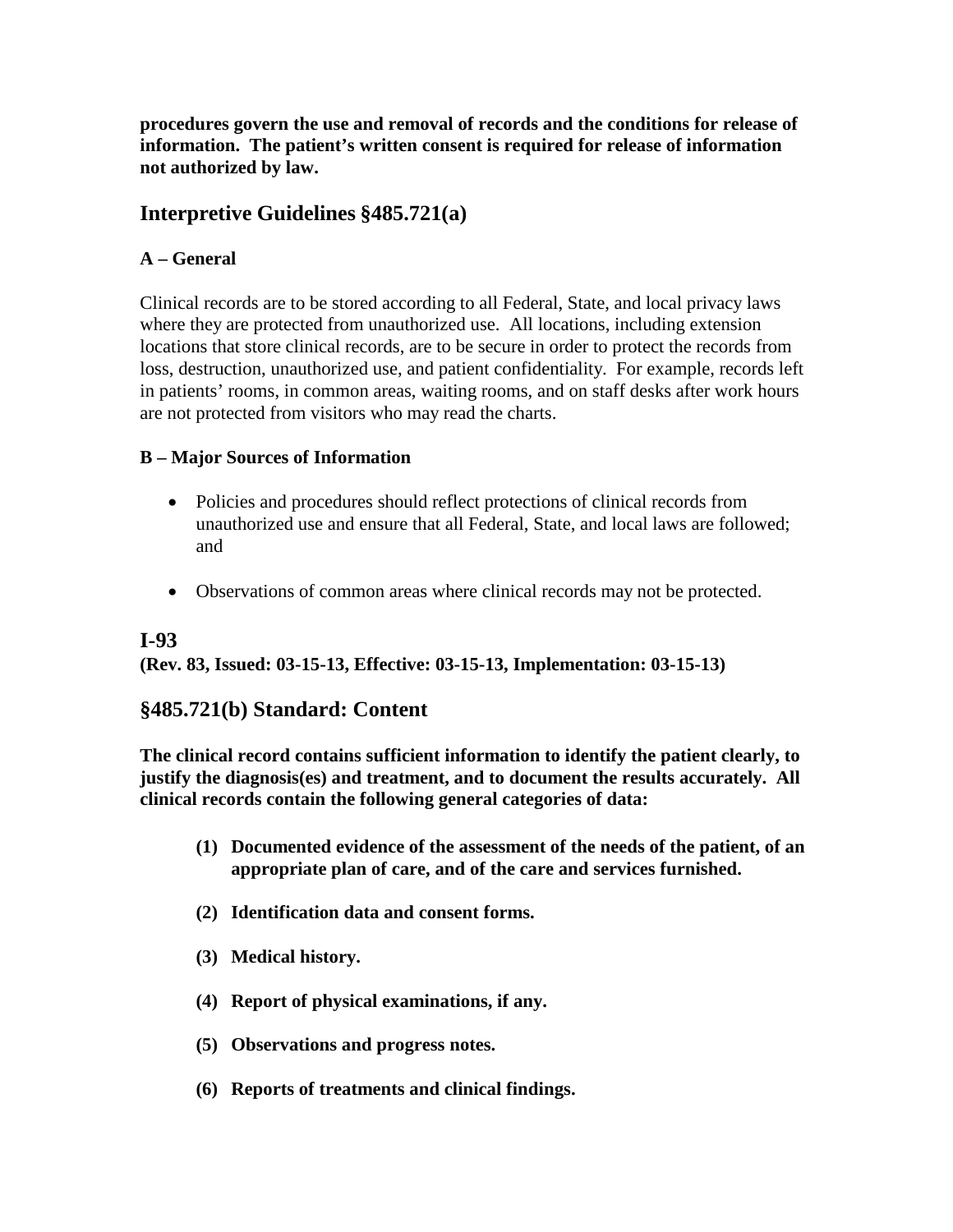#### **(7) Discharge summary including final diagnosis(es) and prognosis.**

## **Interpretive Guidelines §485.721(b)**

### **A – General**

**Assessment and Plan of Care**: Each patient's clinical records must contain an assessment of the patient (initial evaluation and reevaluations where appropriate). The assessment should address areas, including the immediate therapy needs, which may affect the outcome of therapy such as family, home, employment, etc.

The clinical record must have a plan of care (including the types, amount, duration, and frequency of services provided), identification data (name and address of patient), and should have documented observations, treatment notes, progress reports of treatments and clinical findings, and discharge summary. Other documentation should include coordination efforts between professionals providing services, as well as communication between the professionals, physicians, and families/caregivers.

**Identification Data and Consent:** Does the documentation in the clinical record contain adequate patient identification information—have entries in the clinical record been misfiled due to lack of identification information? Have consent forms been signed (patients are often asked to sign consent forms either to obtain information about the patient or for pictures to be taken of the patient), and are they in the clinical record? It may be an authorized family member or guardian who signs the consent forms, as permitted under State law.

**Medical History & Reports**: Medical history and report of the physician's physical examination may or may not appear in clinical records. Where medical history does appear in clinical records, it may not have been transmitted by the physician, but rather may have been obtained from the patient when their past and present history was related verbally. It is acceptable for the patient to provide his/her present and past history for documentation by the therapist. The therapist may also gather information from the family, caregivers, and /or physician.

**Observations and Progress notes:** The progress note is a summary of treatment, and should include observations and an assessment of the patient's improvement or lack thereof. It should also include the extent of progress toward goals, any changes to the goals, and the patient's potential for improvement. Physical therapist assistants or occupational therapy assistants may write subjective elements of the progress notes, but the objective elements of the progress notes (results of evaluation, revision of type of therapy, and therapeutic goals) must be written by the qualified therapist. Do we have to limit this entry to the therapist? Can the assistant make more substantive entries if they are reviewed by the therapist?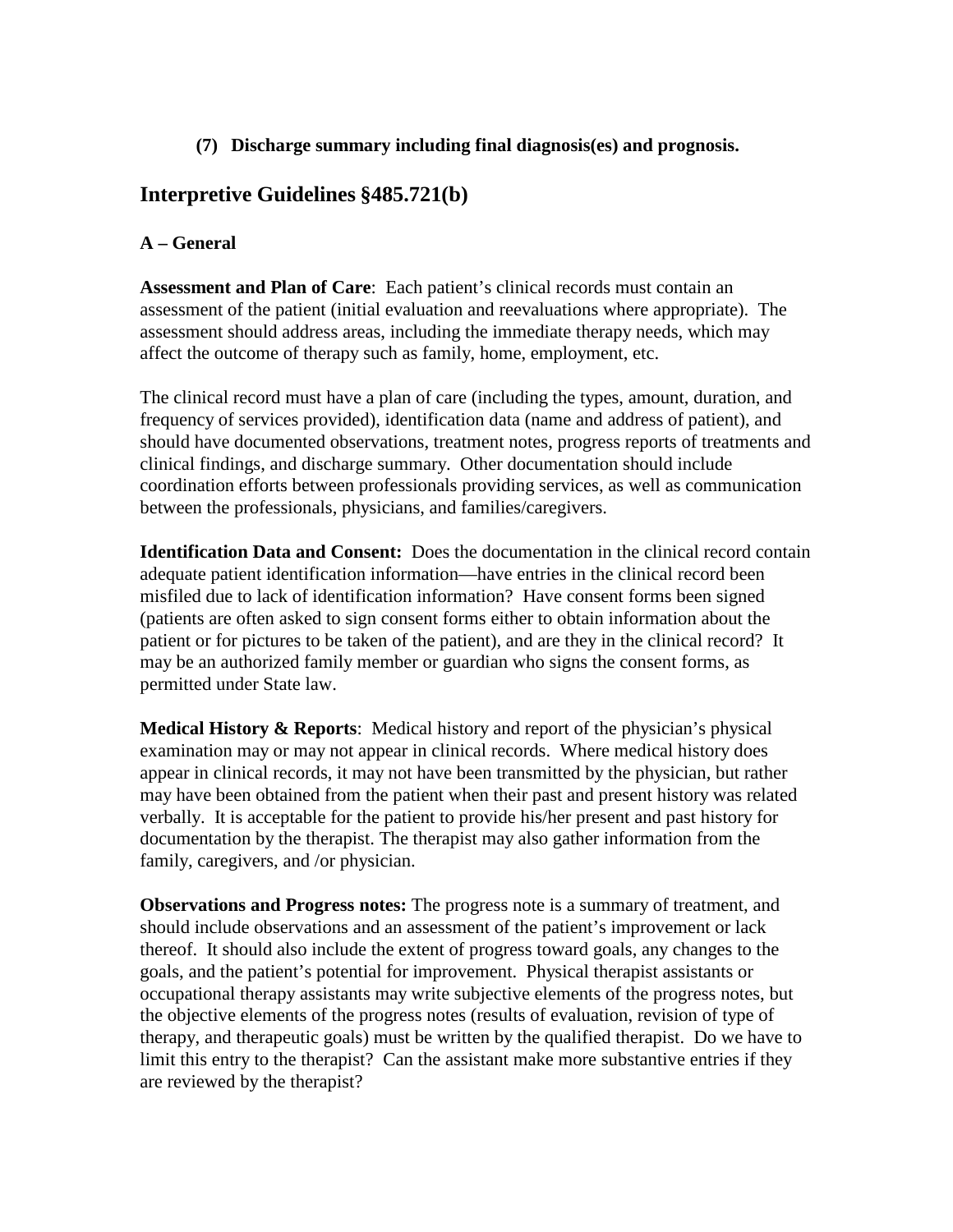**Reports of treatments and Clinical Findings:** Treatment notes are often written after each treatment session. The purpose of treatment notes are to create a record of all treatments and skilled interventions that are provided, and to record the time spent in treatment.

**Discharge note/discharge summary:** The discharge note or discharge summary is required when a patient is discharged from the rehabilitation agency. The discharge note should contain the final diagnoses, information regarding the patient status at the time treatment was initiated, current status of the patient, outcomes of treatment, whether goals were met, and the final prognosis (whether the patient will benefit from any further therapeutic intervention). The discharge summary may indicate if the patient is being referred to another facility for further therapeutic intervention; the name and location of the facility and if the patient will be living independently or will require assistance.

Where emergency care is provided, the clinical record should include the following: type of care rendered, date, personnel involved, and the incident that precipitated the need for such care.

#### **B – Major Sources of Information**

- Policies and procedures for required documentation in clinical records; and
- Clinical Records.

## **I-95**

**(Rev .83, Issued: 03-15-13, Effective: 03-15-13, Implementation: 03-15-13)**

## **§485.721(c) Standard: Completion of Records and Centralization of Reports**

**Current clinical records and those of discharged patients are completed promptly. All clinical information pertaining to a patient is centralized in the patient's clinical record. Each physician signs the entries that he or she makes in the clinical record.**

## **Interpretive Guidelines §485.721(c)**

## **A - General**

Regardless of whether the organization provides services through its own employees or through an arrangement with others, all information and materials that are pertinent to the patient's treatment are to be part of the clinical record; which is to be securely maintained on the premises of any location at which services are rendered. All information appearing in the clinical record is to be dated appropriately, signed, and incorporated weekly into the clinical record.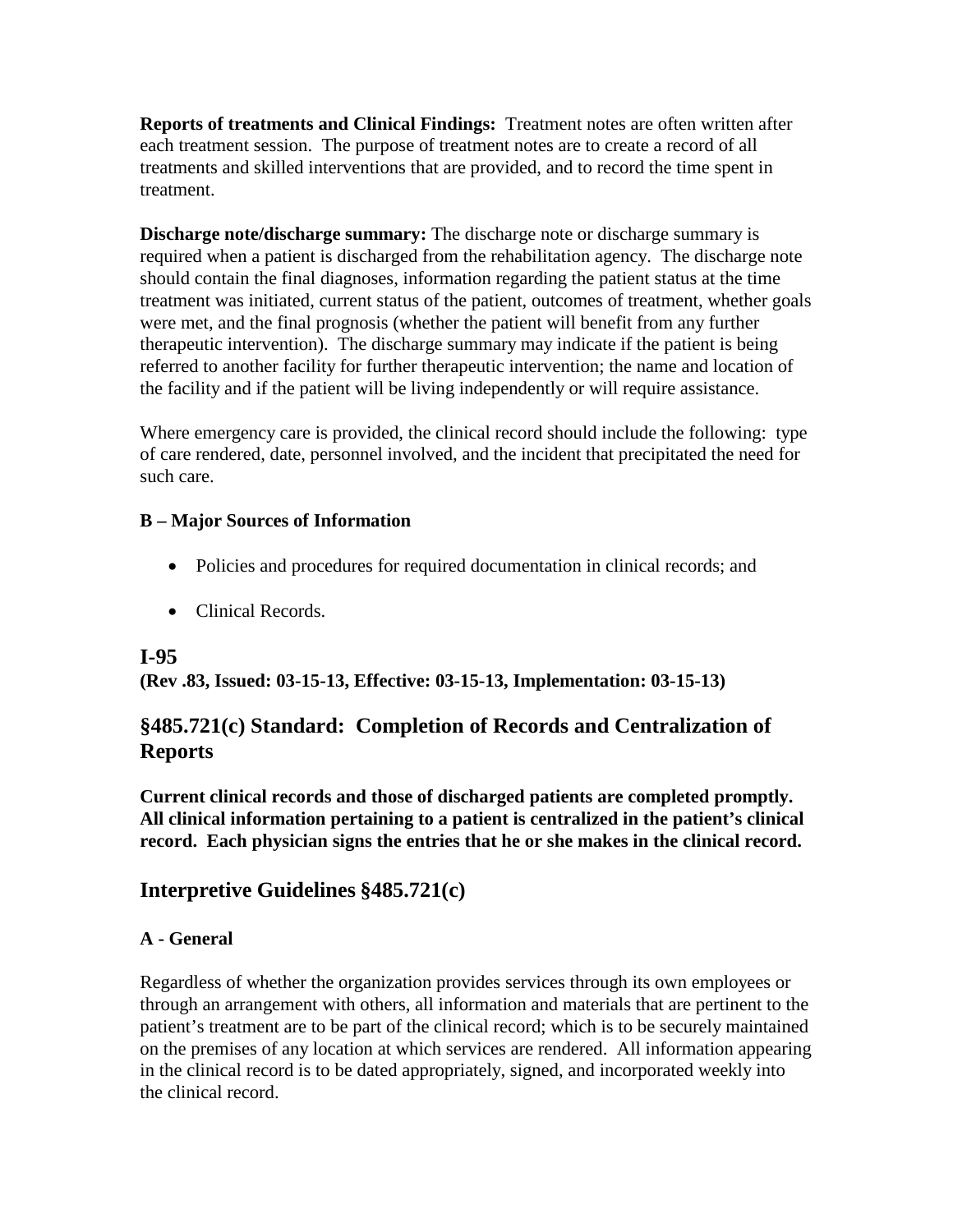If omission of any pertinent information is noted in the clinical records, complete additional clinical record reviews to determine the prevalence of such omissions. If there is evidence of many instances of non-compliance, the surveyor should expand the sample and pull an additional 5 records.

A discharge summary should include: the date and reason for discharge, a brief summary of the status of the patient from the date of the last report to the last day of treatment, and, where applicable, provision for referral of the patient to another source for continuing care.

#### **B – Major Sources of Information**

- Policies and procedures for required documentation in the clinical record; and
- Clinical records.

#### **I-96**

**(Rev. 83, Issued: 03-15-13, Effective: 03-15-13, Implementation: 03-15-13)**

## **§485.721(d) Standard: Retention and Preservation**

**Clinical records are retained for at least:** 

- **(1) The period determined by the respective State statute, or the statute of limitations in the State; or**
- **(2) In the absence of a State statute—**
	- **(i) Five years after the date of discharge; or**
	- **(ii) In the case of a minor, 3 years after the patient becomes of age under State law or 5 years after the date of discharge, whichever is longer.**

## **Interpretive Guidelines §485.721(d)**

#### **A - General**

Review the organization's policy pertaining to retention and preservation of clinical records, and verify that such policy is consistent with applicable State law or regulation where such exists. Verify that there is a provision in organization policies for the retention and transfer of clinical records if the organization ceases to function.

#### **B – Major Sources of Information**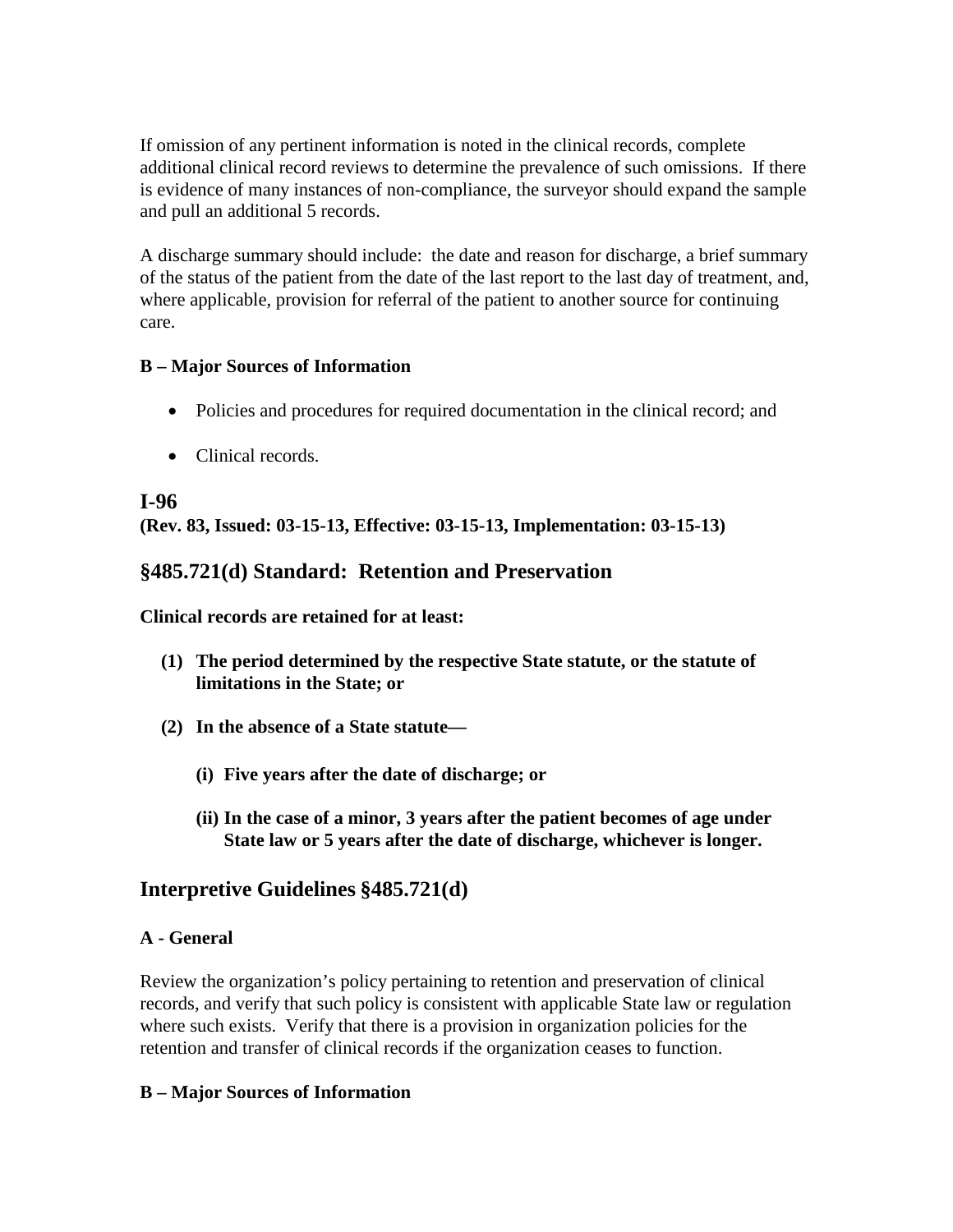- State statutes regarding clinical record retention; and
- Policies and procedures detailing length of time to retain records, and methods for preserving clinical records.

## **I-97**

**(Rev. 83, Issued: 03-15-13, Effective: 03-15-13, Implementation: 03-15-13)**

## **§485.721(e) Standard: Indexes**

**Clinical records are indexed at least according to name of patient to facilitate acquisition of statistical medical information and retrieval of records for research or administrative action.**

## **Interpretive Guidelines §485.721(e)**

#### **A – General**

Clinical records are indexed according to the last name of each patient. The organization will determine its system for indexing its electronic health records. These systems may be utilized for indexing either active and/or discharged patient clinical records as determined by organizational need.

#### **B – Major Source of Information**

• Policy or procedure for indexing clinical records.

## **I-99**

**(Rev. 83, Issued: 03-15-13, Effective: 03-15-13, Implementation: 03-15-13)**

## **§485.721(f) Standard: Location and Facilities**

**The organization maintains adequate facilities and equipment, conveniently located, to provide efficient processing of clinical records (reviewing, indexing, filing, and prompt retrieval).**

## **Interpretive Guidelines §485.721(f)**

## **A – General**

The clinical records are to be easily retrievable, and available to all professional staff members of the organization as well as other authorized individuals. Clinical records may be maintained at a site other than the primary location (e.g., the extension location) if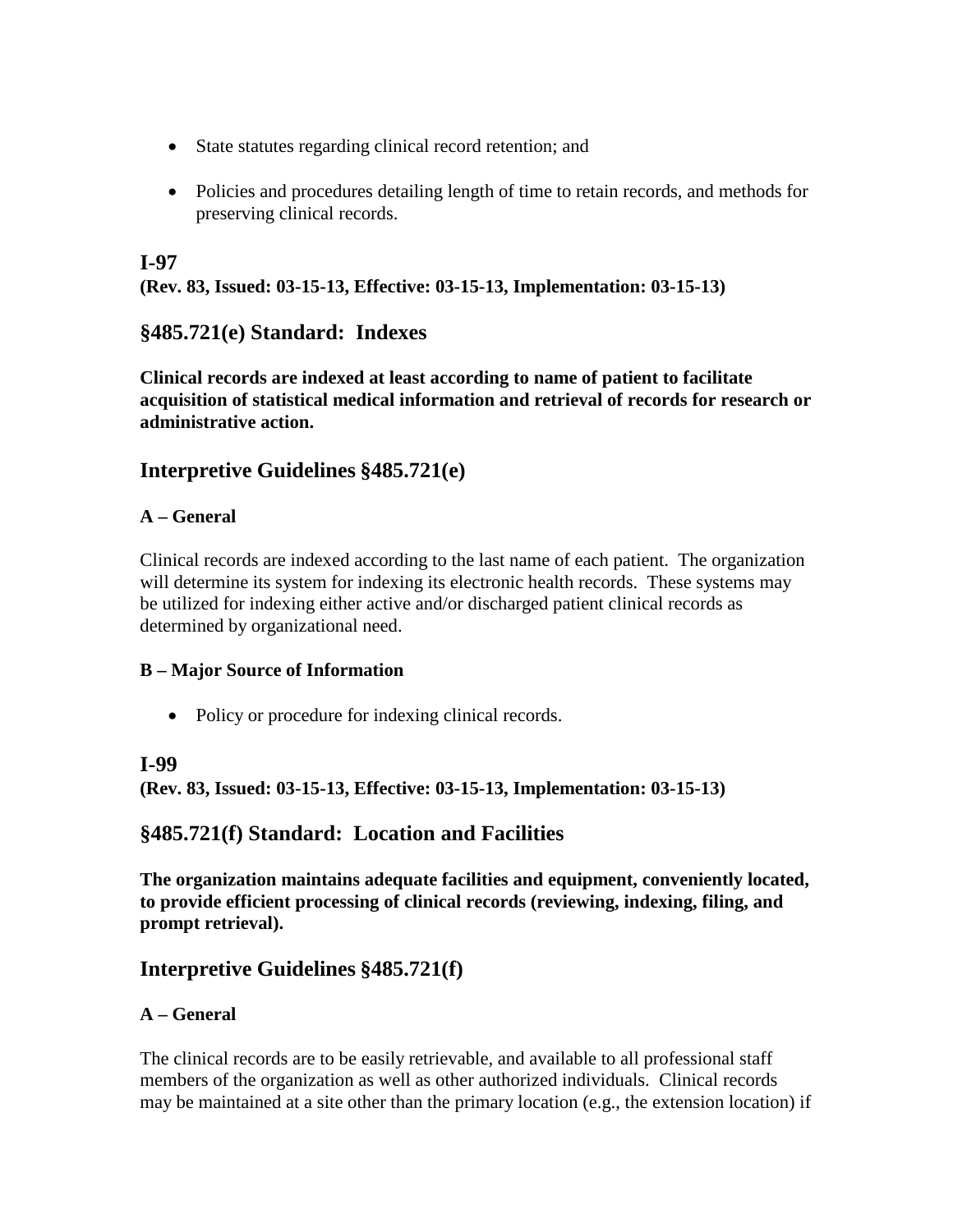the patient receives outpatient therapy services at that other site. However, all records must be **available** to the surveyor **during the course of the survey regardless of where the records are kept**.

**NOTE: Records may be delivered to the surveyor electronically, or in person, as long as the delivery is within a reasonable amount of time during the course of the onsite survey. Delivery is essential to enable the surveyor to review the records within the time of the onsite survey**.

#### **B – Major Source of Information**

• Policy and procedure manual (clinical records section).

#### **I-117**

**(Rev. 83, Issued: 03-15-13, Effective: 03-15-13, Implementation: 03-15-13)**

## **§485.723 Condition of Participation: Physical Environment**

**The building housing the organization is constructed, equipped, and maintained to protect the health and safety of patients, personnel, and the public and provides a functional, sanitary, and comfortable environment.**

## **Interpretive Guidelines §485.723**

#### **A - General**

This Condition of Participation relates to all of the organization's treatment areas and physical environment (for example, the organization's portion of the building when it is co-located with a physician's office or within a comprehensive outpatient rehabilitation facility (CORF)).

Patient treatment areas are to be physically separate from the non-treatment areas (e.g., storage). A handicapped accessible restroom must be available for patient use. However, the restrooms need not be located directly in the treatment area, but may be located down a hallway.

The physical environment should be considerate of patient privacy (away from public viewing). Patient privacy may be assured through utilization of individual treatment booths, folding screens, draw curtains, etc.

In order to ensure the safety of patients, personnel, and the public the surveyor should examine the physical plant of the organization and ascertain whether it is consistent with State and local building, fire, and safety codes. This examination is done by reviewing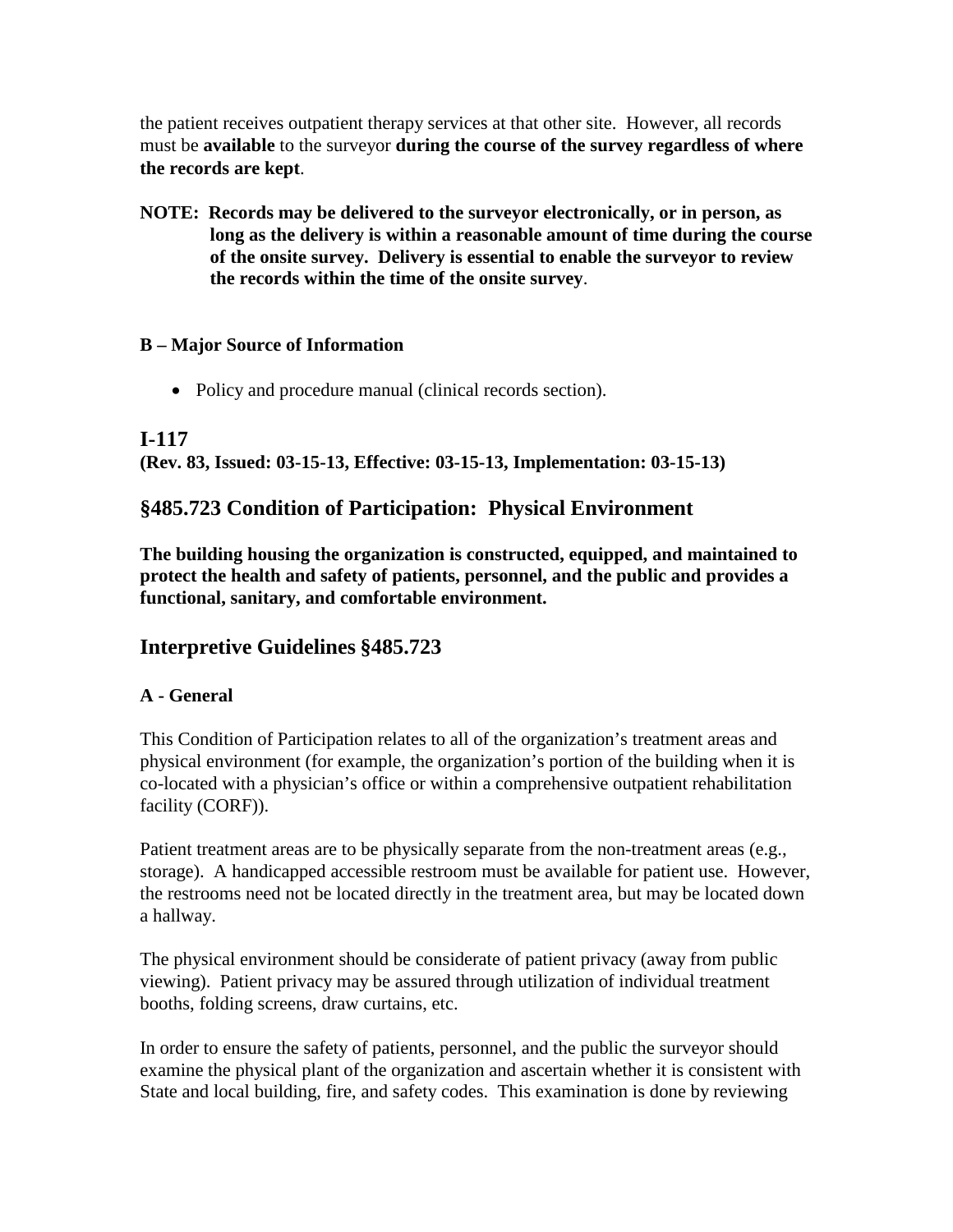the inspection reports of State and local building and fire inspectors; observing whether areas of egress, entrance, and stairwells are hazard free; whether there are any fire hazards; and whether sinks are working properly (e.g., noticeable leaks that could endanger staff or patients walking in the area).

#### **B - Major Sources of Information**

- Applicable federal, State and local laws;
- Inspection reports of State and local building and fire authorities;
- Organization policies regarding maintenance of equipment, building, and grounds;
- Observation of treatment and non-treatment areas; and
- Interviews with staff regarding physical environment issues.

#### **I-118** *(Rev. 119, Issued: 07-25-14; Effective: 07-25-14; Implementation: 07-25-14)*

## **§485.723(a) Standard: Safety of Patients**

**The organization satisfies the following requirements:** 

- **(1) It complies with all applicable State and local building, fire, and safety codes.**
- **(2) Permanently attached automatic fire-extinguishing systems of adequate capacity are installed in all areas of the premises considered to have special fire hazards. Fire extinguishers are conveniently located on each floor of the premises. Fire regulations are prominently posted.**
- **(3) Doorways, passageways and stairwells negotiated by patients are:** 
	- **(i) Of adequate width to allow for easy movement of all patients (including those on stretchers or in wheelchairs),**
	- **(ii) free from obstruction at all times, and**
	- **(iii) in the case of stairwells, equipped with firmly attached handrails on at least one side.**
- **(4) Lights are placed at exits and in corridors used by patients and are supported by an emergency power source.**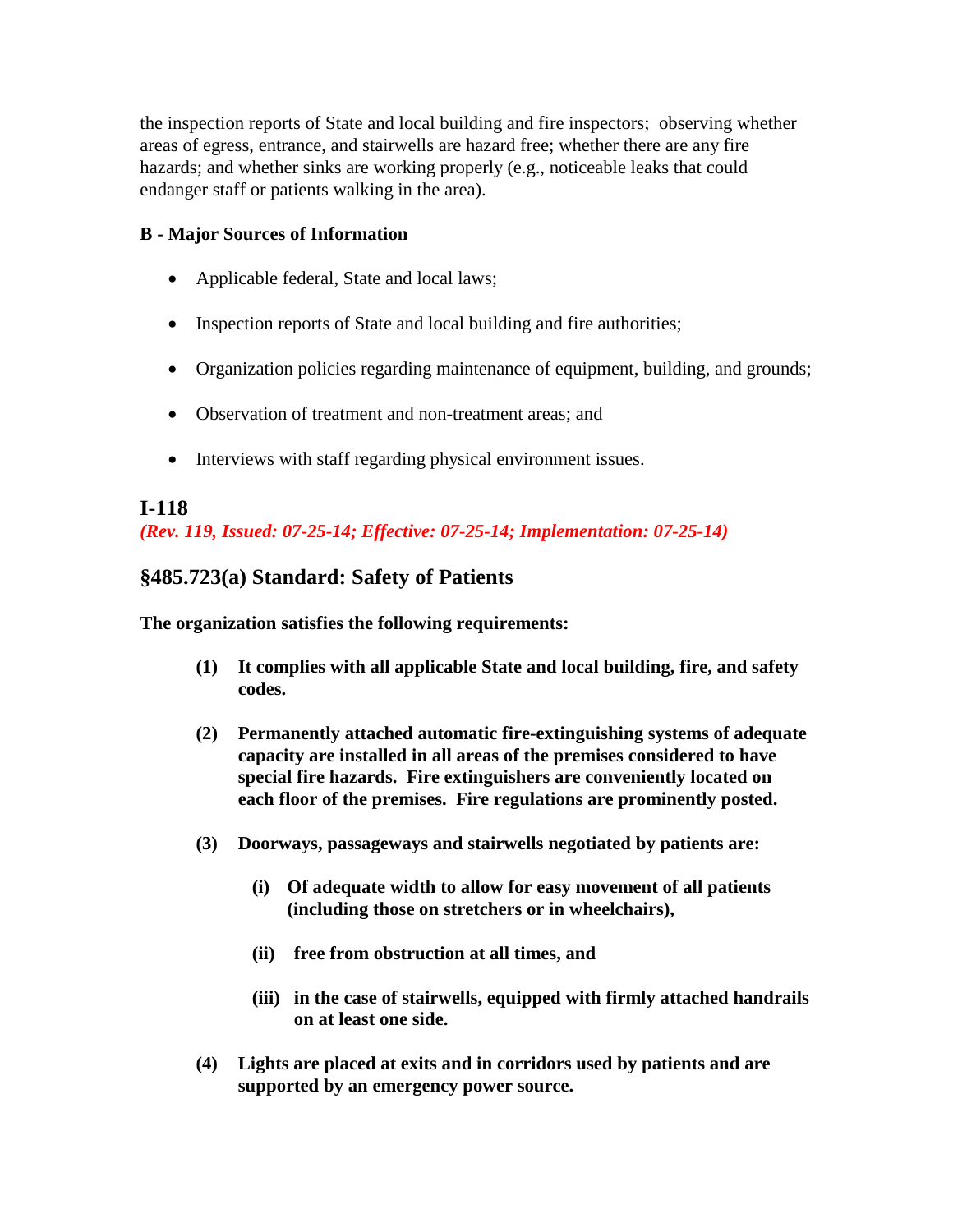- **(5) A fire alarm system with local alarm capability and, where applicable, an emergency power source, is functional.**
- **(6) At least two persons are on duty on the premises of the organization whenever a patient is being treated.**
- **(7) No occupancies or activities undesirable or injurious to the health and safety of patients are located in the building.**

#### **Interpretive Guidelines §485.723(a)**

#### **A – General**

Areas of the organization considered to *pose a degree of hazard higher than that normal to the general use areas* are to be equipped with a State fire authority approved, permanently attached, automatic fire extinguishing system; or shall be separated from the rest of the building by 1-hour rated fire resistant barrier. *These hazardous areas may include, but are not limited to, areas used for storage or use of: a) combustibles or flammables; b) toxic, noxious or corrosive materials; or c) heat producing appliances. It is not CMS's intent that rooms used to store routine office supplies have sprinklers.*

All areas occupied or accessible to the organization for use during emergency or nonemergency activity, including corridors and stairwells, are to be protected by easily accessible fire extinguishers. *Extinguishers should be distributed throughout every rehabilitation agency so that the distance between extinguishers is no more than 75 feet. Extinguishers should be installed, inspected, and maintained in a fully charged and operable condition, and kept in their designated places at all times when they are not being used. Extinguishers should be conspicuously located where they are readily accessible; preferably located along normal paths of travel to exits.* State or local laws should define what type of fire extinguisher is considered to be easily accessible and appropriate for the organization's building.

*Extinguishers should be securely installed on brackets or placed in cabinets or wall recesses, and installed so the top of the extinguisher is no more than five feet above the floor. Extinguisher operating instructions should be located on the front of the extinguisher and clearly visible. Maintenance, servicing, and recharging of the extinguishers should only be performed by specially trained personnel. However, monthly "quick checks" or inspections can be performed by agency personnel with basic knowledge of fire extinguishers. Extinguishers should be inspected when initially placed in service and thereafter at approximately 30-day intervals. The inspection should include the following:*

- *the extinguisher is located in a designated space;*
- *there is no obstruction to access or visibility;*
- *the operating instructions on the nameplate are legible and facing outward;*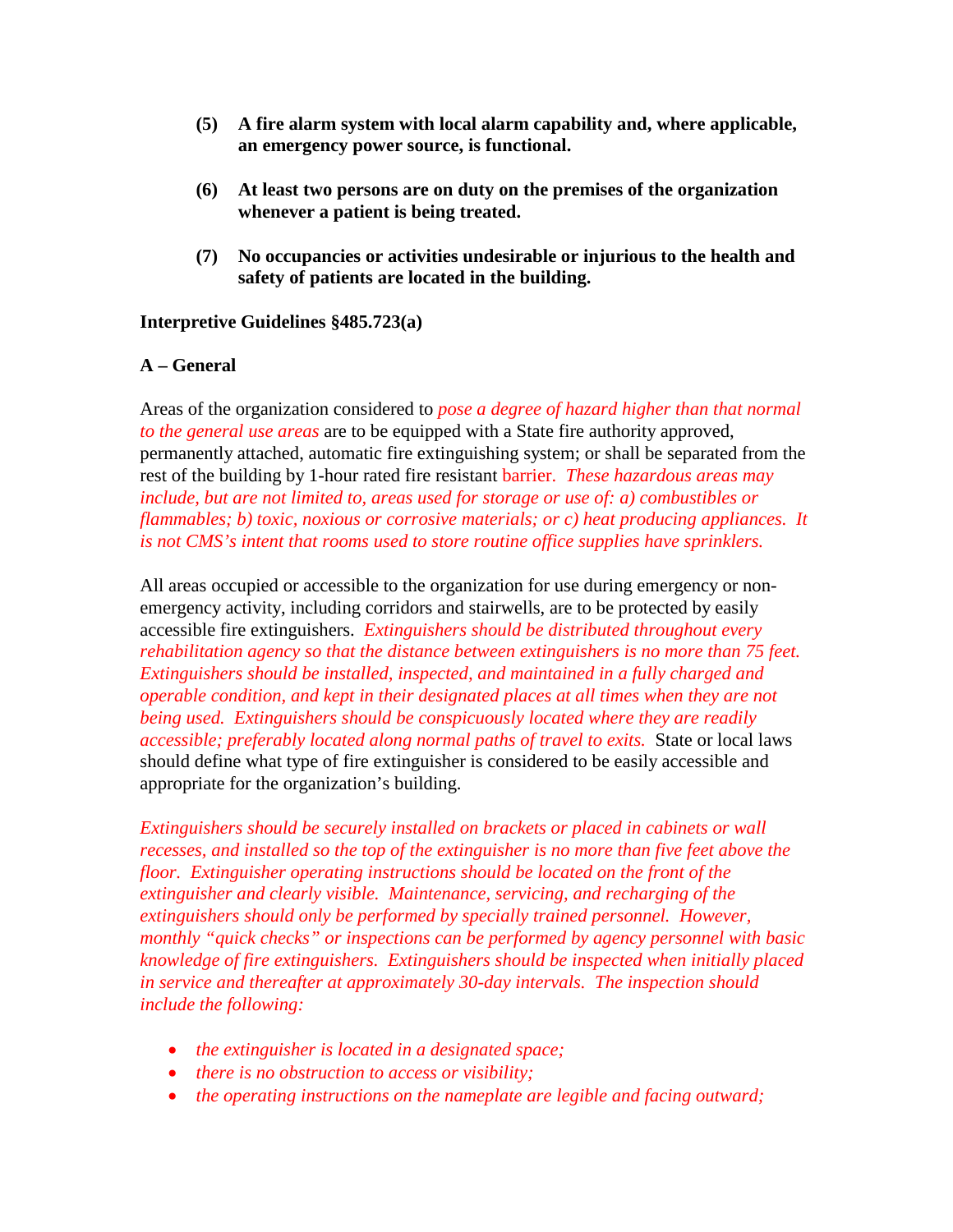- *safety seals and tamper indicators are not broken or missing;*
- *fullness of the extinguisher is determined by weighing or lifting;*
- *examination for obvious damage, corrosion, leakage, or clogged nozzle; and*
- *observation of the pressure gauge reading or indicator to ensure it's in the operable range or position.*

*Personnel making the inspections should keep records of all inspections which include the date the inspection was performed and the initials of the person performing the inspection. The records should be kept on a tag or label attached to the fire extinguisher, on an inspection checklist maintained on file, or in an electronic system that provides a permanent record. In addition, all employees shall be periodically instructed in the use of portable fire extinguishers. Documentation of the instruction should include the personnel that received instruction and the date.*

The doorways and passageways shall be free of obstruction to allow for ease in patient movement (into and within the organization), and shall be wide enough to accommodate wheelchairs, gurneys or stretchers, etc. Stairwells should include handrails on at least one side, and should be free from obstruction at all times.

During emergency operation, an emergency power source (e.g., battery or auxiliary generator) is available to assure adequate lighting within the treatment areas and those passageways, stairwells, and exits (as noted above) that are accessible to the organization. In cases of power outage, the emergency power source should respond either automatically or require only minimal activation effort.

*A fire alarm system with local alarm capability must be available in every Rehabilitation Agency to alert personnel in time to permit safe evacuation of the building. Initiation of the fire alarm system may occur by manual means (i.e., pull box), smoke detection, or extinguishing system operation, as applicable. Once initiated, the fire alarm system should notify facility occupants of the fire or other emergency by activation of the system's audible and visible devices (e.g., flashing lights). In the absence of State or local requirements, the above system must be approved by the State Fire Marshal's Office. The electrical power supply for the fire alarm system should be provided by both normal and emergency power. Emergency power may be supplied by the building's emergency power or battery power to ensure the fire alarm system remains operational in the event of normal power failure.*

*CMS has become aware that some Rehabilitation Agencies are utilizing hand-held air horns in lieu of a fire alarm system. The word "system" was intentionally included in the regulatory language and is intended to require a fire alarm system which is integrated into the building. Use of an air horn in lieu of a fire alarm system is not acceptable.*

*Fire regulations are prominently posted and facilities must have a fire protection plan that is an integral part of the organization's disaster plan.*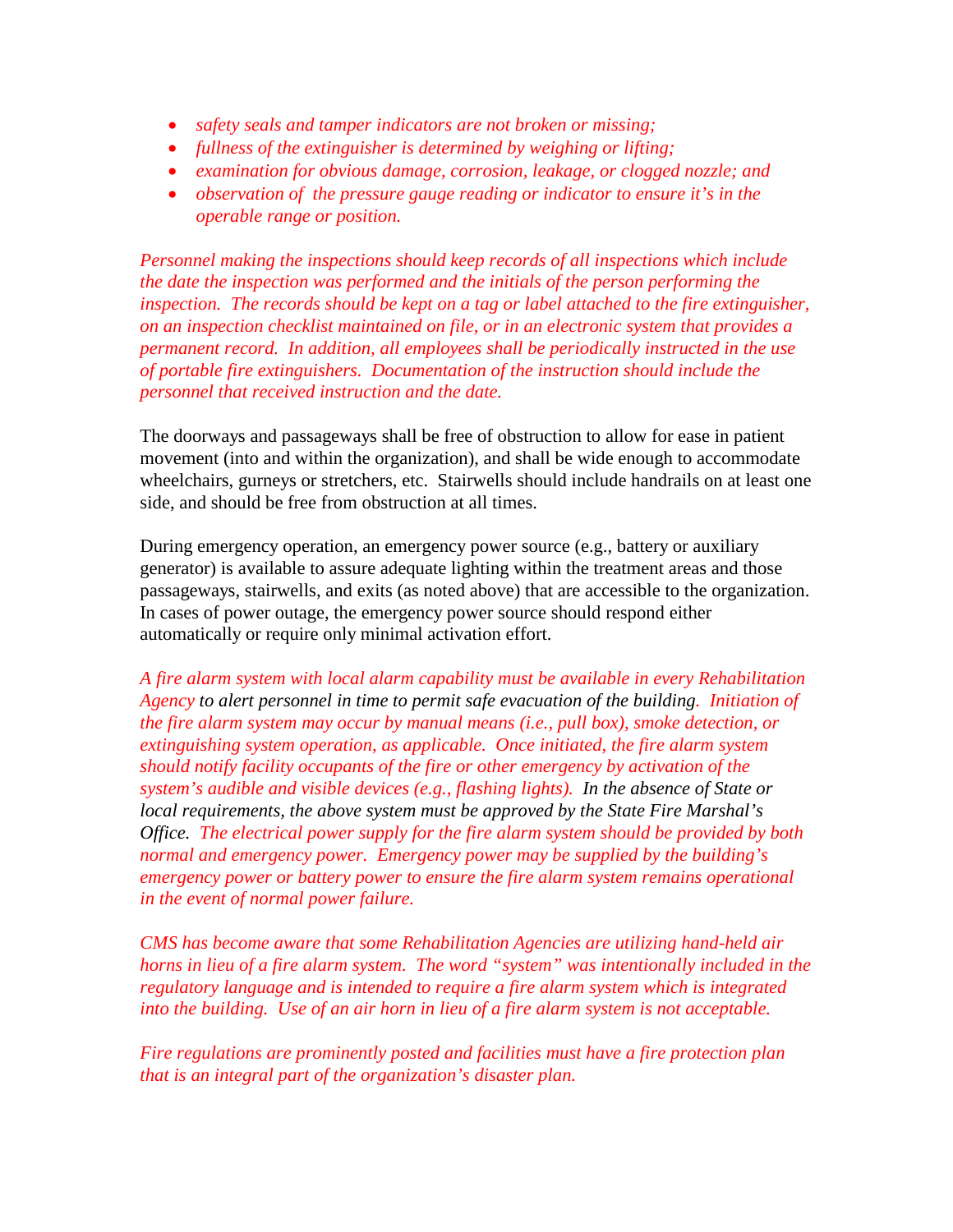The building housing the organization should be free of hazardous occupancies or activities such as the manufacturing of combustible materials.

Verify that applicable State and local building, fire, and safety codes are met and review available reports of State and local personnel responsible for enforcement of the above.

Anytime a patient is being treated by the organization, at least two organization staff will be on duty on the premises. This requirement is for the safety of the patients. It is not a new requirement, but is sometimes overlooked, at either the primary site of the rehabilitation agency or the rehab agency's extension location(s).

This duty requirement can be verified by requesting staff or personnel time cards. The staff time cards can be compared against patient sign-in sheets if there are concerns regarding the two person duty requirement.

## **B – Major Sources of Information**

- State/local building, fire and safety code; and
- Staff schedules and patient logs.

## **I-121**

**(Rev. 83, Issued: 03-15-13, Effective: 03-15-13, Implementation: 03-15-13)**

## **§485.723(b) Standard: Maintenance of Equipment, Building, and Grounds**

**The organization establishes a written preventive-maintenance program to ensure that—**

- **(1) The equipment is operative, and is properly calibrated; and**
- **(2) The interior and exterior of the building are clean and orderly and maintained free of any defects that are a potential hazard to patients, personnel, and the public.**

## **Interpretive Guidelines §485.723(b)**

## **A – General**

All equipment should be inspected by the organization at least yearly, or in accordance with manufacturers' guidelines, and a maintenance scheduled should be maintained. Such inspection is determined in part by present equipment condition, its frequency of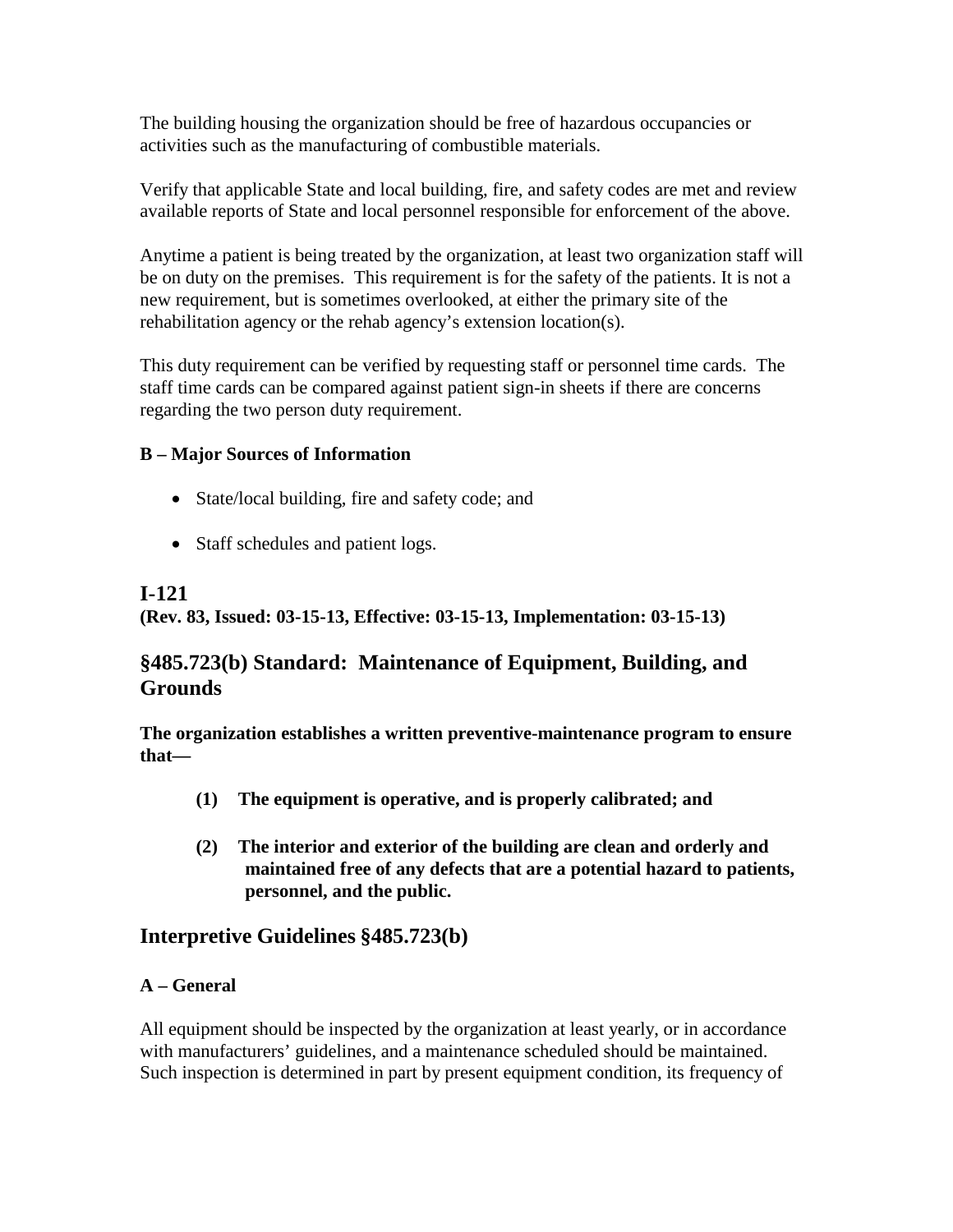use, and is to be outlined in the organization's written procedures that include the following:

- Equipment to be inspected;
- A brief statement concerning the general inspection process; and
- Frequency of inspection for each piece of equipment.

For all electrically powered patient care equipment appropriate manufacturer's operating and maintenance information should be on file. The surveyor will review the manufacturer's instructions; and interview staff to ensure they are familiar with the instructions and that they are following the instructions. The organization's staff must make equipment calibration checks, periodic maintenance procedures, etc. Review copies of service repair statements, maintenance checklists or other documentation, to determine whether such recommendations were followed.

Request a copy of the procedures for performing ongoing maintenance for the organization's physical plant. Cite hazards to the health and safety of patients, staff, and general public on the Form CMS- 2567. Examples of such hazards are broken window panes and/or door panels, obstruction of passageways, and dangerous floor surfaces. Review maintenance checklists to ensure that staff are following the recommended schedules for equipment maintenance and for problems areas are require repair.

Observations will also tell the surveyor if problem areas exist. Are cords on electrical equipment frayed, are the plugs on the cords broken, does the whirlpool work (if not, why not and how long has it been unusable?)?

## **B – Major sources of information**

- Policies and procedures regarding individuals responsible for equipment inspection, frequency of inspections, and disposition of broken equipment;
- Logs with dates of equipment inspections;
- Information fact sheets from equipment manufacturers regarding care of equipment;
- Interviews with staff/patients/administrator; and
- Clinic observations including equipment maintenance and functioning.

## **I-123 (Rev. 83, Issued: 03-15-13, Effective: 03-15-13, Implementation: 03-15-13)**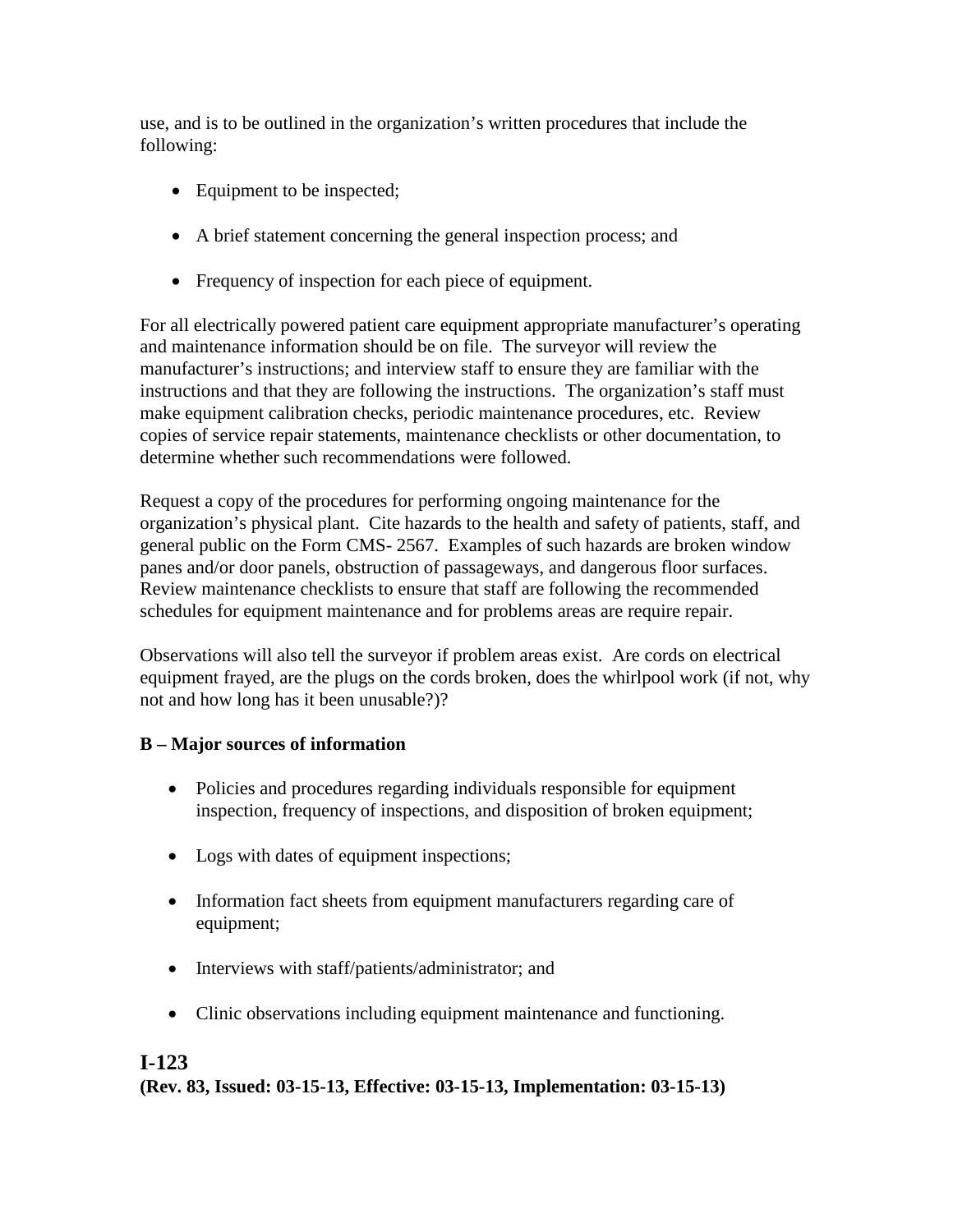## **§485.723(c) Standard: Other Environmental Considerations**

**The organization provides a functional, sanitary, and comfortable environment for patients, personnel, and the public.**

- **(1) Provision is made for adequate and comfortable lighting levels in all areas; limitation of sounds at comfort levels; a comfortable room temperature; and adequate ventilation through windows, mechanical means, or a combination of both.**
- **(2) Toilet rooms, toilet stalls, and lavatories are accessible and constructed so as to allow use by non-ambulatory and semi-ambulatory individuals.**
- **(3) Whatever the size of the building, there is an adequate amount of space for the services provided and disabilities treated, including reception area, staff space, examining room, treatment areas, and storage.**

## **Interpretive Guidelines §485.723(c)**

#### **A – General**

In order to make the organization's environment comfortable, sanitary, and functional for patients, personnel, and the public, the following provisions should be considered: lighting, sounds, temperature, ventilation, toilet facilities, and space for the organization to comfortably function. Ramps must be available to provide for easy access to facilities. Examination and treatment areas must be large enough to enable effective application of the plan of care. Where underwater exercise is utilized, a safe and effective patient lift device is available.

Verify that temperature control mechanisms maintain the temperature at a comfortable and constant level. Verify that at least one restroom/toilet facility is handicap accessible. Observe all areas within the organization. Is the space adequate for storage, treatment, etc.?

#### **B – Major Sources of Information**

- Policies and procedures for housekeeping and facility operations;
- Interviews with patients and staff; and
- Surveyor observations.

#### **I-160**

**(Rev. 83, Issued: 03-15-13, Effective: 03-15-13, Implementation: 03-15-13)**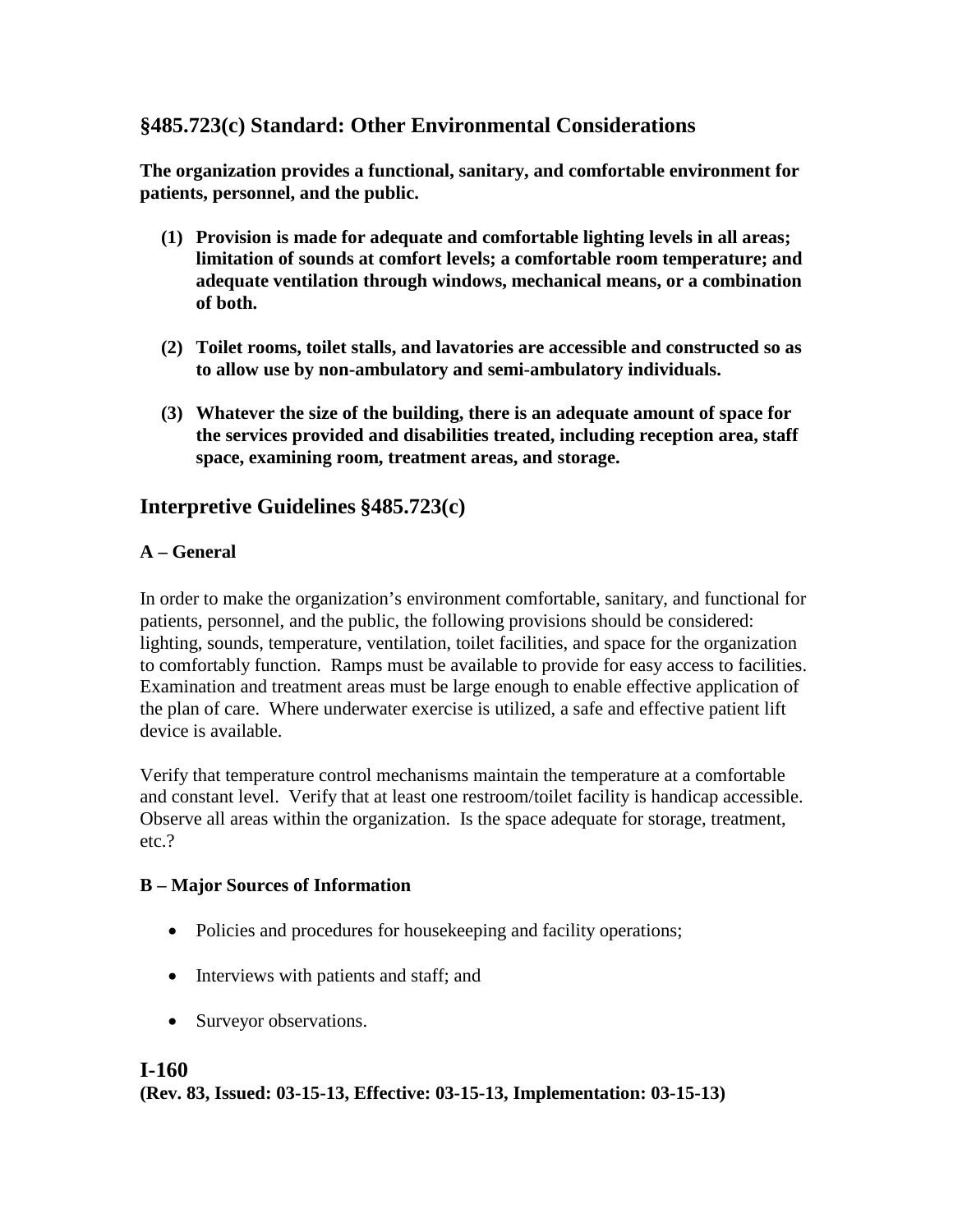## **§485.725 Condition of Participation: Infection Control**

**The organization that provides outpatient physical therapy services establishes an infection-control committee of representative professional staff with responsibility for overall infection control. All necessary housekeeping and maintenance services are provided to maintain a sanitary and comfortable environment and to help prevent the development and transmission of infection.**

## **Interpretive Guidelines §485.725**

## **A - General**

This condition applies to all organizations as providers of physical therapy and/or speechlanguage pathology services. Any services provided by a rehabilitation agency are subject to the agency's Infection Control policies and procedures.

An infection control committee, applicable for organizations offering physical therapy or speech-language pathology services, has overall responsibility for ensuring that environmental infection hazards are controlled. The committee should consist of staff representing the various professional services provided by the organization and should ensure that the organization has up-to-date infection control policies and procedures for investigating, controlling, and preventing infections in the organization; as well as monitors staff performance to ensure that the policies and procedures are being executed.

Review the organization's Infection control policies and procedures. The organization must have the necessary housekeeping staff and supplies to maintain a sanitary environment.

The organization must investigate infections acquired by patients that occur after treatment using equipment such as a whirlpool or instruments used in debriding a wound.

If the organization is providing services at more than one location per day, there should be infection control policies in place for all locations. These policies should set forth the techniques agency employees must use to prevent cross-contamination of patients between locations. For example, when an organization is providing services to patients in a skilled nursing facility and then they travel next door to provide treatment to patients in an assisted living facility, the staff will wash their hands before treating patients.

#### **B - Major Sources of Information**

- Written policies and procedures;
- Minutes of the infection control committee meetings;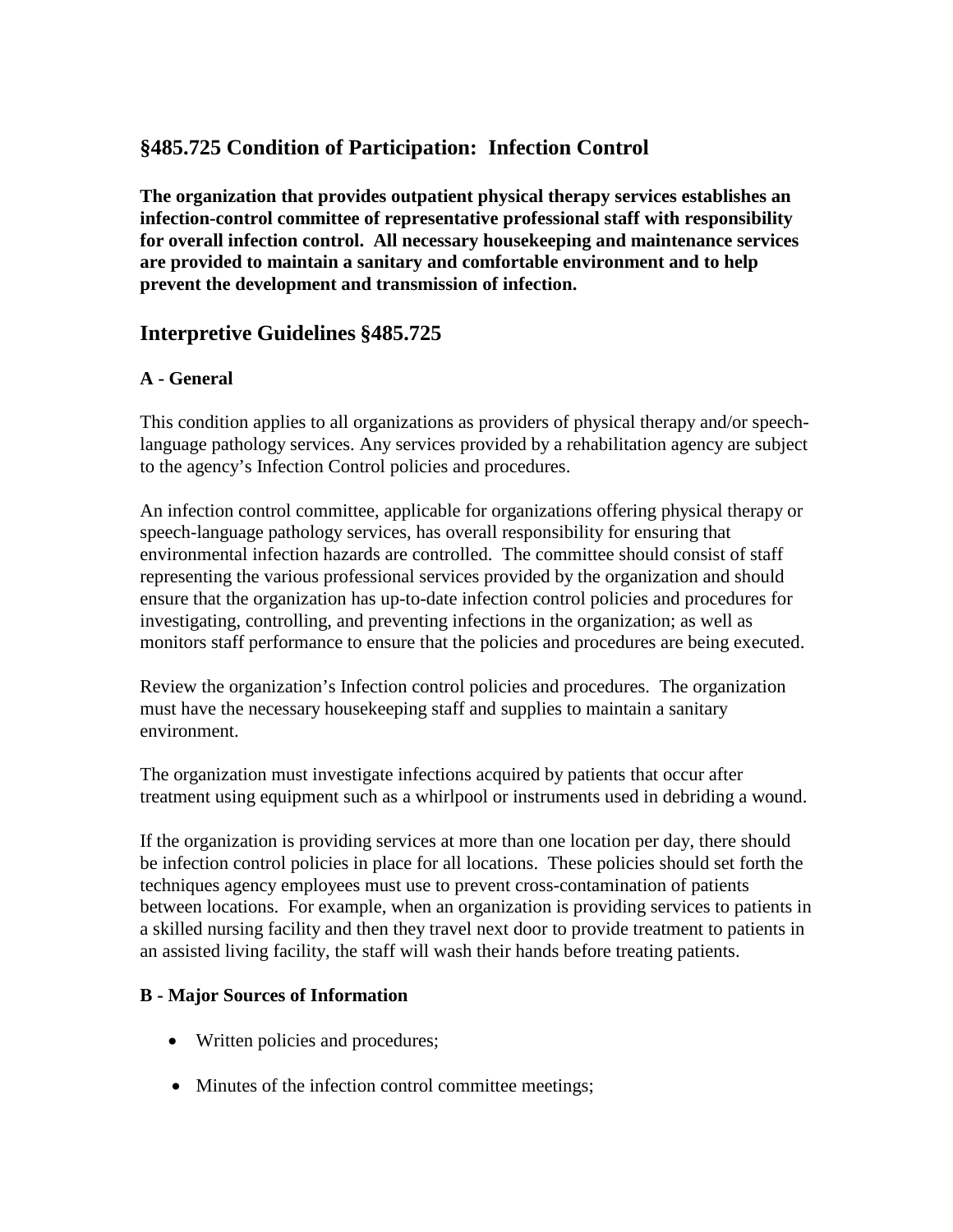- Interviews with staff, patients, and administrator; and
- Observations.

## **I-161**

**(Rev. 83, Issued: 03-15-13, Effective: 03-15-13, Implementation: 03-15-13)**

## **§485.725(a) Standard: Infection-Control Committee**

**The infection-control committee establishes policies and procedures for investigating, controlling, and preventing infections in the organization and monitors staff performance to ensure that the policies and procedures are executed.**

## **Interpretive Guidelines §485.725(a)**

#### **A – General**

Meetings are to be held at least annually with minutes being kept, and at least two or more individuals should constitute the committee. The committee should be composed of persons whose educational background and experience (e.g., PT, SLP, OT, and other qualified professionals) is adequate to perform this function. The administrator should assume responsibility for selecting the professionals to serve on the committee.

Written procedures covering infection control and cleanliness, of certain physical therapy equipment (such as whirlpools, paraffin baths, and moist hot pack units), as well as provisions for disposal of bio-hazardous materials should be available for review. This is particularly important in cases where whirlpools are used for debridement of wounds. Written procedures covering infection control should also be available for equipment used by occupational therapy or speech-language pathology.

#### **B – Major Sources of Information**

- Policies and procedures regarding management of infection control;
- Interviews and observations to determine if the policies and procedures are being executed and followed;
- Minutes of Infection control committee meetings; and
- Reports of patients acquiring infections or communicable diseases.

## **I-163**

**(Rev. 83, Issued: 03-15-13, Effective: 03-15-13, Implementation: 03-15-13)**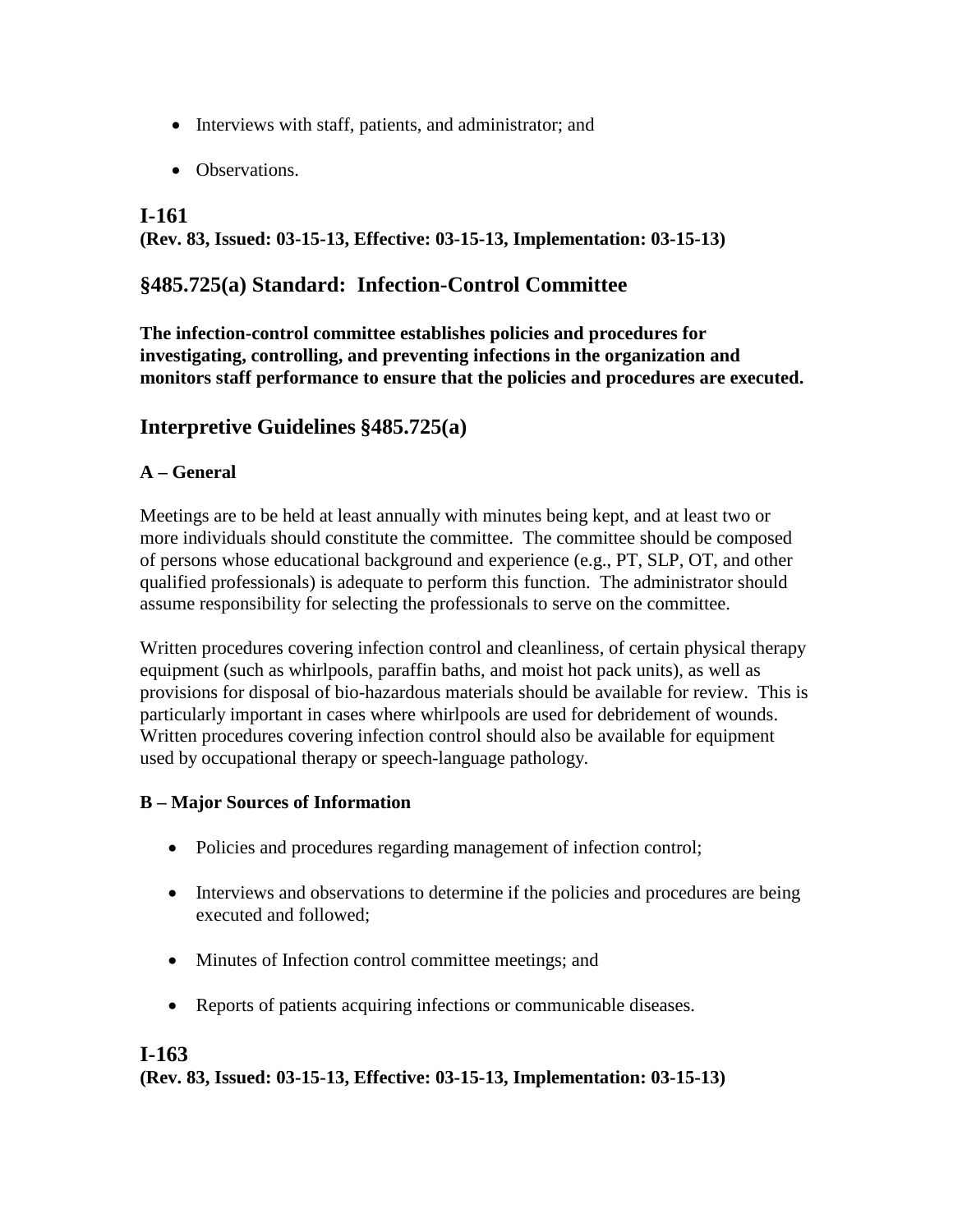## **§485.725(b) All Personnel Follow Written Procedures for Effective Aseptic Techniques. The Procedures are Reviewed Annually and Revised if Necessary to Improve Them. Interpretive Guidelines §485.725(b)**

## **A – General**

Aseptic or isolation techniques are generally used to prevent others (staff and patients) from acquiring an infection or communicable disease that the patient has. Some patients may be isolated to prevent them from being exposed to others (e.g. a patient with a compromised immune system).

Staff is to follow the organization's written procedures for effective aseptic techniques.

Review the aseptic procedures developed and ascertain, through interviews, observations, and, document reviews; that the procedures are followed by the staff.

Infection control guidelines issued by the Center for Disease (CDC) are accepted industry standards and can be found at: [http://www.premierinc.com/safety/topics/guidelines/cdc\\_guidelines.jsp.](http://www.premierinc.com/safety/topics/guidelines/cdc_guidelines.jsp)

Review the organization's documentation of its aseptic procedures. The procedures must be reviewed annually and updated as needed (look for dates and signatures).

## **B – Major Sources of Information**

- Policies and procedures detailing aseptic techniques to be implemented by staff;
- Staff interviews regarding their knowledge of those policies and procedures; and
- Staff observations.

## **I-165**

**(Rev. 83, Issued: 03-15-13, Effective: 03-15-13, Implementation: 03-15-13)**

## **§485.725 (c) Standard: Housekeeping**

**(1) The organization employs sufficient housekeeping personnel and provides all necessary equipment to maintain a safe, clean, and orderly interior. A full-time employee is designated as the one responsible for the housekeeping services and for supervision and training of housekeeping personnel.**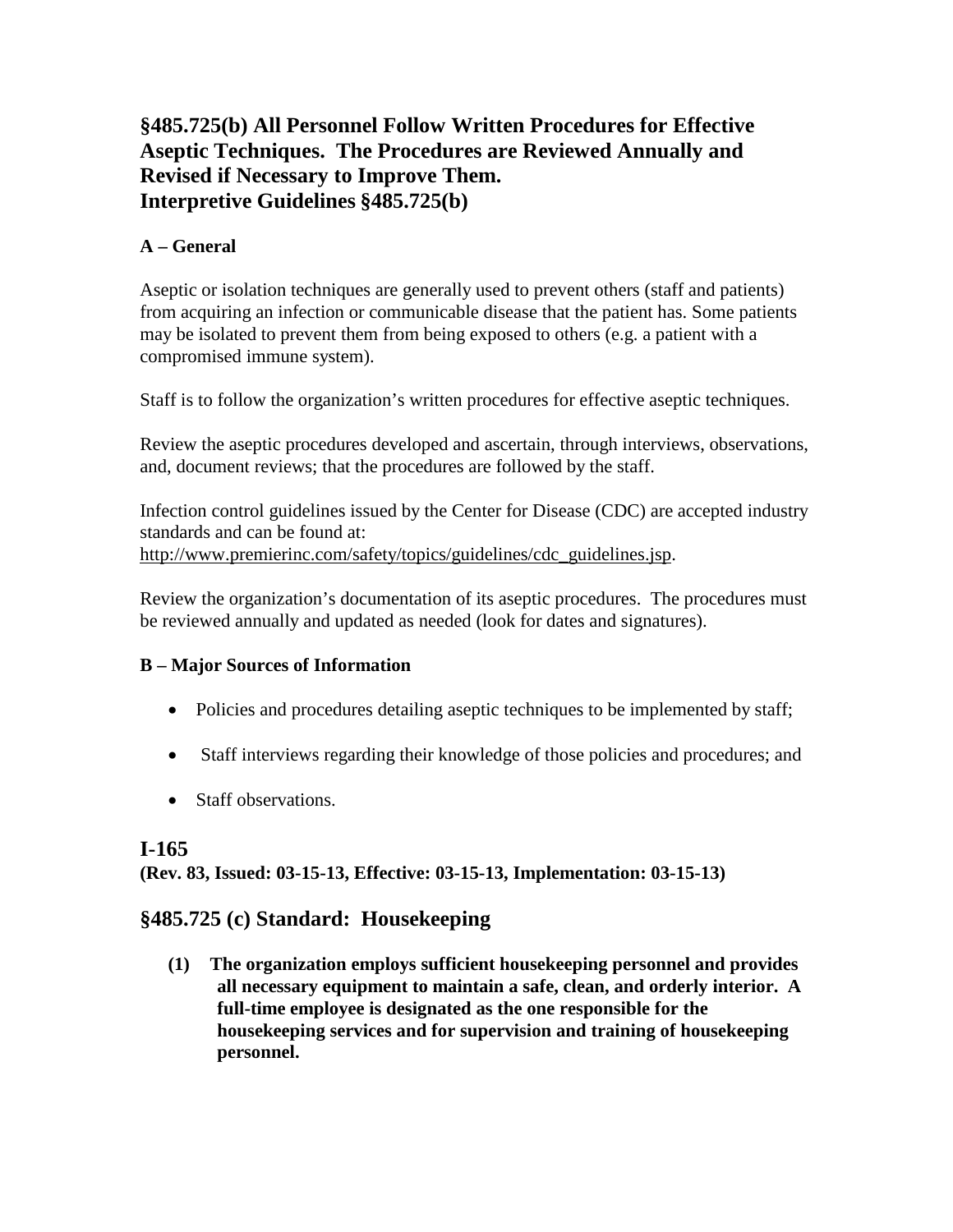**(2) An organization that has a contract with an outside resource for housekeeping services may be found to be in compliance with this standard provided the organization or outside resource or both meet the requirements of the standard.**

## **Interpretive Guidelines §485.725(c)**

#### **A – General**

The organization identifies the individual(s) assigned primary responsibility for housekeeping duties. When there is a contract with an outside resource to provide such services, the organization retains responsibility for the housekeeping duties. The organization is responsible for employing sufficient housekeeping staff to maintain a clean, safe environment.

Inspect the organization for cleanliness and orderliness especially with regards to equipment, floors, tables, etc. If the organization contracts with outside housekeeping services. then review contracts to ensure that the organization has retained responsibility and oversight for the housekeeping services performed by the outside source.

#### **B – Major Sources of Information**

- Contract with outside agency detailing housekeeping services;
- Policies and procedures identifying responsibilities for house keeping duties; and
- Evidence that the agency maintains responsibility and oversight for the housekeeping services.

## **I-167**

**(Rev. 83, Issued: 03-15-13, Effective: 03-15-13, Implementation: 03-15-13)**

## **§485.725(d) Standard: Linen**

**The organization has available at all times a quantity of linen essential for proper care and comfort of patients. Linens are handled, stored, processed, and transported in such a manner as to prevent the spread of infection.**

## **Interpretive Guidelines § 485.725(d)**

## **A – General**

Verify that soiled linen is removed from patient areas at least daily and stored in an area away from patients, personnel, and the public; and is stored away from clean linen.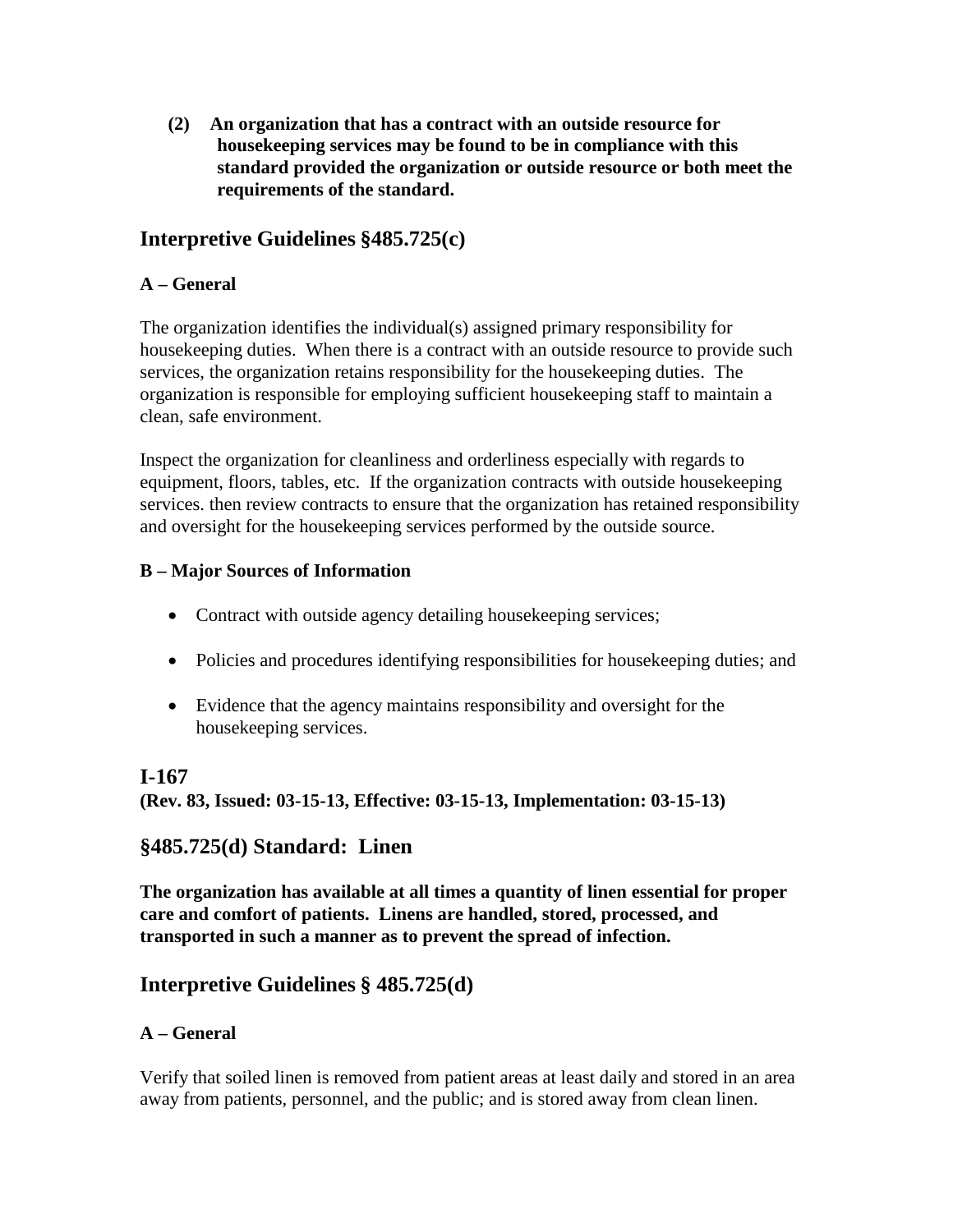Review policies and procedures for handling linen and see that policies and procedures are being followed.

## **B – Major Sources of Information**

- Policies and procedures regarding care and proper storage of linens;
- Staff interview; and
- Clean linen storage area.

## **I-169**

**(Rev. 83, Issued: 03-15-13, Effective: 03-15-13, Implementation: 03-15-13)**

## **§485.725(e) Standard: Pest Control**

**The organization's premises are maintained free from insects and rodents through operation of a pest-control program.**

## **Interpretive Guidelines §485.725(e)**

## **A – General**

The organization's premises must be free from insects and rodents. Review the organization's written policy covering the pest control program.

## **B – Major Sources of Information**

- Organizational policies and procedures for the facility's pest control program; and
- Observe premises for pests.

## **I-170**

**(Rev. 83, Issued: 03-15-13, Effective: 03-15-13, Implementation: 03-15-13)**

## **§485.727 Condition of Participation: Disaster Preparedness**

**The organization has a written plan, periodically rehearsed, with procedures to be followed in the event of an internal or external disaster and for the care of casualties (patients and personnel) arising from a disaster.**

## **Interpretive Guideline §485.727**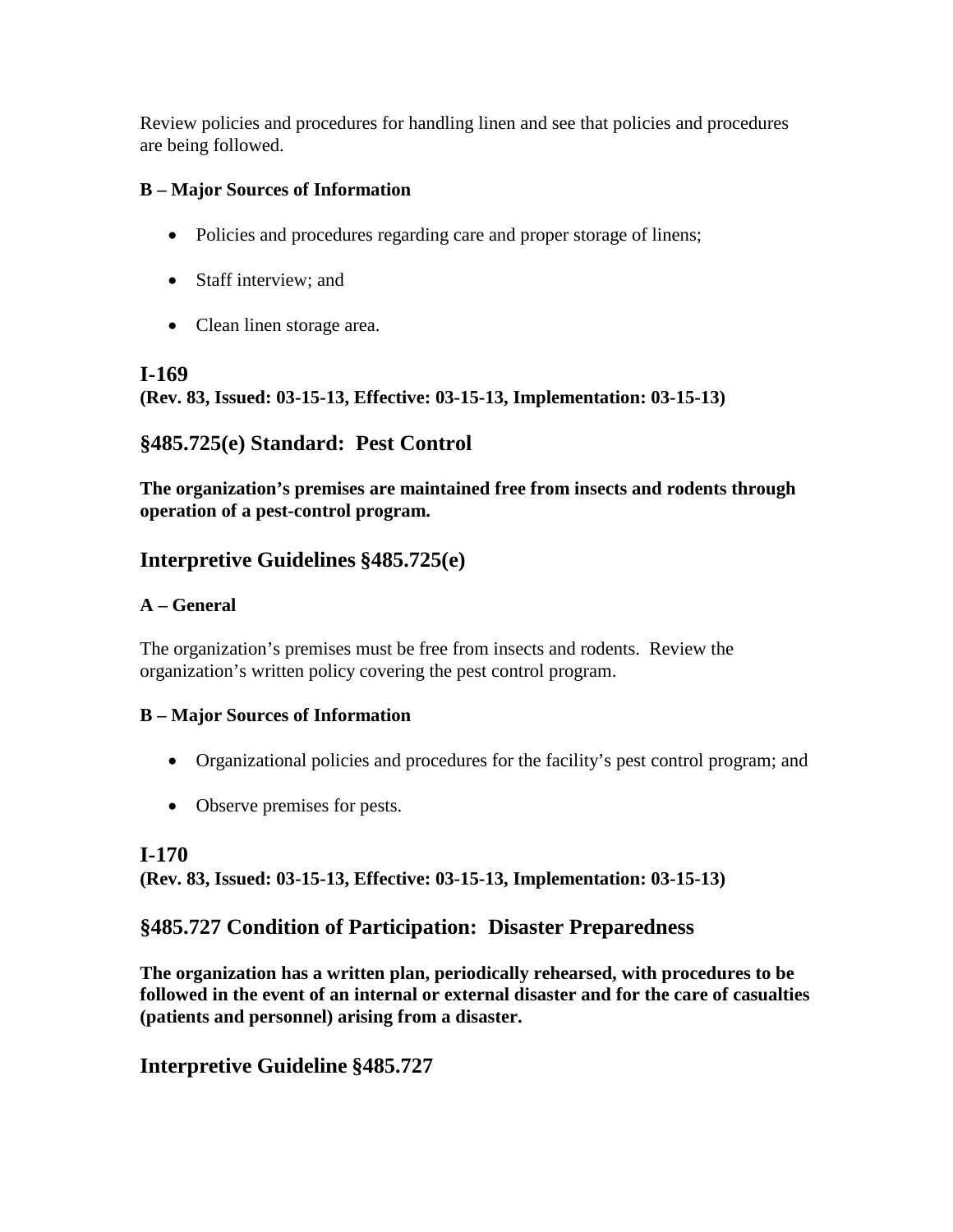#### **A - General**

A well-developed disaster plan must be documented and posted in areas accessible for continuing personnel review.

#### **B - Major Sources of Information**

Disaster plan;

Documentation as to ongoing training sessions and dates of disaster drills; and

Staff interviews.

#### **I-171**

*(Rev. 119, Issued: 07-25-14; Effective: 07-25-14; Implementation: 07-25-14)*

## **§485.727(a) Standard: Disaster Plan**

**The organization has a written plan in operation, with procedures to be followed in the event of fire, explosion, or other disaster. The plan is developed and maintained with the assistance of qualified fire, safety, and other appropriate experts, and includes:**

- **(1) Transfer of casualties and records;**
- **(2) The location and use of alarm systems and signals;**
- **(3) Methods of containing fire;**
- **(4) Notification of appropriate persons; and**
- **(5) Evacuation routes and procedures.**

## **Interpretive Guidelines §485.727(a)**

#### **A – General**

The disaster plan must be developed with the assistance of fire, safety, and other appropriate experts. Ensure that the written disaster plan (which includes each of the five specified items under this standard) is operational, contains procedures to be followed, evacuation routes, and assignment of staff responsibilities in the event of a disaster. Verify that the description of the location of the alarms systems is accurate.

*One component of the disaster plan is the fire protection plan. A written copy of the fire protection plan should be in effect and readily available to all personnel. The plan is designed for the protection of all facility occupants and their evacuation in the event of fire and should provide for, at a minimum: the use of alarms, notification of the fire department, response to alarms, isolation of fire, evacuation, and extinguishment of fire. All employees should be periodically instructed regarding their duties under the plan.*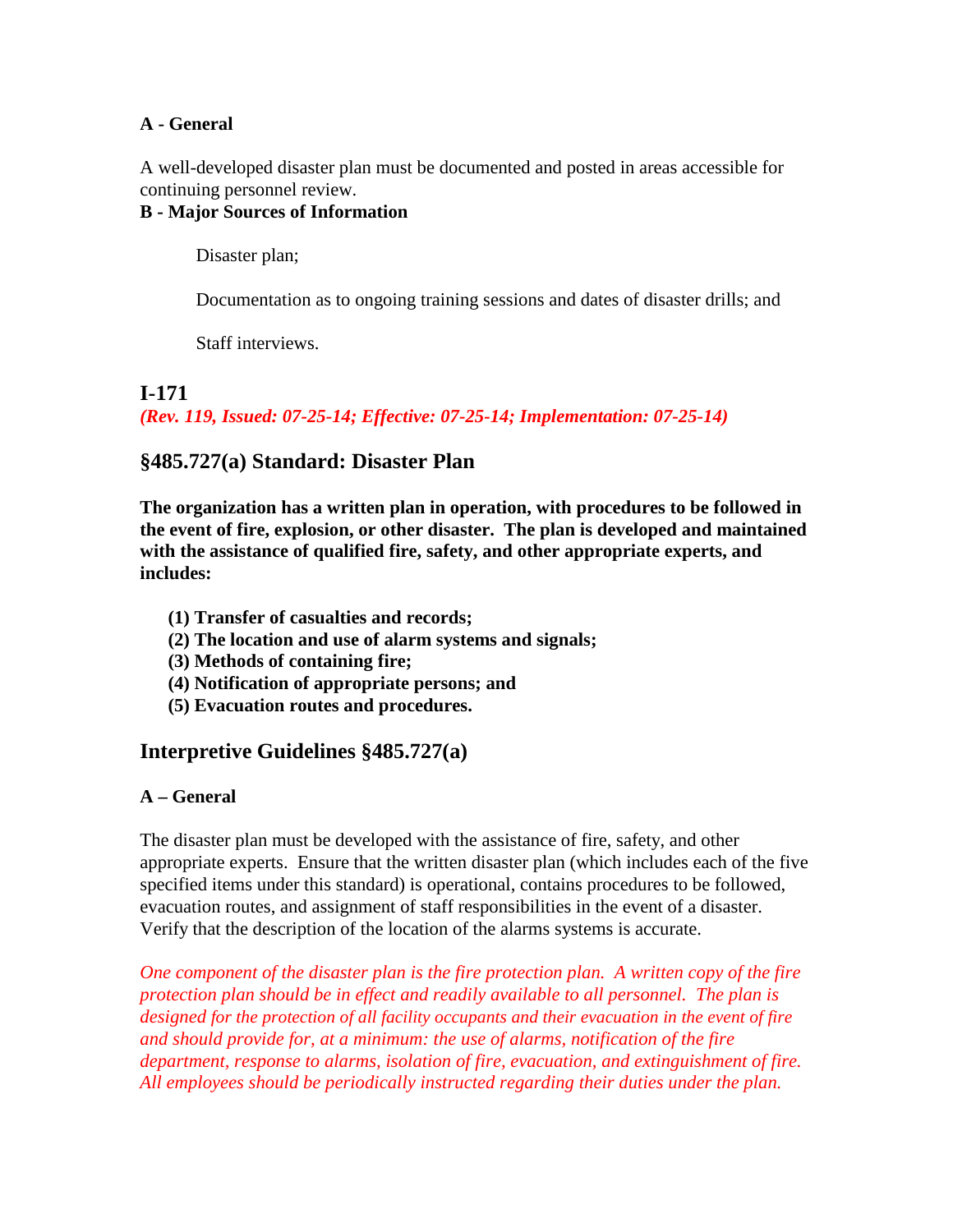#### **B – Major Sources of Information**

- Organization's disaster plan;
- Organization policies and procedures; and
- Surveyor observations.

**I-173 (Rev. 83, Issued: 03-15-13, Effective: 03-15-13, Implementation: 03-15-13)**

## **§485.727(b) Standard: Staff Training and Drills**

**All employees are trained, as part of their employment orientation, in all aspects of preparedness for any disaster. The disaster program includes orientation and ongoing training and drills for all personnel in all procedures so that each employee promptly and correctly carries out his assigned role in case of a disaster.**

## **Interpretive Guidelines §485.727(b)**

#### **A – General**

The organization should have annual staff training and disaster drills for all salaried and contracted employees. All personnel are to be exposed to practice drill situations to review and practice their responsibilities as stated in the disaster plan.

Verify that disaster drills are carried out at least annually, and that all salaried and contracted employees are included. These drills should be documented to include, the date, and the names of those persons taking part in the drill. Annual disasters drills must also be carried out at extension locations.

## **B – Major Sources of Information:**

- Organization policies and procedures;
- Schedules of organization-sponsored training activities and drills, including use of fire extinguishers;
- Staff interviews regarding knowledge and execution of role in event of a disaster; and
- Employee in-service education sign-in sheets.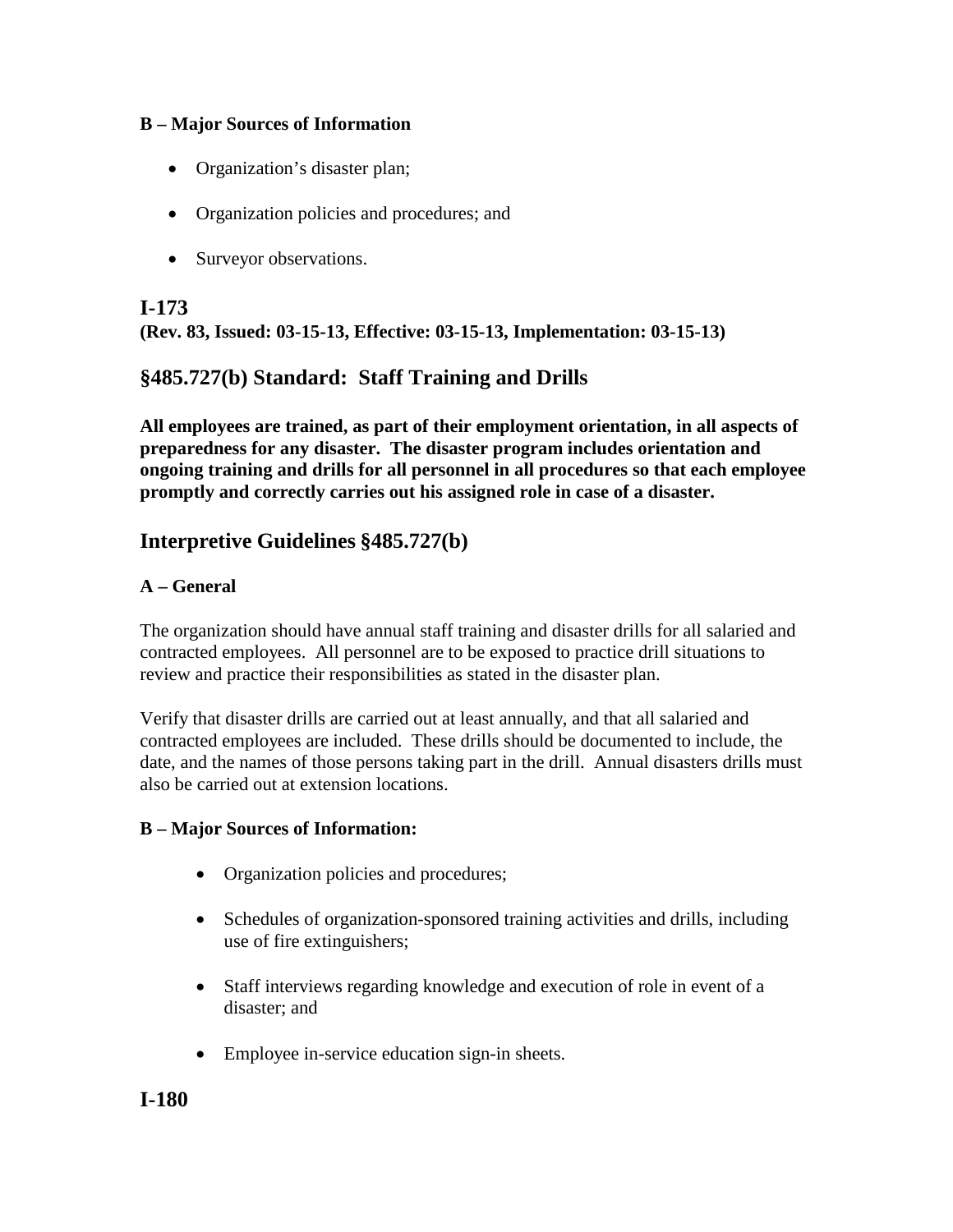**(Rev. 83, Issued: 03-15-13, Effective: 03-15-13, Implementation: 03-15-13)**

## **§ 485.729 Condition of Participation: Program Evaluation**

**The organization has procedures that provide for a systematic evaluation of its total program to ensure appropriate utilization of services and to determine whether the organization's policies are followed in providing services to patients through employees or under arrangements with others.**

## **Interpretive Guidelines §485.729**

## **A - General**

At least once a year the organization should assess the performance of its total operation. Total operation refers not only to those services provided to patients, but also to the broader concepts of overall organization administration; including, but not limited to, policies and procedures, personnel, fiscal, patient care, etc. Procedures must be in place which provide for an evaluation of the total organization program. Written reports of the results of the evaluation should be maintained, and the facility should have a performance improvement plan that collects data about the organization's performance on an ongoing basis. The evaluation should be conducted by the professional staff of the organization and outside professionals, where appropriate. These reports should contain the names of those participating in the evaluation, the results, and expected action, if indicated.

Review dated reports of the most recent program evaluations.

## **B - Major Sources of Information**

- Written policies and procedures concerning the evaluation process;
- Patient care policies; and
- Minutes of meetings on program evaluation.

## **I-181**

**(Rev. 83, Issued: 03-15-13, Effective: 03-15-13, Implementation: 03-15-13)**

## **§485.729(a) Standard: Clinical-Record Review**

**A sample of active and closed clinical records is reviewed quarterly by the appropriate health professionals to ensure that established policies are followed in providing services.**

## **Interpretive Guidelines §485.729(a)**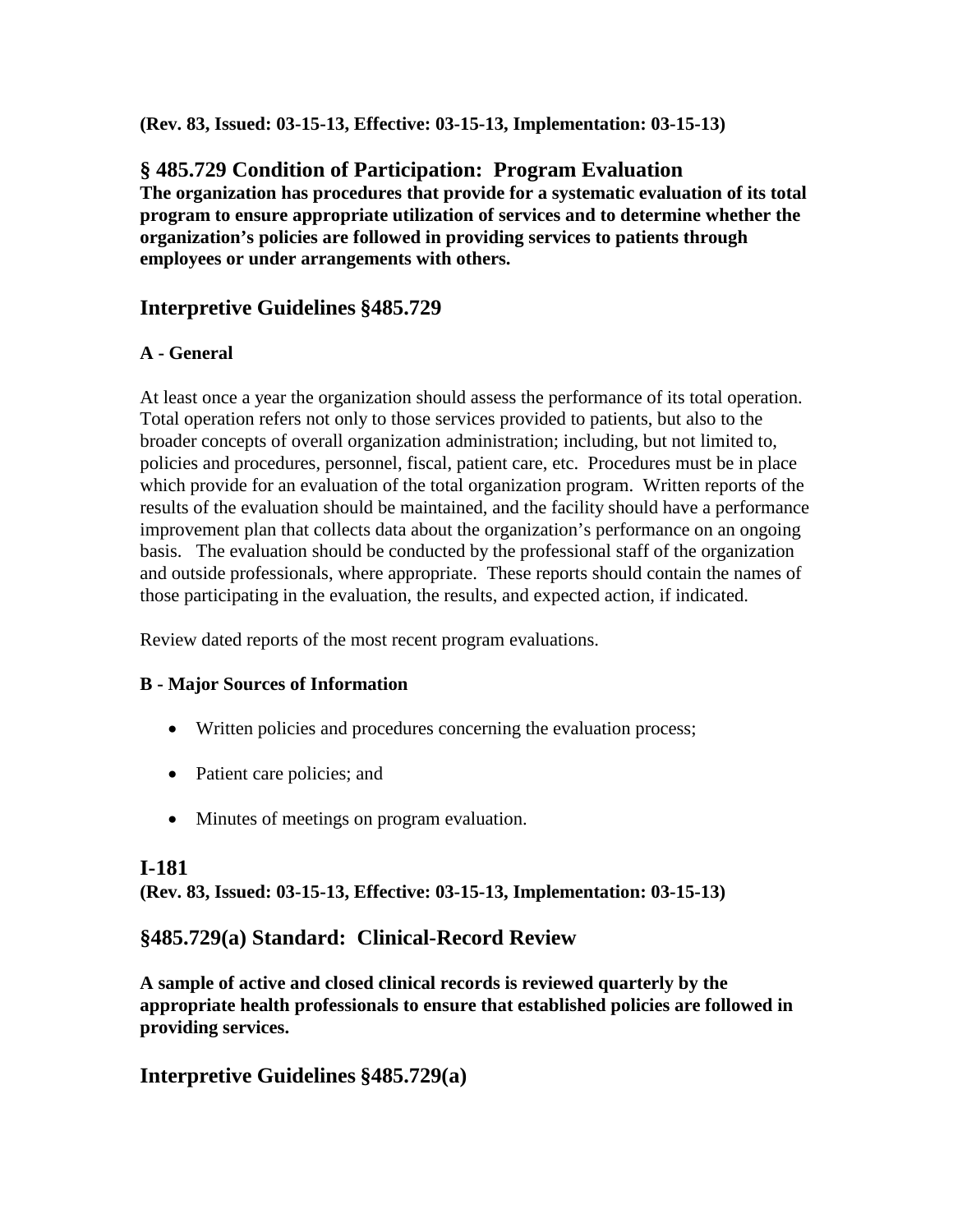#### **A – General**

The organization randomly selects a sample of clinical records from active and closed files. The sample size should reflect each service offered by the organization. In instances where a patient is receiving both physical therapy and speech pathology services, the record may be included in the sample of each service rendered.

The clinical record review committee is composed of health professionals representing those services provided directly and, if applicable, under arrangement, by the organization. It is not necessary that those committee members be employees of the organization.

Surveyors will review minutes or reports of the organization's clinical record review committee, and determine if the agency reviewed open and closed records that reflected the services provided.

#### **B – Major Sources of Information**

- Minutes of meetings on clinical record review;
- The actual sample size and the types of clinical records selected (open and closed records; reflect various services the organization provides);
- Organization policies and procedures regarding clinical record review, and sample selection size; and
- Organizational chart.

#### **I-183**

**(Rev. 83, Issued: 03-15-13, Effective: 03-15-13, Implementation: 03-15-13)**

## **§485.729(b) Standard: Annual Statistical Evaluation**

**An evaluation is conducted annually of statistical data such as number of different patients treated, number of patient visits, condition on admission and discharge, number of new patients, number of patients by diagnosis(es), sources of referral, number and cost of units of service by treatment given, and total staff days or work hours by discipline.**

## **Interpretive Guidelines §485.729(b)**

**A – General**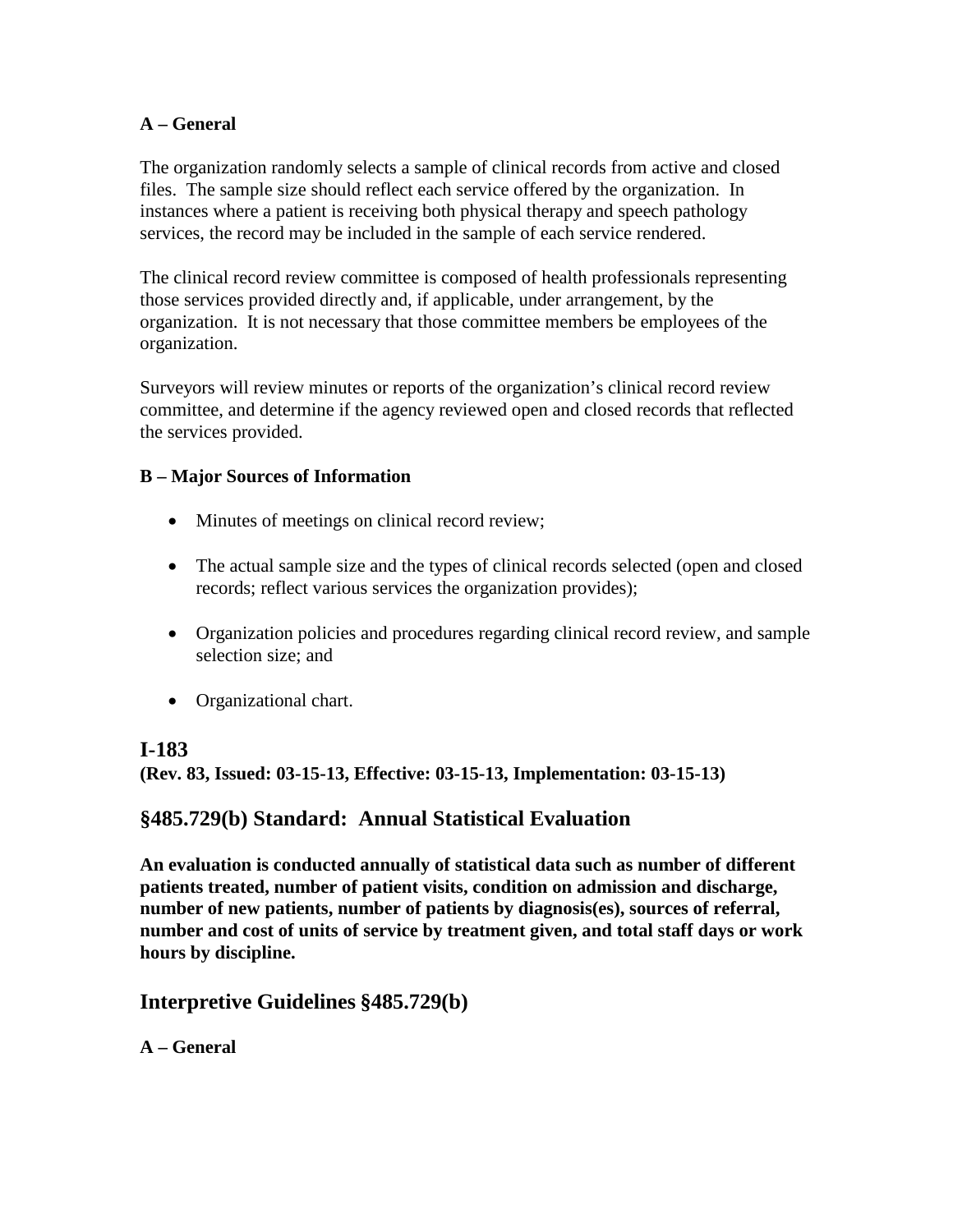The organization must conduct an annual evaluation of statistical data. Each agency may decide the types of data it wishes to collect (in addition to numbers of patient visits, types of patients, etc.). Some organizations may find that a quarterly report, as opposed to an annual report, would prove more beneficial in determining the effect of organizational policies. Correct and consistent application of policies will, to some extent, be reflected in the statistical evaluation, and, where policy has not been followed, the evaluation can serve as a guidepost for any necessary change.

### **B – Major Source of Information**

Annual organization statistical reports